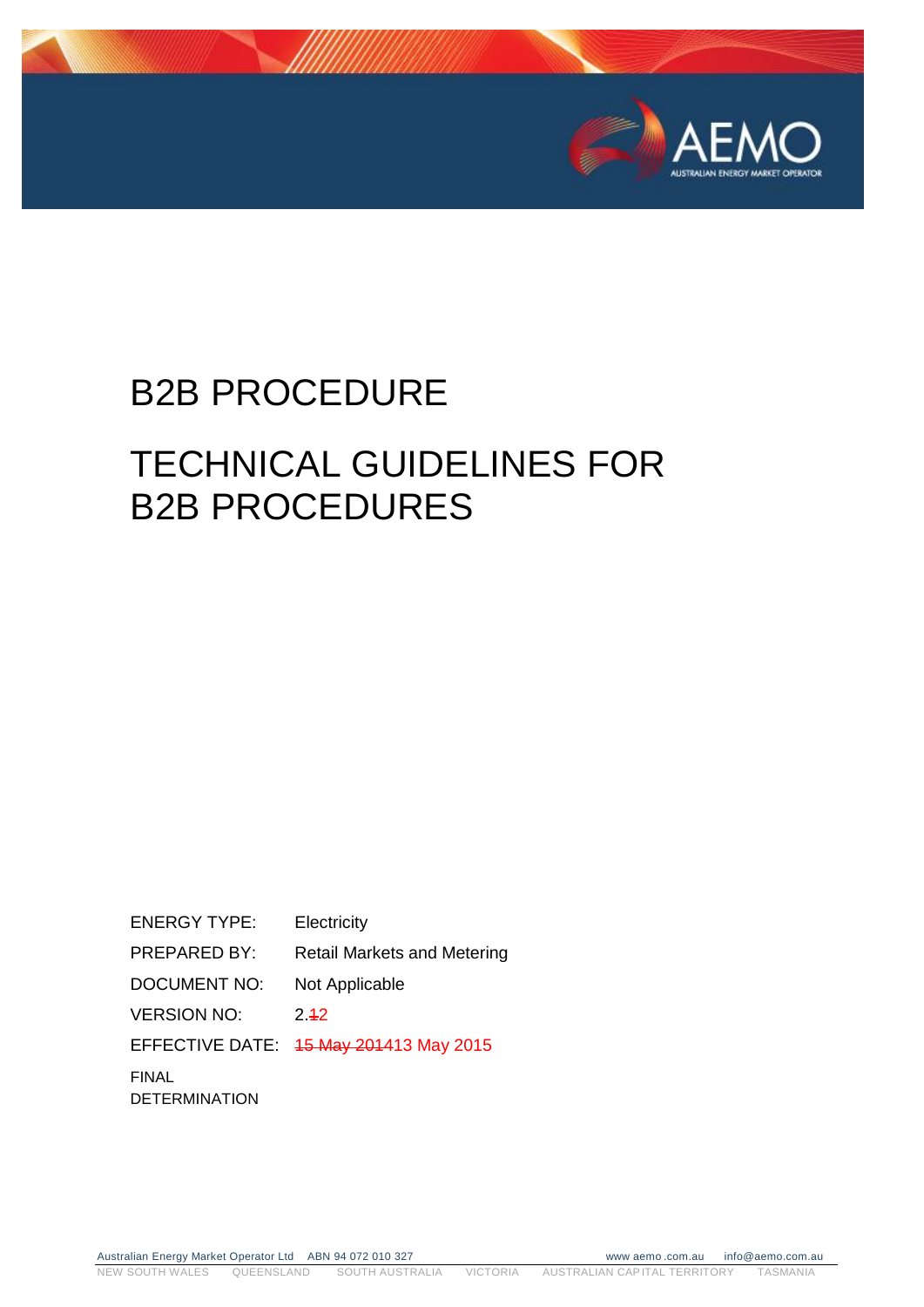## **Document History**

| <b>Version</b>  | Date       | <b>Author</b> | <b>Comments</b>                                                                                                                                                                                         |  |
|-----------------|------------|---------------|---------------------------------------------------------------------------------------------------------------------------------------------------------------------------------------------------------|--|
| 1.0             | 23/12/2004 | <b>NEMMCO</b> | Final Determination version.                                                                                                                                                                            |  |
| 1.1 DRAFT       | 22/4/2005  | <b>NEMMCO</b> | Draft issued for Consultation.                                                                                                                                                                          |  |
|                 | 20/6/2005  | <b>NEMMCO</b> | Draft issued as Draft Determination.                                                                                                                                                                    |  |
| 1.1             | 1/8/2005   | <b>NEMMCO</b> | Final Determination version.                                                                                                                                                                            |  |
| 1.2             | 29/8/2005  | <b>NEMMCO</b> | Changes to incorporate clause 7.2A of National Electricity<br>Rules that deals with Manifest and minor or procedural<br>errors.                                                                         |  |
| 1.3 DRAFT       | 30/6/2006  | <b>NEMMCO</b> | Update for changes proposed prior to Tranche 1 go live<br>that have no operational impact and changes required to<br>accommodate the commencement of FRC in Queensland.                                 |  |
| 1.3 DRAFT 2     | 20/10/2006 | <b>NEMMCO</b> | All proposed changes accepted at consultation workshop                                                                                                                                                  |  |
| 1.3 DRAFT 3     | 5/12/2006  | <b>NEMMCO</b> | Updated from comments received in 2 <sup>nd</sup> stage consultation                                                                                                                                    |  |
| 1.3 DRAFT FINAL | 15/12/2006 | <b>NEMMCO</b> | <b>Final Draft</b>                                                                                                                                                                                      |  |
| 1.3             | 30/01/2007 | <b>NEMMCO</b> | Version recommended by the IEC to NEMMCO on 22<br>January 2007 and approved by NEMMCO for publication<br>on 30 January 2007.                                                                            |  |
| 1.4             | 20/06/2007 | <b>NEMMCO</b> | Updated to Service Order Process to accommodate<br>changes in re-energisation service order timings. No<br>changes were made to this document.                                                          |  |
| 1.5             | 03/12/2008 | <b>NEMMCO</b> | <b>Issued as Final Determination</b>                                                                                                                                                                    |  |
| 1.5.1           | 27/04/2009 | <b>NEMMCO</b> | Update the version number and release date to retain<br>version numbering with the other B2B procedures.                                                                                                |  |
|                 |            |               | Insert new section 4 which describes the CSV Notification<br>Details                                                                                                                                    |  |
|                 |            |               | Add headings to all table and diagrams                                                                                                                                                                  |  |
|                 |            |               | Updated singular and plural references to the word<br>"Procedure(s)".                                                                                                                                   |  |
|                 |            |               | <b>Issued as Final Determination</b>                                                                                                                                                                    |  |
| 1.6             | 23/06/2009 | <b>NEMMCO</b> | Update the version number and release date to retain<br>version numbering with the other B2B procedures.<br>Removed Clause 1.2(b) and changed the publish date to<br>effective date on the front cover. |  |
|                 |            |               | Corrected manifest error in field names in section 4.1 -<br><b>CSVNotification Detail.</b>                                                                                                              |  |
|                 |            |               | Included new definition for 'Service Paperwork' in section 4                                                                                                                                            |  |
|                 |            |               | Issue as FINAL Determination.                                                                                                                                                                           |  |
| 1.6.1           | 18/08/2009 | <b>AEMO</b>   | Update to reflect change of governance from NEMMCO to<br>AEMO.                                                                                                                                          |  |
|                 |            |               | Update the version number and release date to retain<br>version numbering with the other B2B Procedures.<br>Minor updates to sections 1.2, to align clauses with the<br>other B2B Procedures.           |  |
|                 |            |               | Issued as Determination - Effective 25 November 2009                                                                                                                                                    |  |
| 1.7             | 17/03/2010 | <b>AEMO</b>   | Updated version numbers and release date to retain<br>version numbering with other B2B Procedures.                                                                                                      |  |
|                 |            |               | Graphical updates to diagrams.                                                                                                                                                                          |  |
|                 |            |               | Update Clause 1.5.                                                                                                                                                                                      |  |
|                 |            |               | Updates to section 4 CSV Notification Detail.                                                                                                                                                           |  |
|                 |            |               | Include description of all B2B Procedure Business Events<br>in a new section 5.                                                                                                                         |  |
|                 |            |               | Issued as Final Determination - effective 26 May 2010                                                                                                                                                   |  |
| 1.7a            | 15/07/2011 | <b>AEMO</b>   | Updated version number to 1.7a and release date to retain<br>version numbering with other B2B Procedures.                                                                                               |  |
|                 |            |               | Updated procedure to facilitate the further extension of<br>contestability to small business customers in Tasmania.                                                                                     |  |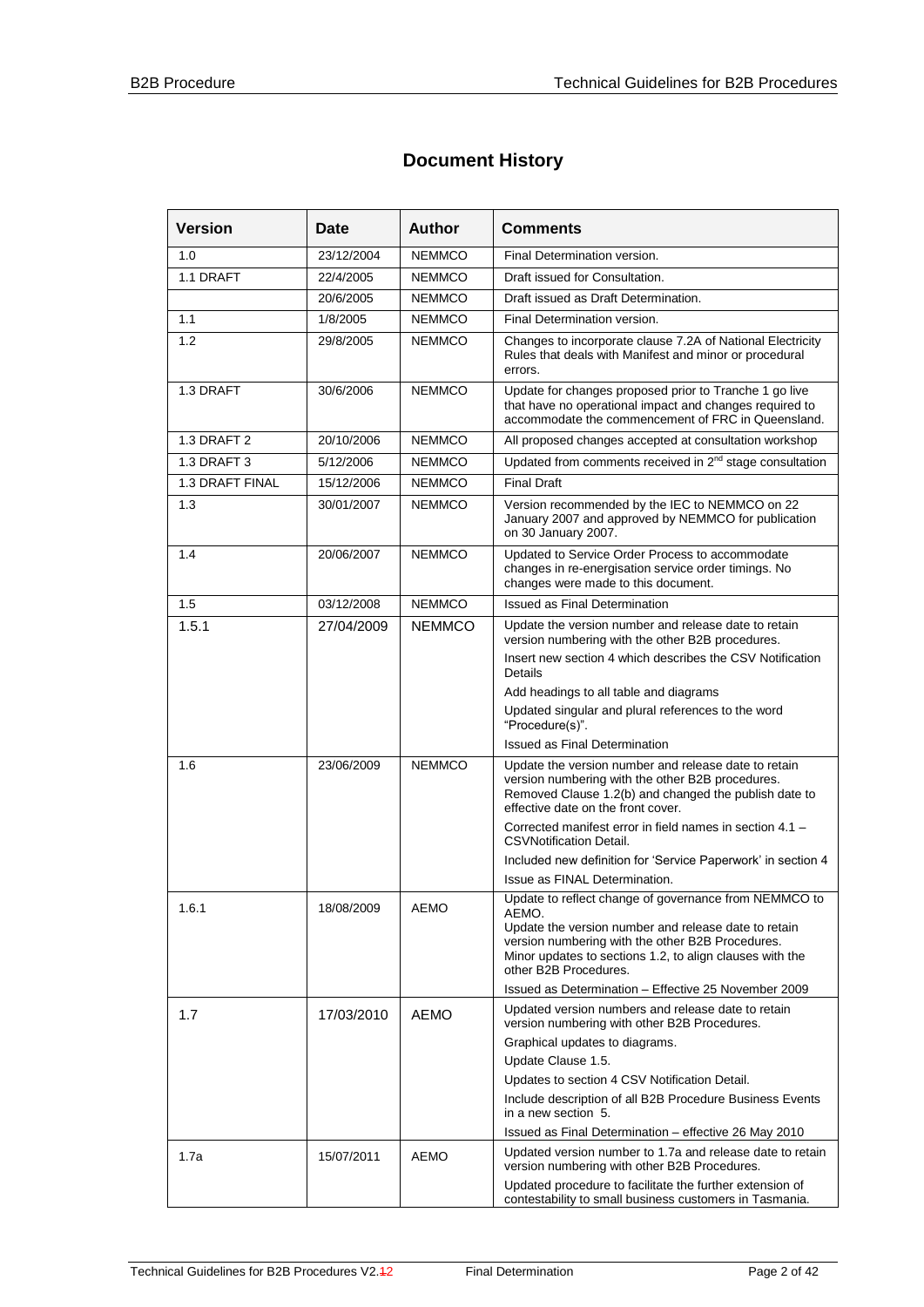| <b>Version</b> | Date       | <b>Author</b> | <b>Comments</b>                                                                                                                                                                        |
|----------------|------------|---------------|----------------------------------------------------------------------------------------------------------------------------------------------------------------------------------------|
| 1.8            | 15/08/2011 | AEMO          | Updated version numbers and release date to retain<br>version numbering with other B2B Procedures.<br>Updates to Section 6 Glossary of Terms.                                          |
| 1.9            | 06/11/2012 | <b>AEMO</b>   | Updated version numbers and release date to retain<br>version numbering with other B2B Procedures.<br>Update to clause 1.5 a; 5.2 Item 8 and the Glossary for<br>Meter Data Providers. |
| 2.0            | 13/11/2013 | AEMO          | Updated to reflect CSDN project changes                                                                                                                                                |
| 2.1            | 15/05/2014 | AEMO          | Updates in relation to Customer Details Reconciliation<br><b>Process</b>                                                                                                               |
| $2.2^{\circ}$  | 21/11/2014 | <b>AEMO</b>   | Updated version numbers and release date to retain<br>version numbering with other B2B Procedures.                                                                                     |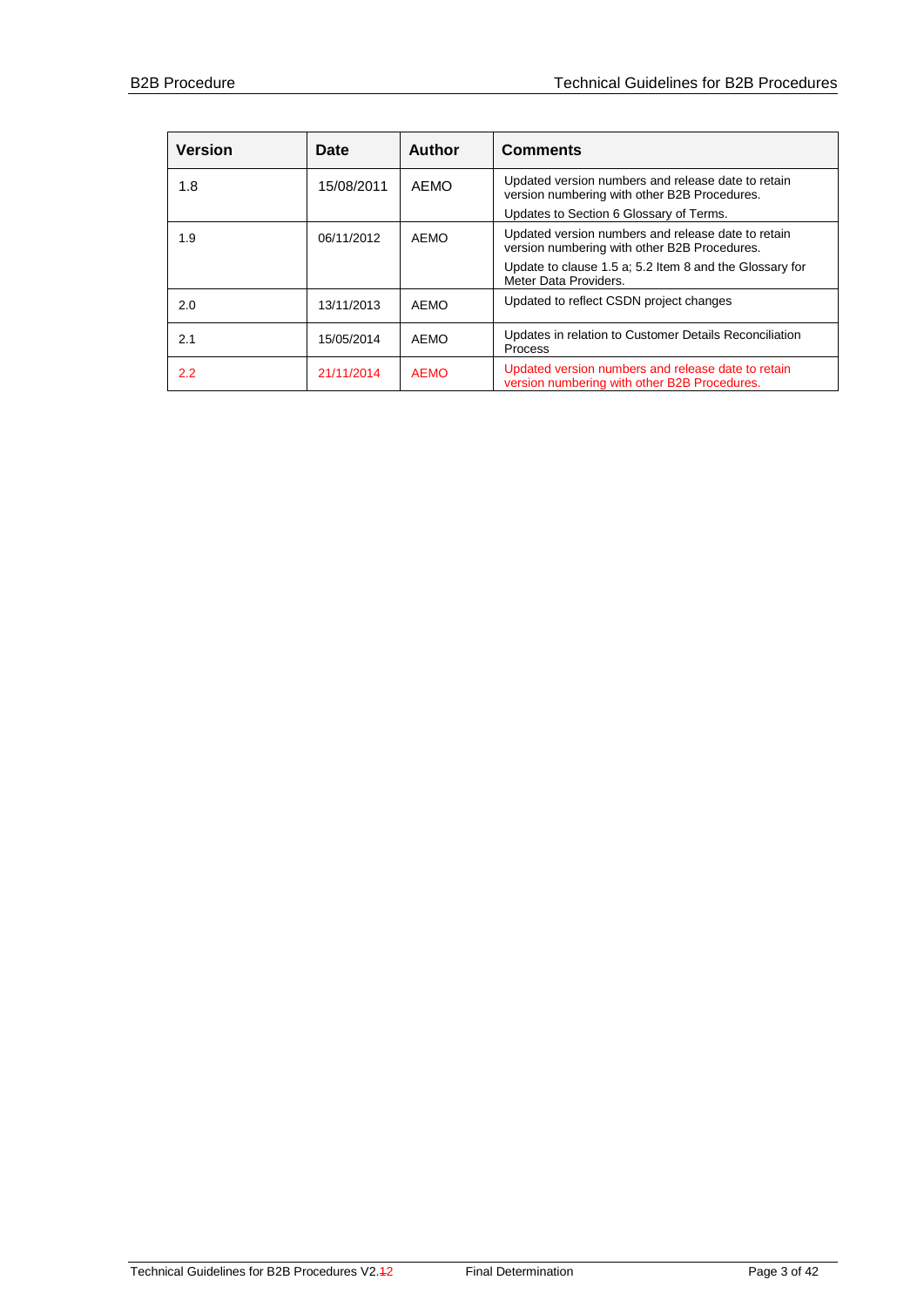# **TABLE OF CONTENTS**

| $\mathbf{1}$ |                                                      |                                                                                                                                          |  |
|--------------|------------------------------------------------------|------------------------------------------------------------------------------------------------------------------------------------------|--|
|              | 1.1<br>1.2<br>1.3<br>1.4<br>1.5<br>1.6               |                                                                                                                                          |  |
| 2            |                                                      |                                                                                                                                          |  |
|              | 2.1<br>2.2<br>2.3<br>2.4<br>2.5<br>2.6               | Procedures refer only to Business Documents and Business Signals 7<br>Identifying field names in a Business Document or Business Signal7 |  |
|              | 2.7<br>2.8<br>2.9<br>2.10<br>2.11                    | Identifying field names in an aseXML transaction or acknowledgement  8                                                                   |  |
| 3            |                                                      |                                                                                                                                          |  |
|              | 3.1<br>3.2<br>3.3<br>3.4<br>3.5<br>3.6<br>3.7<br>3.8 |                                                                                                                                          |  |
| 4            |                                                      |                                                                                                                                          |  |
|              | 4.1                                                  |                                                                                                                                          |  |
| 5            |                                                      |                                                                                                                                          |  |
|              | 5.1<br>5.2<br>5.3<br>5.4                             | Customer and Site Details Notification Process - Business Event Details 21                                                               |  |
| 6            |                                                      |                                                                                                                                          |  |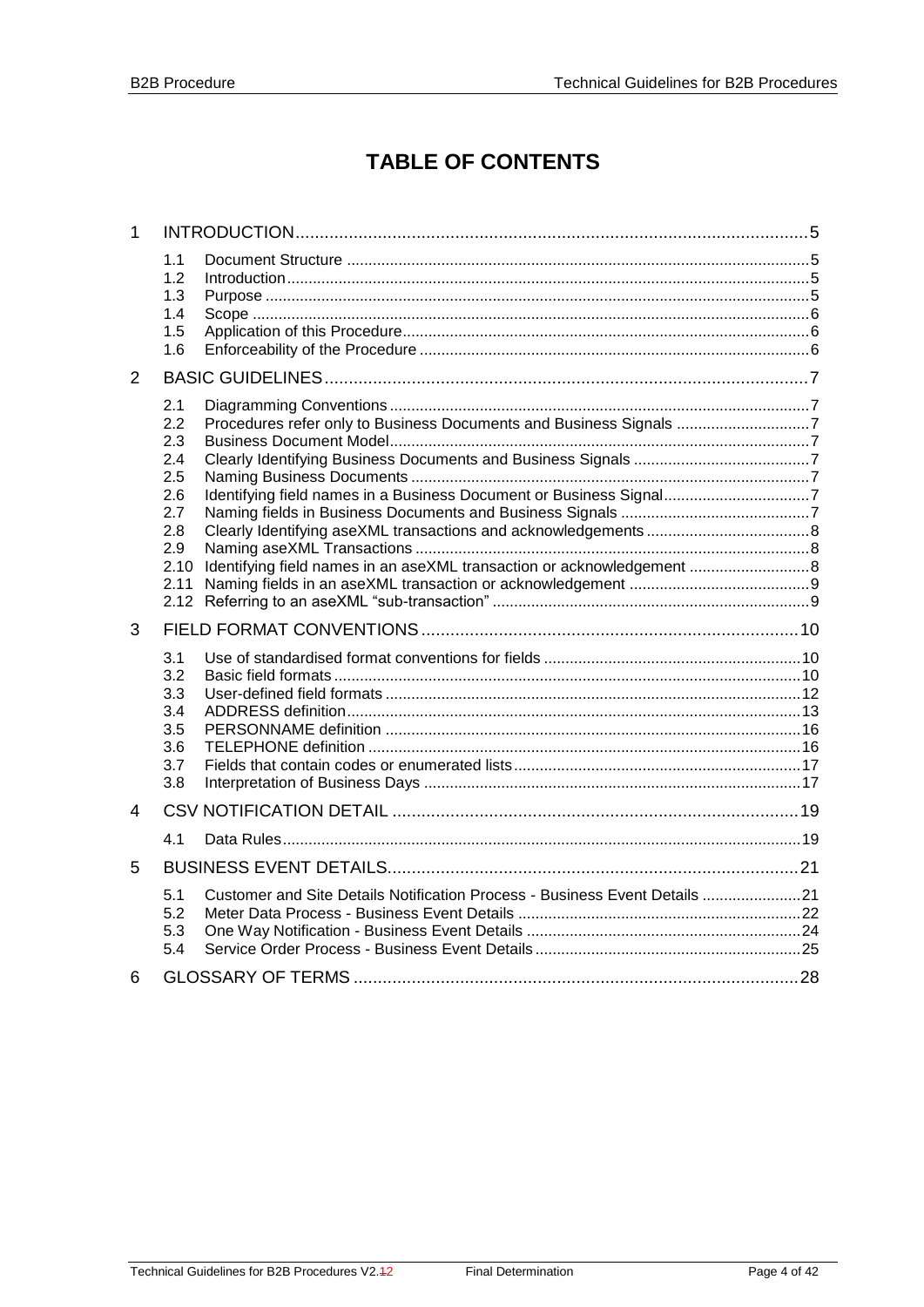# <span id="page-4-0"></span>**1 INTRODUCTION**

#### <span id="page-4-1"></span>**1.1 Document Structure**

- a. Section One provides an introduction to this Procedure.
- b. Section Two defines basic guidelines for the interpretation of B2B Procedures, including the use of standard UML diagrams and the phrasing of business requirements.
- c. Section Three defines a series of simple and complex data types to be used when defining Business Documents or Business Signals.
- d. Section Four provides a definition section relevant to each of the B2B Procedures.

#### <span id="page-4-2"></span>**1.2 Introduction**

- a. This B2B Procedure: Technical Guidelines for B2B Procedures ("Procedure") is approved by AEMO in accordance with clause 7.2A.5(a)(1) of the National Electricity Rules ("Rules").
- b. This Procedure may only be amended in accordance with clause 7.2A.3 of the Rules.
- c. In the event of any inconsistency between this Procedure and the Rules, the Rules shall prevail to the extent of the inconsistency.
- d. In the event of any inconsistency between this Procedure and the Metrology Procedure, the Metrology Procedure shall prevail to the extent of the inconsistency.
- e. In the event of any inconsistency between this Procedure and the MSATS Procedure, the MSATS Procedure shall prevail to the extent of the inconsistency.
- f. In this Procedure, a capitalised word has the meaning given to it:
	- 1. if no meaning if given to it in section 4 of this Procedure; or
	- 2. if no meaning is given to it in section 4 of this Procedure, it is defined in the Rules.
- g. This Procedure shall be interpreted in accordance with the rules of interpretation set out in clause 1.7 of the Rules. Provisions that are placed in a square box coloured grey are provided by way of explanation and to assist readers and do not form any obligation on Participants or affect the interpretation of this Procedure. Provisions that fall within a section entitled "Worked Example" are provided for assistance only and do not form any obligation on the Participants nor do they affect the interpretation of this Procedure.

#### <span id="page-4-3"></span>**1.3 Purpose**

a. This document provides a series of guidelines to support the uniform definition and standard interpretation of technical information presented in the various B2B Procedures.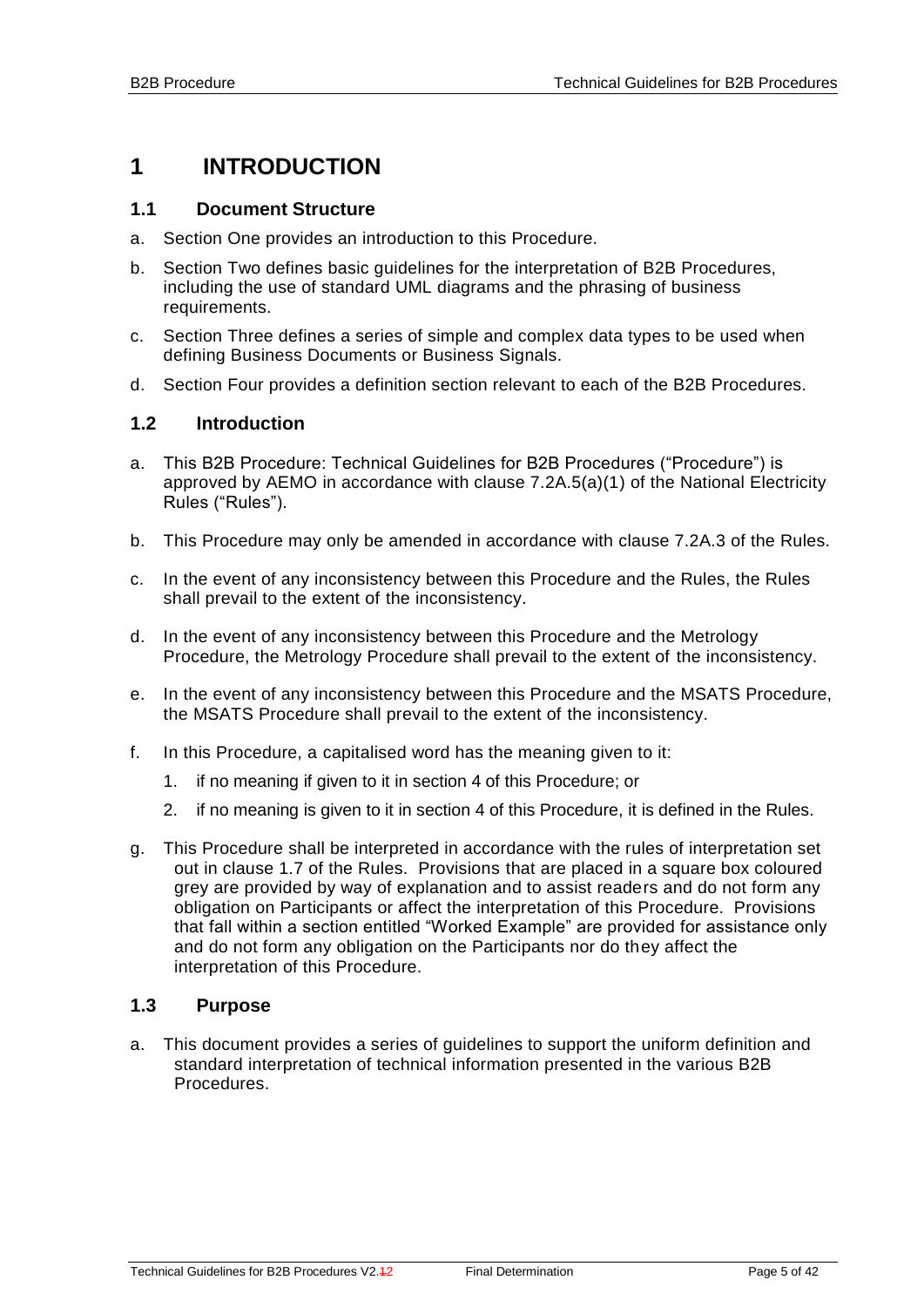### <span id="page-5-0"></span>**1.4 Scope**

- a. These Guidelines apply to:
	- 1. B2B Procedures
	- 2. Procedure-specific Frequently Asked Questions (FAQs)
	- 3. Participant Build Pack 1 B2B System Interface Definitions
	- 4. All relevant supporting materials

#### <span id="page-5-1"></span>**1.5 Application of this Procedure**

- a. As required by clause 7.2A.4(i) of the National Electricity Rules, Local Retailers, Market Customers, Distribution Network Service Providers, AEMO, Metering Data Providers and Metering Providers must comply with this Procedure.
- b. As permitted by clause 7.2A.4(k) of the National Electricity Rules, Local Retailers, Market Customers and Distribution Network Service Providers may on such terms and conditions as agreed between them communicate a B2B Communication on a basis other than as set out in this Procedure, in which case the parties to the agreement need not comply with this Procedure to the extent that the terms and conditions agreed between them are inconsistent with this Procedure.

#### <span id="page-5-2"></span>**1.6 Enforceability of the Procedure**

a. This Procedure is enforceable by the Australian Energy Regulator in accordance with its powers under section 15 of the National Electricity Law.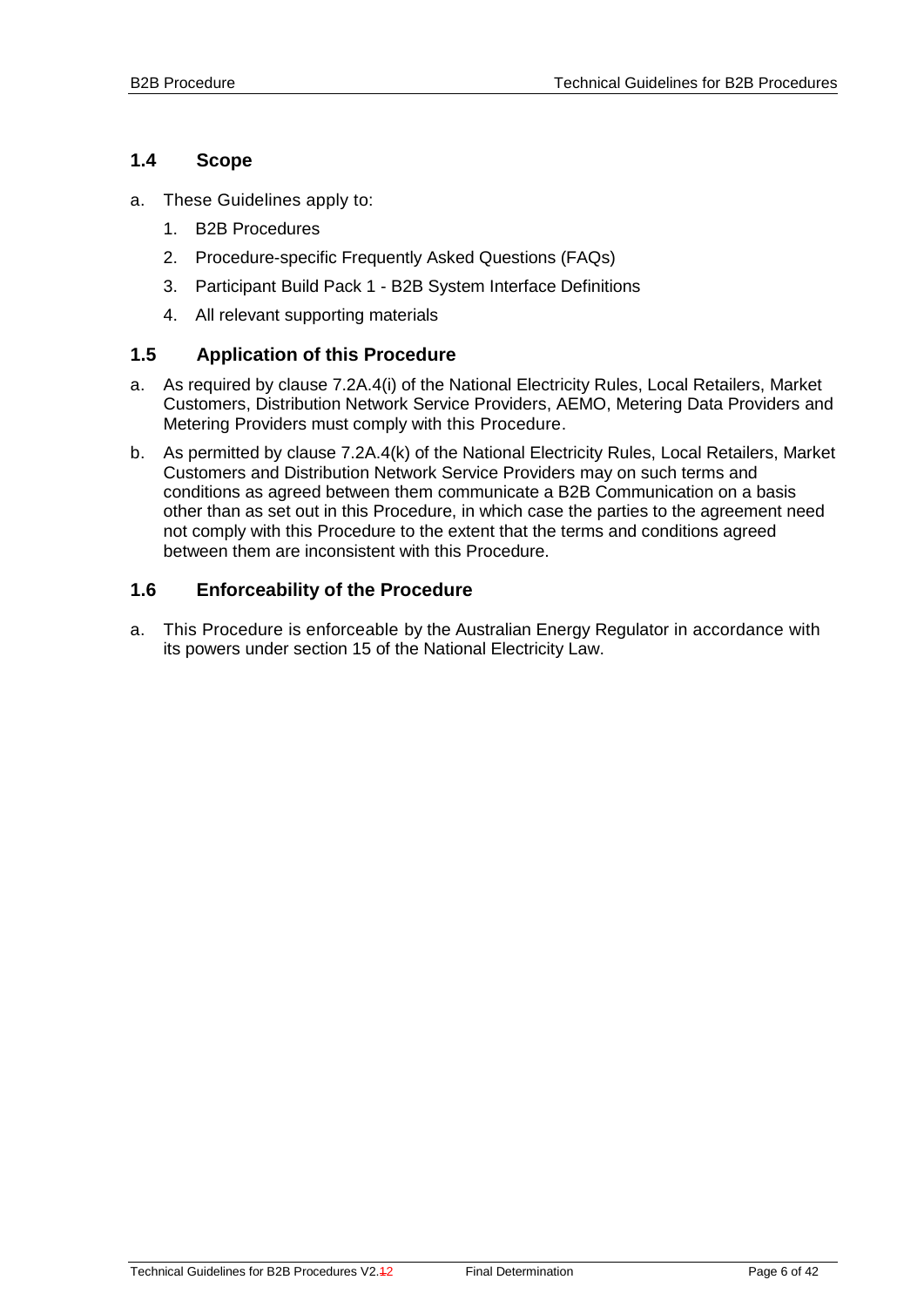# <span id="page-6-0"></span>**2 BASIC GUIDELINES**

### <span id="page-6-1"></span>**2.1 Diagramming Conventions**

- a. Process diagrams adhere to Unified Modelling Language (UML) conventions.
- b. Where appropriate, process diagrams also identify process timing points.
- c. Diagrams have been provided in the B2B Procedures by way of explanation only and do not form binding obligations on Participants.

### <span id="page-6-2"></span>**2.2 Procedures refer only to Business Documents and Business Signals**

- a. Non-technical B2B Procedures refer to Business Documents and Business Signals and do not discuss aseXML transactions or aseXML message/transaction acknowledgements.
- b. The manner in which a Business Document/Signal have been implemented in aseXML is detailed in the Participant Build Pack 1 - B2B System Interface Definitions.

#### <span id="page-6-3"></span>**2.3 Business Document Model**

- a. B2B interactions (exchanges of Business Document or Business Signals) are implemented using the following exchange model:
	- 1. Sending Participant sends a BusinessDocument;
	- 2. Receiving Participant returns a *BusinessReceipt* (Business Signal);
	- 3. Receiving Participant then returns a *BusinessAcceptance/Rejection* (Business Signal) to communicate the explicit acceptance or rejection of the original Business Document.

#### <span id="page-6-4"></span>**2.4 Clearly Identifying Business Documents and Business Signals**

- a. Underlining is used to identify Business Documents, such as a ServiceOrderRequest.
- b. Italics and underlining is used to identify Business Signals, such as a *BusinessReceipt*.
- c. Communication by phone or email associated with resolving any issues with the receipt or content of a Business Document or Business Signal is not treated as a transaction, and is therefore not underlined.

#### <span id="page-6-5"></span>**2.5 Naming Business Documents**

a. Business Documents are named using title case (that is, have the first letter of each word capitalised) and the constituent words are concatenated (i.e. no spaces between words), for example: ServiceOrderRequest. This format is called upper camel case.

#### <span id="page-6-6"></span>**2.6 Identifying field names in a Business Document or Business Signal**

a. Italics are used to identify fields within a Business Document or Business Signal. For example, *ServiceOrderType* or *NMIChecksum* are fields within a ServiceOrderRequest.

#### <span id="page-6-7"></span>**2.7 Naming fields in Business Documents and Business Signals**

a. Field names use italicised upper camel case, for example: *ServiceOrderType*.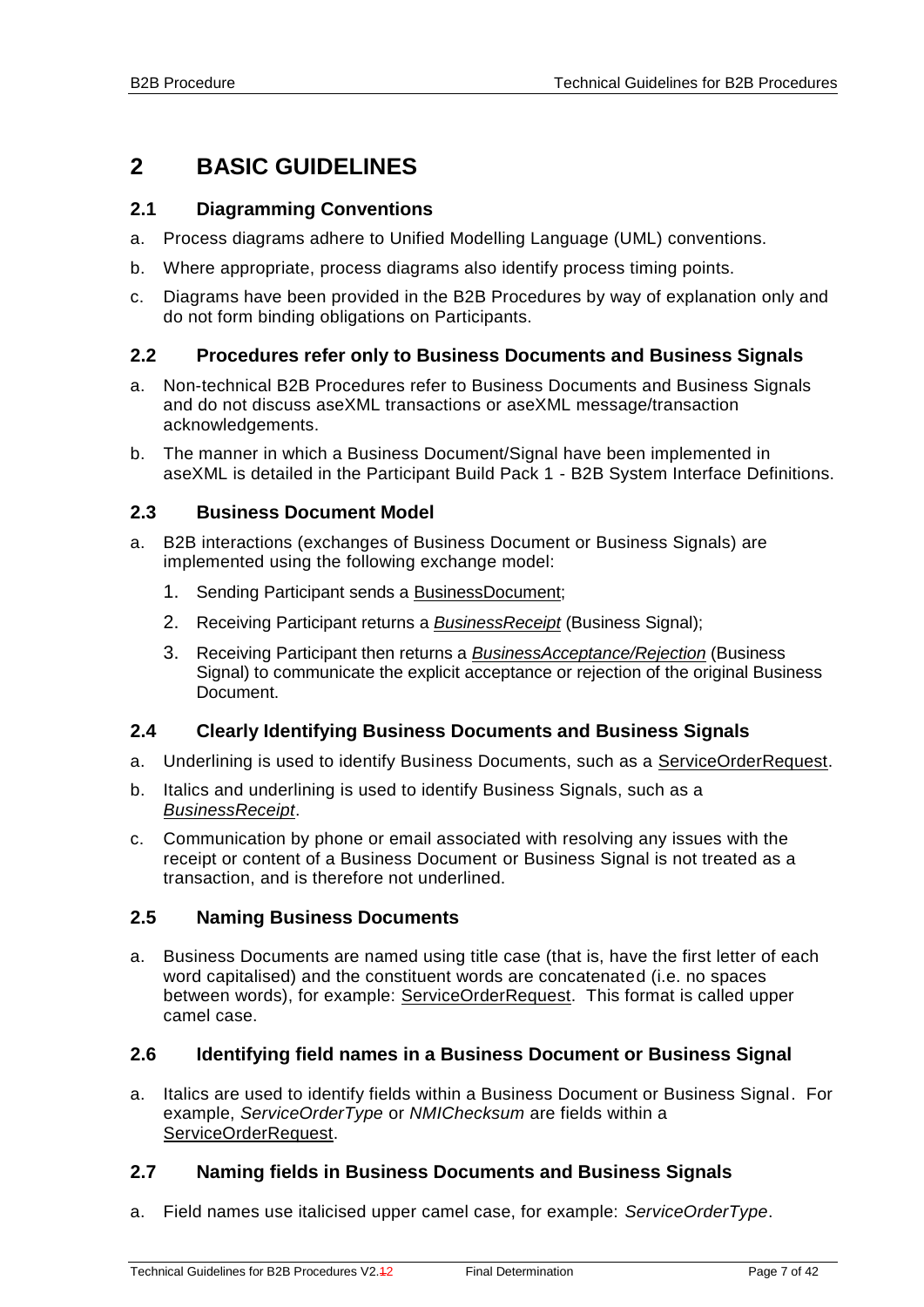#### <span id="page-7-0"></span>**2.8 Clearly Identifying aseXML transactions and acknowledgements**

- a. The prefix "ase:" (without quotes) is used to differentiate between (logical) Business Documents/Signals/Fields and (physical) aseXML equivalents.
- b. A prefix of "ase:" (without quotes) followed by the name of the aseXML transaction is used to identify an aseXML transaction and provide differentiation from the related Business Document. The full name of the aseXML transaction, including the prefix, is underlined. For example: ase: ServiceOrderRequest is a valid identifier for an aseXML transaction representing a ServiceOrderRequest Business Document.
- c. The term *ase:MessageAcknowledgement* is used to represent the aseXML equivalent of a *BusinessReceipt*. As shown, the term is italicised, underlined and prefixed by "ase:".
- d. As an abbreviation, the term *MsgAck* may be used to indicate an *ase:MessageAcknowledgement* with a value of attribute "status" *ase:MessageAcknowledgement/@status*="Accept" (see convention in section [2.10\)](#page-7-2).
- e. As an abbreviation, the term *MsgNack* may be used to indicate an *ase:MessageAcknowledgement* with a value of attribute "status" *ase:MessageAcknowledgement/@status*="Reject" OR a standalone *ase:Event* (i.e. a "negative acknowledgement"). See convention in section [2.10.](#page-7-2)

#### <span id="page-7-1"></span>**2.9 Naming aseXML Transactions**

- a. Generally, the name of an aseXML transaction is derived from the name of the originating Business Document, except where an alternative "mapping" has been specified in the appropriate process-related "Business Document Mapping to aseXML".
- b. aseXML transaction names use upper camel case (excepting the "ase:" prefix).

#### <span id="page-7-2"></span>**2.10 Identifying field names in an aseXML transaction or acknowledgement**

- a. A prefix of "ase:" and the use of italics are used to identify fields within an aseXML transaction or acknowledgement.
- b. XML is case sensitive; therefore Participants must ensure that the aseXML "field" names must match exactly the definitions with the aseXML schema.
- c. Fields may be implemented as "Elements" and "Attributes". The XML specification defines Element field names as upper camel case, and Attribute field names as lower camel case.
- d. As a minimum, every Element name must be prefixed with "ase:", for example *ase:ServiceOrderType*.
- e. As a minimum, every Attribute name must be prefixed with "ase:" and the name of the parent element, followed by the literals "/@", for example ase:ServiceOrderRequest/@actionType.
- f. The full path to the data field may also be used as per the XPath specification, for example:
	- *ase:aseXML/Transactions/Transaction/ServiceOrderRequest/ServiceOrder/Servi ceOrderType*
	- *ase:aseXML/Transactions/Transaction/ServiceOrderRequest/@actionType*.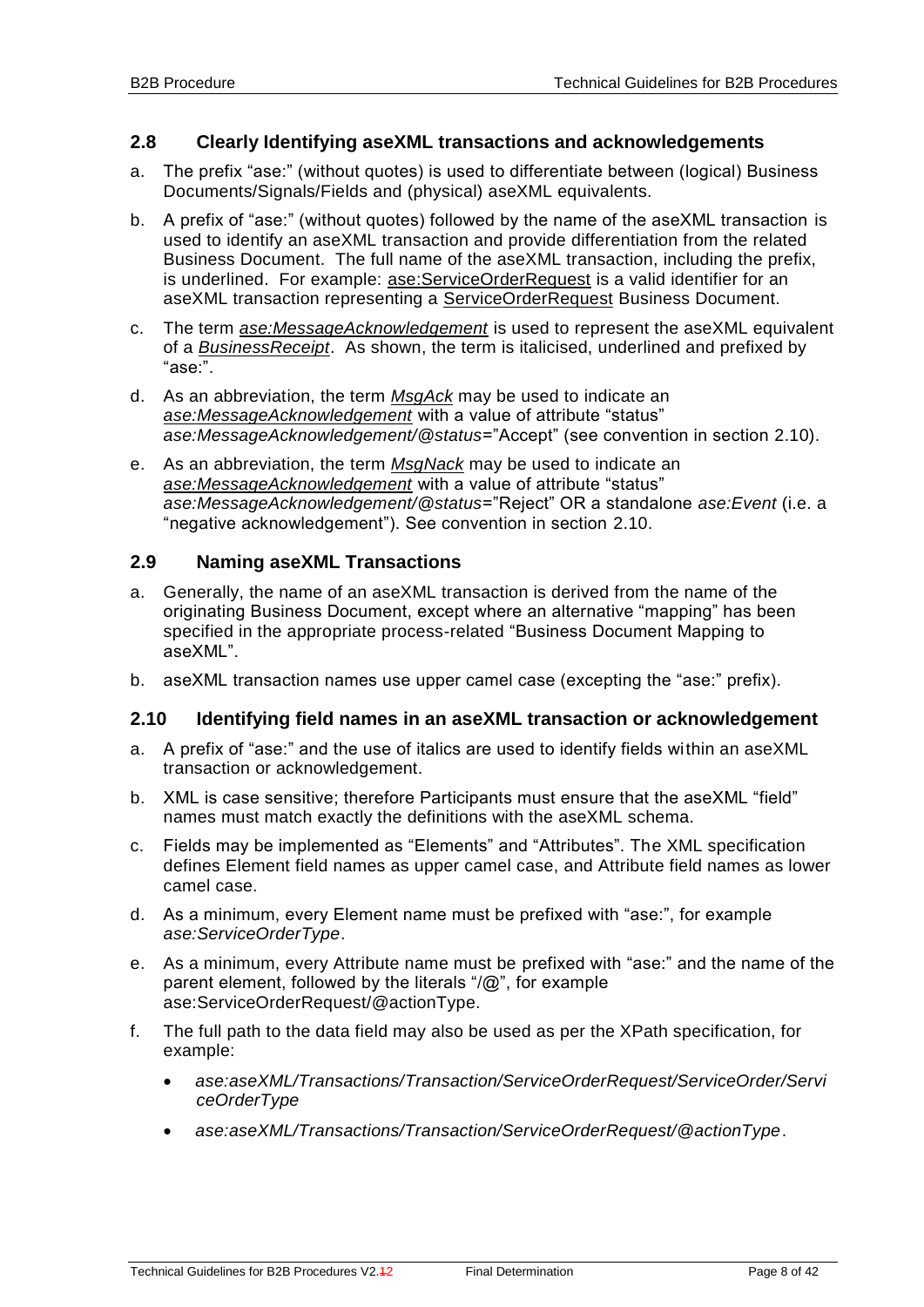#### <span id="page-8-0"></span>**2.11 Naming fields in an aseXML transaction or acknowledgement**

a. The actual field names used in an aseXML transaction or acknowledgement (as distinct from the field names proposed in the definition of a Business Document or Business Signal) are established in the appropriate "Business Document Mapping to aseXML" for the process area. These names are as implemented in the aseXML Schema.

### <span id="page-8-1"></span>**2.12 Referring to an aseXML "sub-transaction"**

- a. A Business Document may be physically implemented as an aseXML transaction or sub-transaction.
- b. An aseXML sub-transaction is referred to using the standard "ase:" prefix, the name of the "parent" transaction, the literal "/" followed by the name of the sub-transaction. For example: *ase:AmendMeterRouteDetails/AmendSiteAccessDetails*.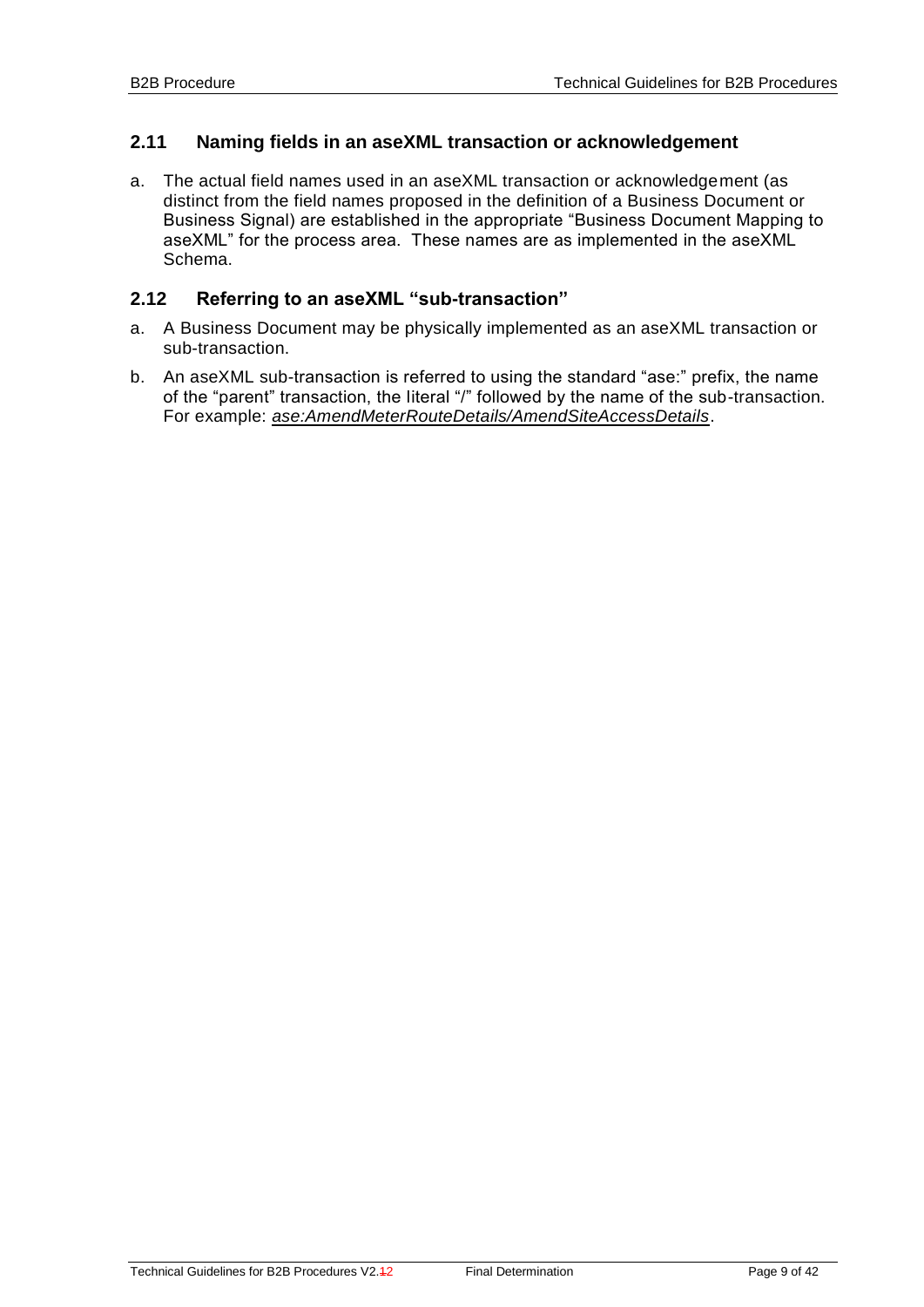### <span id="page-9-0"></span>**3 FIELD FORMAT CONVENTIONS**

#### <span id="page-9-1"></span>**3.1 Use of standardised format conventions for fields**

- a. A Business Document or Business Signal contains a number of fields (items of information/data). A Participant must ensure that each field has a defined format and that the format conforms to the definitions and requirements of this Procedure. The field format indicates the basic contents for the field and imposes length and/or content restrictions.
- b. Note that the format of a field in a Business Document or Business Signal does not describe how the field is implemented in aseXML – the relationship between fields and aseXML schema elements is defined in the appropriate Business Document/Signal Mapping to aseXML.

#### <span id="page-9-2"></span>**3.2 Basic field formats**

a. The field formats in the B2B Procedures are defined in the following table. The value of "x" must be positive and cannot be zero.

|               | <b>Format</b> | <b>Definition</b>                                                                                                                                                                                                                                                                                                                                        |
|---------------|---------------|----------------------------------------------------------------------------------------------------------------------------------------------------------------------------------------------------------------------------------------------------------------------------------------------------------------------------------------------------------|
| $\mathbf 1$ . | CHAR(x)       | Indicates a field that can only contain alphanumeric<br>characters and must contain exactly "x" characters. The<br>B2B Procedure may add further details to constrain the<br>types of characters allowed. Note that leading and<br>trailing "spaces" are considered significant (i.e. form part<br>of the "x" characters for the field).                 |
| 2.            | VARCHAR(x)    | Indicates a character field containing up to "x"<br>characters.                                                                                                                                                                                                                                                                                          |
| 3.            | DATE(8)       | Indicates a reverse notation date field (i.e. ccyymmdd)<br>with no separators between years, months or days.<br>Years must include the century, whilst months and days<br>must be given as double digits. The "8" indicates that<br>the total field length is always 8 characters.<br>For example: "20030401" represents the 1 <sup>st</sup> April 2003. |
| 4.            | DATE(10)      | Indicates a reverse notation date field with a hyphen<br>used to separate the years, months and days (i.e.<br>ccyy-mm-dd). Years must include the century whilst<br>months and days must be given as double digits. The<br>"10" indicates that the total field length is always 10<br>characters.                                                        |
|               |               | For example: "2003-04-01" represents the 1 <sup>st</sup> April 2003.                                                                                                                                                                                                                                                                                     |
|               |               | This is the preferred format for Date fields. This is the<br>format used where the format DATE is used in a B2B<br>Procedure.                                                                                                                                                                                                                            |

Figure 1 – Basic field formats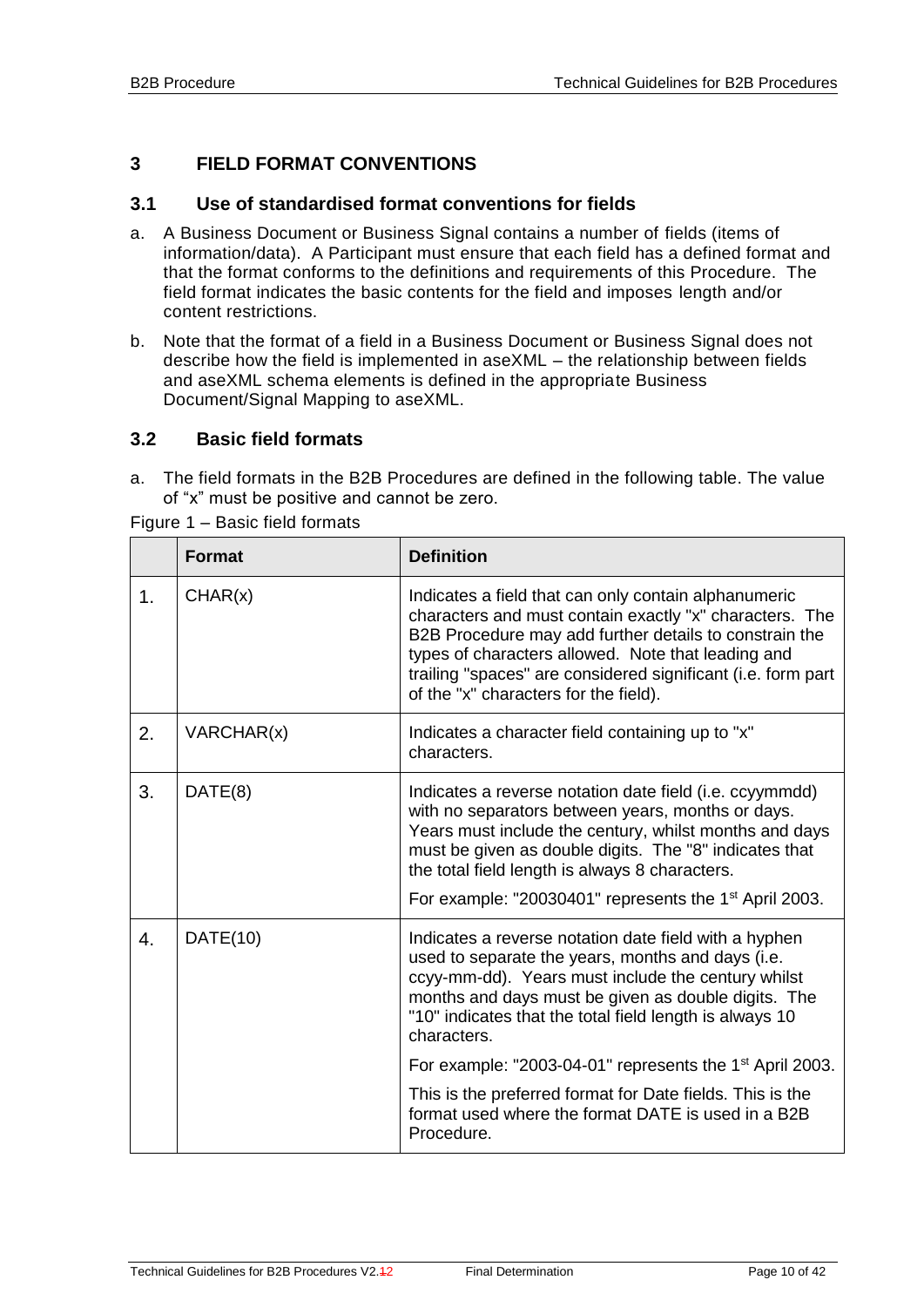|     | <b>Format</b>   | <b>Definition</b>                                                                                                                                                                                                                                                                                                                                                                                                                                                                                                                     |
|-----|-----------------|---------------------------------------------------------------------------------------------------------------------------------------------------------------------------------------------------------------------------------------------------------------------------------------------------------------------------------------------------------------------------------------------------------------------------------------------------------------------------------------------------------------------------------------|
| 5.  | DATE(10+hh:mm)  | Indicates a 10 character reverse notation date with a<br>time zone indicator, with the "hh" indicating hours and<br>"mm" indicating minutes for the time zone. Note that the<br>"+" (or "-") and ":" characters must be included and so<br>the total field length is 16 characters.                                                                                                                                                                                                                                                   |
| 6.  | <b>DATETIME</b> | Indicates a date time field which is always structured as:                                                                                                                                                                                                                                                                                                                                                                                                                                                                            |
|     |                 | ccyy-mm-ddThh:mm:ss.sss+hh:mm                                                                                                                                                                                                                                                                                                                                                                                                                                                                                                         |
|     |                 | This field must include a time zone indicator ("+" or "-"<br>hh:mm).                                                                                                                                                                                                                                                                                                                                                                                                                                                                  |
|     |                 | The fractional seconds component (".sss") is optional<br>with any number of digits after the decimal point<br>supported.                                                                                                                                                                                                                                                                                                                                                                                                              |
| 7.  | <b>TIME</b>     | Indicates a time only field and is structured as per the<br>time component of the DATETIME format, ie the<br>DATETIME format left truncated to remove "ccyy-mm-<br>ddT".                                                                                                                                                                                                                                                                                                                                                              |
| 8.  | NUMERIC(x)      | Indicates a positive integer (zero or above) up to "x"<br>significant digits long; any leading zeroes are not<br>significant and hence "050" is equivalent to "50".                                                                                                                                                                                                                                                                                                                                                                   |
| 9.  | NUMERIC(sx)     | Indicates a signed integer (positive or negative) up to "x"<br>digits long with an optional leading character for the<br>sign. The sign can be "+" or "-" or a "space" character,<br>with space being interpreted as positive, by convention.<br>If the sign is not provided, the default is positive. The<br>maximum length of the field as a whole is "x"+1<br>character (reserving space for leading sign).                                                                                                                        |
| 10. | NUMERIC(x.y)    | Indicates a positive number with up to "x" significant<br>characters to the left of the decimal point and "y"<br>decimal places after the decimal point (trailing zeros are<br>optional). In other words, the maximum length of the<br>field as a whole is "x"+"y"+1 characters (the $+1$<br>reserving space for the decimal point).                                                                                                                                                                                                  |
| 11. | NUMERIC(Sx.y)   | Indicates a signed number (positive or negative) with up<br>to "x" significant characters to the left of the decimal<br>point and "y" decimal places after the decimal point<br>(trailing zeros are optional). There is a single leading<br>character for the optional sign ("+", "-" or "space"). If the<br>leading sign is "space" or is not provided, the number is<br>interpreted as positive. The maximum length of the field<br>as a whole is "x"+"y"+2 characters (reserving space for<br>the decimal point and leading sign). |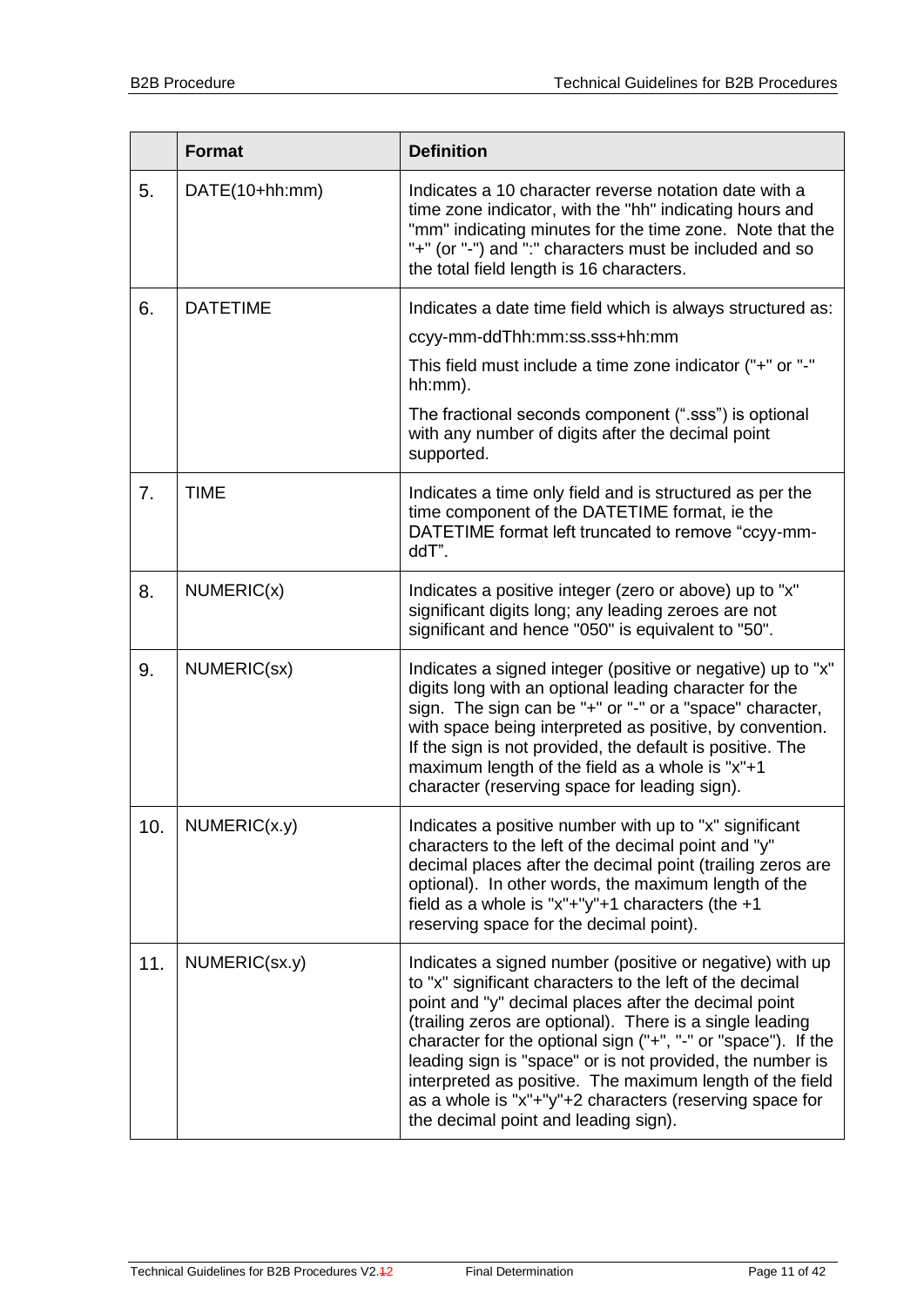|     | <b>Format</b>           | <b>Definition</b>                                                                                                                                                                                                                                                                                                                                    |
|-----|-------------------------|------------------------------------------------------------------------------------------------------------------------------------------------------------------------------------------------------------------------------------------------------------------------------------------------------------------------------------------------------|
| 12. | <b>ADDRESS</b>          | Indicates that a structured or unstructured address<br>needs to be provided. The supplied address will include<br>a number of distinct data elements and must conform to<br>the requirements detailed in Section 3.4.                                                                                                                                |
| 13. | ADDRESS(Structured)     | Indicates that only a structured ADDRESS will be<br>provided. See Section 3.4.                                                                                                                                                                                                                                                                       |
| 14. | ADDRESS(Unstructured)   | Indicates that only an unstructured ADDRESS will be<br>provided. See Section 3.4.                                                                                                                                                                                                                                                                    |
| 15. | <b>EVENTCODE</b>        | Indicates that the field must only be populated with a<br>valid industry agreed code to indicate the reason for<br>"rejecting" a Business Document or indicate explicit<br>acceptance of a Business Document. The explicit<br>events must be detailed in the B2B Procedures whilst<br>the codes are summarised in a National List of Event<br>Codes. |
| 16. | <b>PERSONNAME</b>       | Defines a person's legal name as per AS4590-1999.<br>See Section 3.5.                                                                                                                                                                                                                                                                                |
| 17. | <b>BUSINESSNAME</b>     | Defines a business name as per AS4590-2006. This is<br>a 200 character alpha-numeric field.                                                                                                                                                                                                                                                          |
| 18. | <b>YESNO</b>            | Indicates that a field must contain either "Yes" or "No".                                                                                                                                                                                                                                                                                            |
| 19. | <b>JURISDICTIONCODE</b> | Indicates that a field must contain a valid jurisdiction<br>code. Valid codes are "ACT", "NSW", "QLD",<br>"SA", "VIC", "TAS", "NT", and "WA".                                                                                                                                                                                                        |
| 20. | <b>TELEPHONE</b>        | Defines a person's Australian telephone service number<br>as per AS4590-1999. See Section 3.6.                                                                                                                                                                                                                                                       |
| 21. | <b>EVENTCONTEXT</b>     | Contain the portion of the Transaction or Message to<br>which the Event applies. Format is VARCHAR(80).                                                                                                                                                                                                                                              |

b. Participants must use reasonable endeavours to ensure that field formats are fully capitalised (as above). Where a Participant does not adopt this convention, the above conventions still apply. In other words, a field format of "Char(10)" is to be read as equivalent to "CHAR(10)".

#### <span id="page-11-0"></span>**3.3 User-defined field formats**

- a. Where none of the above basic field formats apply, a user-defined field format can be introduced, provided that it is defined clearly in the relevant B2B Procedure.
- b. Participants must ensure that user-defined field formats are named in a way that avoids confusion with basic field formats (as defined in Section [3.2\)](#page-9-2).
- c. Participants must use reasonable endeavours to ensure that the type identifier is surrounded by double quotation marks to indicate that a user-defined field format has been used. For example, "ddmmccyy" could be used to indicate a forward notation date without separators.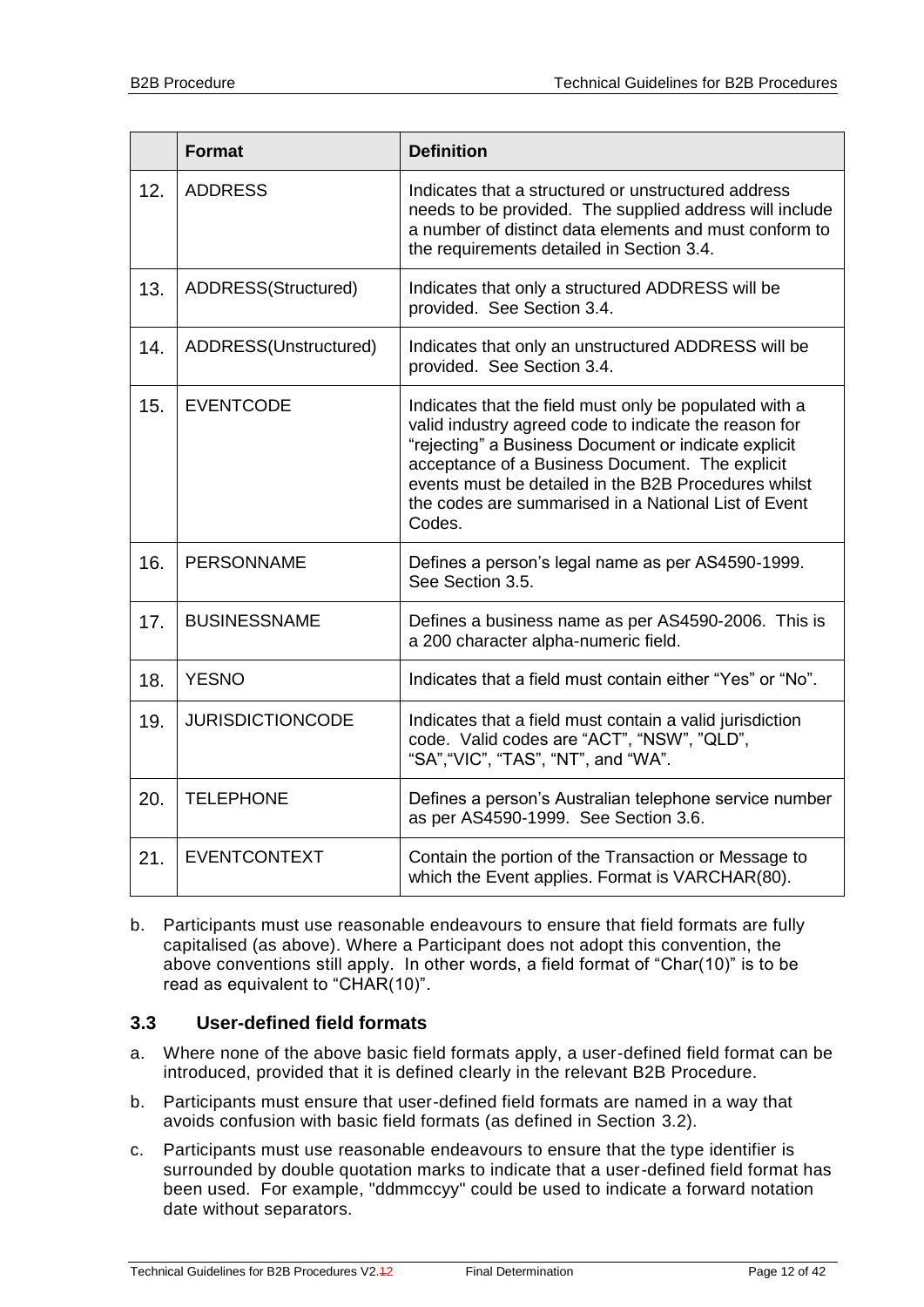d. Complex user-defined field formats can be defined as a short form for multiple fields of well-defined types. For example, a field named *SiteAddress* could be defined with a field format of "*AUSTRALIANADDRESS"* provided that the B2B Procedure appropriately defines "AUSTRALIANADDRESS" and what fields it contains. Note that when referring to any given field within a complex format, such as referring to the Postcode within an ADDRESS (Structured) field it should be written as ADDRESS(Structured).*Postcode*; the "full-stop" being used to separate the field names.

### <span id="page-12-0"></span>**3.4 ADDRESS definition**

- a. The use of a field format of ADDRESS indicates that a supplied address may be structured or unstructured. Participants must use reasonable endeavours to provide a structured address, unless otherwise required by a B2B Procedure.
- b. A field format of ADDRESS(Structured) indicates those circumstances when a Participant must use a structured address.
- c. A field format of ADDRESS(Unstructured) indicates those circumstance when a Participant must use an unstructured address.
- d. A structured address can comprise all fields (in the following table) except the three *UnstructuredAddress* fields.
- e. An unstructured address comprises *Locality*, *SiteAddressState, SiteAddressPostcode*  fields, and at least one *UnstructuredAddress* field.
- f. Participants must ensure that the ADDRESS fields *FlatOrUnitNumber*, *FloorOrLevelNumber*, *LocationDescriptor*, and *LotNumber* do not contain the following characters:
	- ` Grave accent
	- $\sim$  Tilde
	- \$ Dollar sign
	- ^ Circumflex
	- & Ampersand
	- + Plus sign
	- = Equals sign
	- | Vertical line
	- < Less-than sign
	- > Greater-than sign
	- / Forward slash
- g. The following table summarises the information that Participants may provide as part of an ADDRESS:
- Figure 2 Address field definition

| <b>Field name</b> | <b>Field</b><br><b>Format</b> | Optional/<br><b>Mandatory</b><br>or<br><b>Required</b> | <b>Comments</b>                                                                                                                                                                                                                             |
|-------------------|-------------------------------|--------------------------------------------------------|---------------------------------------------------------------------------------------------------------------------------------------------------------------------------------------------------------------------------------------------|
| FlatOrUnitType    | VARCHAR(4)                    | R                                                      | Code that defines the type of flat or unit as per<br>Australian Standard AS4590-1999.<br>Allowable codes include: APT, CTGE, DUP, FY,<br>F, HSE, KSK, MSNT, MB, OFF, PTHS, RM,<br>SHED, SHOP, SITE, SL, STU, SE, TNHS, U,<br>VLLA, WARD, WE |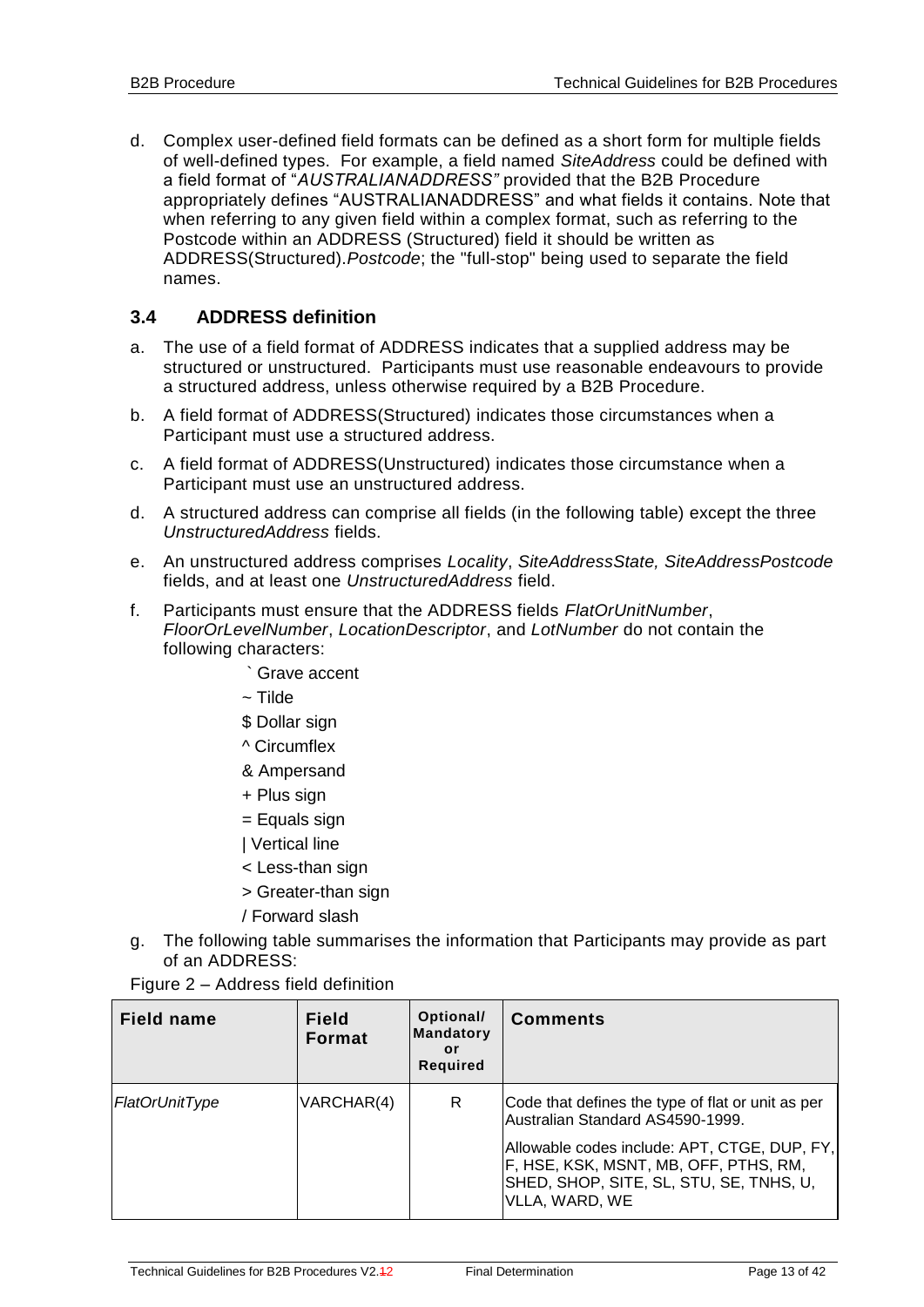| <b>Field name</b>             | <b>Field</b><br><b>Format</b> | Optional/<br><b>Mandatory</b><br>or<br><b>Required</b> | <b>Comments</b>                                                                                                                               |
|-------------------------------|-------------------------------|--------------------------------------------------------|-----------------------------------------------------------------------------------------------------------------------------------------------|
| <b>FlatOrUnitNumber</b>       | VARCHAR(7)                    | R                                                      | Defines the flat or unit number as per Australian<br>Standard AS4590-1999.                                                                    |
| FloorOrLevelType              | VARCHAR(2)                    | R                                                      | Code that defines the floor or level type as per<br>Australian Standard AS4590-1999.                                                          |
|                               |                               |                                                        | Allowable codes include: B, FL, G, LG, M, UG.                                                                                                 |
| <b>FloorOrLevelNumber</b>     | VARCHAR(5)                    | R                                                      | Defines the floor or level number as per<br>Australian Standard AS4590-1999.                                                                  |
| <b>BuildingOrPropertyName</b> | VARCHAR(30)                   | R                                                      | Defines the building or property name as per<br>Australian Standard AS4590-1999.                                                              |
|                               |                               |                                                        | Note: This field may occur up to two times.                                                                                                   |
| LocationDescriptor            | VARCHAR(30)                   | R                                                      | Defines the location descriptor as per Australian<br>Standard AS4590-1999. This is a catch-all field<br>for non-standard address information. |
| HouseNumber                   | NUMERIC(5)<br>IN RANGE:       | R                                                      | Defines the house number as per Australian<br>Standard AS4590-1999. Note:                                                                     |
|                               | 0-99999                       |                                                        | The combination of House Number and House<br>Number Suffix may occur up to two times.                                                         |
| <b>HouseNumberSuffix</b>      | VARCHAR(1)                    | R.                                                     | Defines the house number suffix as per<br>Australian Standard AS4590-1999. Note:                                                              |
|                               |                               |                                                        | The combination of House Number and House<br>Number Suffix may occur up to two times.                                                         |
|                               |                               |                                                        | This field may only contain alphanumeric<br>characters.                                                                                       |
| LotNumber                     | VARCHAR(6)                    | R                                                      | Defines the lot number as per Australian<br>Standard AS4590-1999                                                                              |
| <b>StreetName</b>             | VARCHAR(30)                   | R                                                      | Defines the street name as per Australian<br>Standard AS4590-1999. Note:                                                                      |
|                               |                               |                                                        | The combination of Street Name, Street Type<br>and Street Suffix may occur up to two times.                                                   |
|                               |                               |                                                        | This field may only contain letters, numbers,<br>hyphens ('-') and spaces.                                                                    |
| <b>StreetType</b>             | VARCHAR(4)                    | R.                                                     | A code that defines the street type as allowed<br>for use in MSATS.                                                                           |
| <b>StreetSuffix</b>           | VARCHAR(2)                    | R                                                      | A code that defines the street suffix as per<br>Australian Standard AS4590-1999.                                                              |
|                               |                               |                                                        | Allowable codes include: CN, E, EX, LR, N, NE,<br>NW, S, SE, SW, UP, W                                                                        |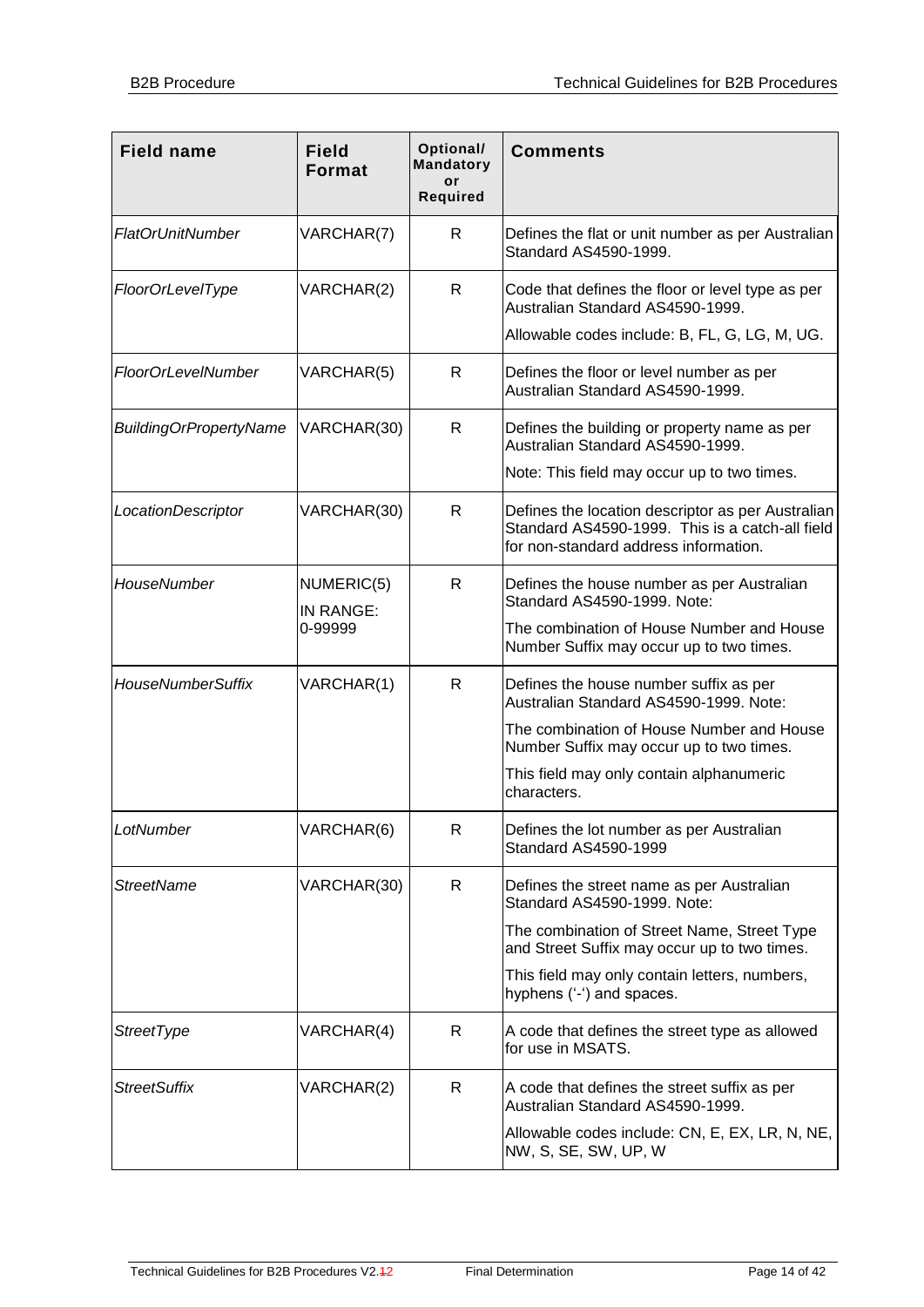| <b>Field name</b>                         | <b>Field</b><br><b>Format</b>                     | Optional/<br><b>Mandatory</b><br>or<br><b>Required</b> | <b>Comments</b>                                                                                                                                                                           |
|-------------------------------------------|---------------------------------------------------|--------------------------------------------------------|-------------------------------------------------------------------------------------------------------------------------------------------------------------------------------------------|
| PostalDeliveryType                        | VARCHAR(11)                                       | R                                                      | A code that defines the postal delivery type as<br>per Australian Standard AS4590-1999. E.g.<br>CARE PO, CMA, CMB, CPA, GPO BOX,<br>LOCKED BAG, MS, PO BOX, PRIVATE BAG,<br>RSD, RMB, RMS |
| PostalDeliveryNumberPre VARCHAR(3)<br>fix |                                                   | R.                                                     | Defines the postal delivery number prefix as per<br>Australian Standard AS4590-1999.                                                                                                      |
|                                           |                                                   |                                                        | This field may only contain a maximum of 3<br>capital letters.                                                                                                                            |
| PostalDeliveryNumberVal NUMERIC(5)<br>ue  | IN RANGE:<br>0-99999                              | R                                                      | Defines the postal delivery number value as per<br>Australian Standard AS4590-1999                                                                                                        |
| PostalDeliveryNumberSuf VARCHAR(3)<br>fix |                                                   | R                                                      | Defines the postal delivery number suffix as per<br>Australian Standard AS4590-1999.                                                                                                      |
|                                           |                                                   |                                                        | This field may only contain a maximum of 3<br>capital letters.                                                                                                                            |
| Locality (SiteAddressCity) VARCHAR(46)    |                                                   | м                                                      | Defines the suburb or locality as per Australian<br>Standard AS4590-1999                                                                                                                  |
| <b>SiteAddressState</b>                   | VARCHAR(3)                                        | М                                                      | A code that defines the state as per Australian<br>Standard AS4590-1999. E.g. AAT, ACT, NSW,<br>NT, QLD, SA, TAS, VIC, WA                                                                 |
| SiteAddressPostcode                       | CHAR(4)                                           | м                                                      | Defines the postcode as per Australian<br>Standard AS4590-1999.                                                                                                                           |
|                                           |                                                   |                                                        | This field may only contain 4 numbers.                                                                                                                                                    |
| <b>SiteAddressDPID</b>                    | NUMERIC(8)<br>IN RANGE:<br>10000000 -<br>99999999 | R                                                      | Defines the delivery point identifier as per<br>Australian Standard AS4590-1999                                                                                                           |
| UnstructuredAddress1                      | VARCHAR(80)                                       | N/M                                                    | Mandatory if a structured address is not<br>provided.                                                                                                                                     |
| UnstructuredAddress2                      | VARCHAR(80)                                       | O                                                      |                                                                                                                                                                                           |
| UnstructuredAddress3                      | VARCHAR(80)                                       | O                                                      |                                                                                                                                                                                           |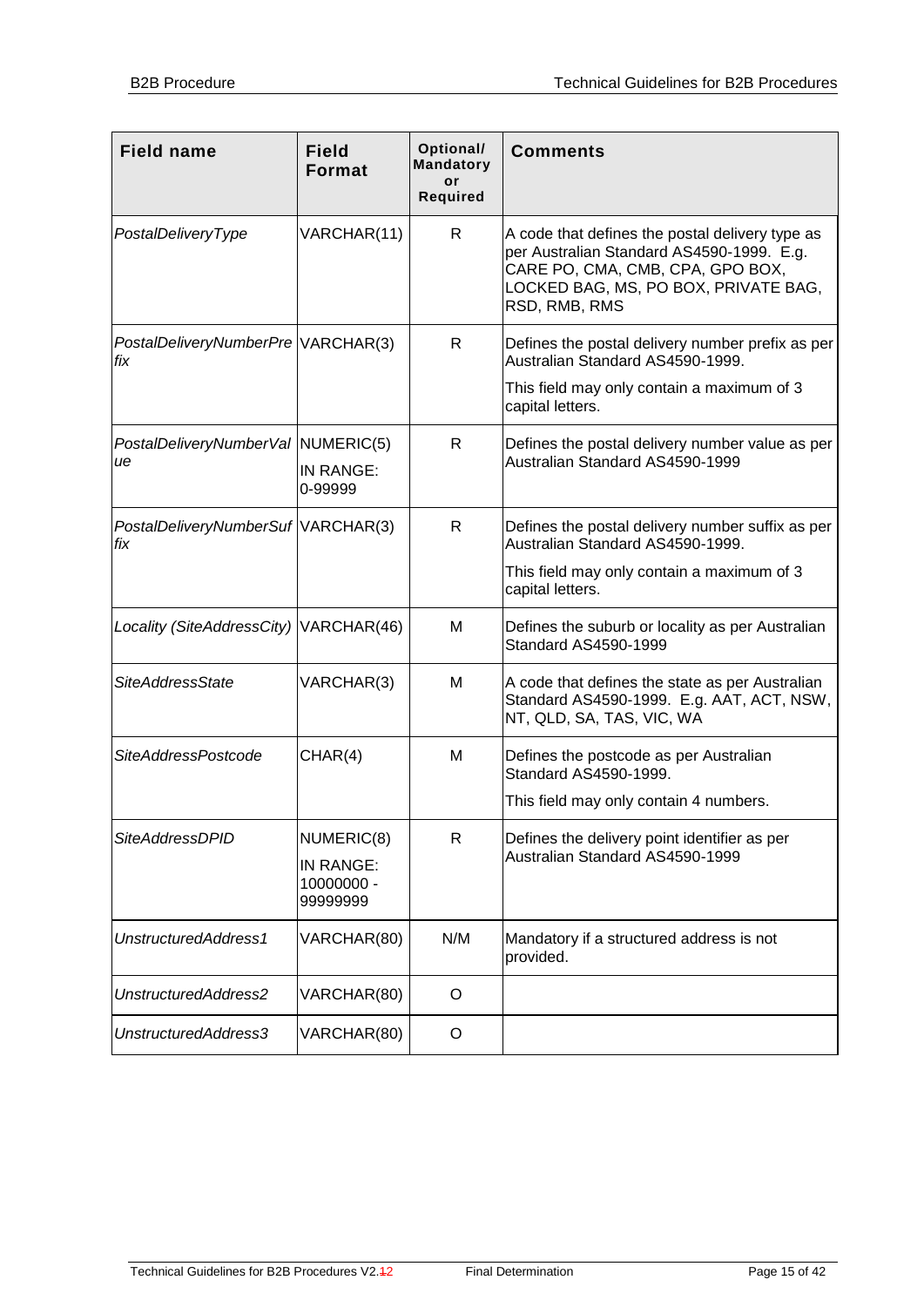## <span id="page-15-0"></span>**3.5 PERSONNAME definition**

a. While the PersonName element can be populated with more than one name, Participants must ensure that only one name is used. The fields in this format are defined below.

| <b>Element</b>                   | <b>Field Format</b> | Optional/<br><b>Mandatory</b><br>or<br><b>Required</b> | <b>Description</b>                                                                                                                | <b>Allowed</b><br><b>Values</b>                 |
|----------------------------------|---------------------|--------------------------------------------------------|-----------------------------------------------------------------------------------------------------------------------------------|-------------------------------------------------|
| PersonNameTitle                  | VARCHAR(12)         | м                                                      | Defines a person's title as per<br><b>Australian Standard AS4590-</b><br>1999                                                     |                                                 |
| <b>PersonNameGive</b><br>n       | VARCHAR(40)         | м                                                      | Defines a person's given name as<br>per Australian Standard AS4590-<br>1999                                                       |                                                 |
| PersonNameFamil VARCHAR(40)<br>v |                     | м                                                      | Defines a person's family name<br>as per Australian Standard<br>AS4590-1999                                                       |                                                 |
| PersonNameSuffix VARCHAR(12)     |                     | O                                                      | Defines a person's name suffix as<br>per Australian Standard AS4590-<br>1999                                                      |                                                 |
| PersonNameType   VARCHAR(3)      |                     | M                                                      | Defines the types of people's<br>names as per Australian<br>Standard AS4590-1999.<br>Implemented as an attribute of<br>PersonName | LGL, MDN,<br>BTH, TRB,<br>PRF, AKA,<br>XFR, STG |

Figure 3 Person Name field definition

#### <span id="page-15-1"></span>**3.6 TELEPHONE definition**

a. While more than one PhoneNumber element can be provided, Participants are required to provide the most appropriate number for the business process. The fields in this format are defined below.

Figure 4 Telephone field definition

| <b>Element</b> | <b>Field Format</b> | Optional/<br><b>Mandator</b><br>y or<br><b>Required</b> | <b>Description</b>                                                                      | <b>Allowed</b><br><b>Values</b> |
|----------------|---------------------|---------------------------------------------------------|-----------------------------------------------------------------------------------------|---------------------------------|
| Prefix         | VARCHAR(4)          | м                                                       | Defines Australian telephone<br>number prefix as per Australian<br>Standard AS4590-1999 |                                 |
| <b>Number</b>  | VARCHAR(15)         | M                                                       | Defines Australian telephone<br>number as per Australian<br>Standard AS4590-1999        |                                 |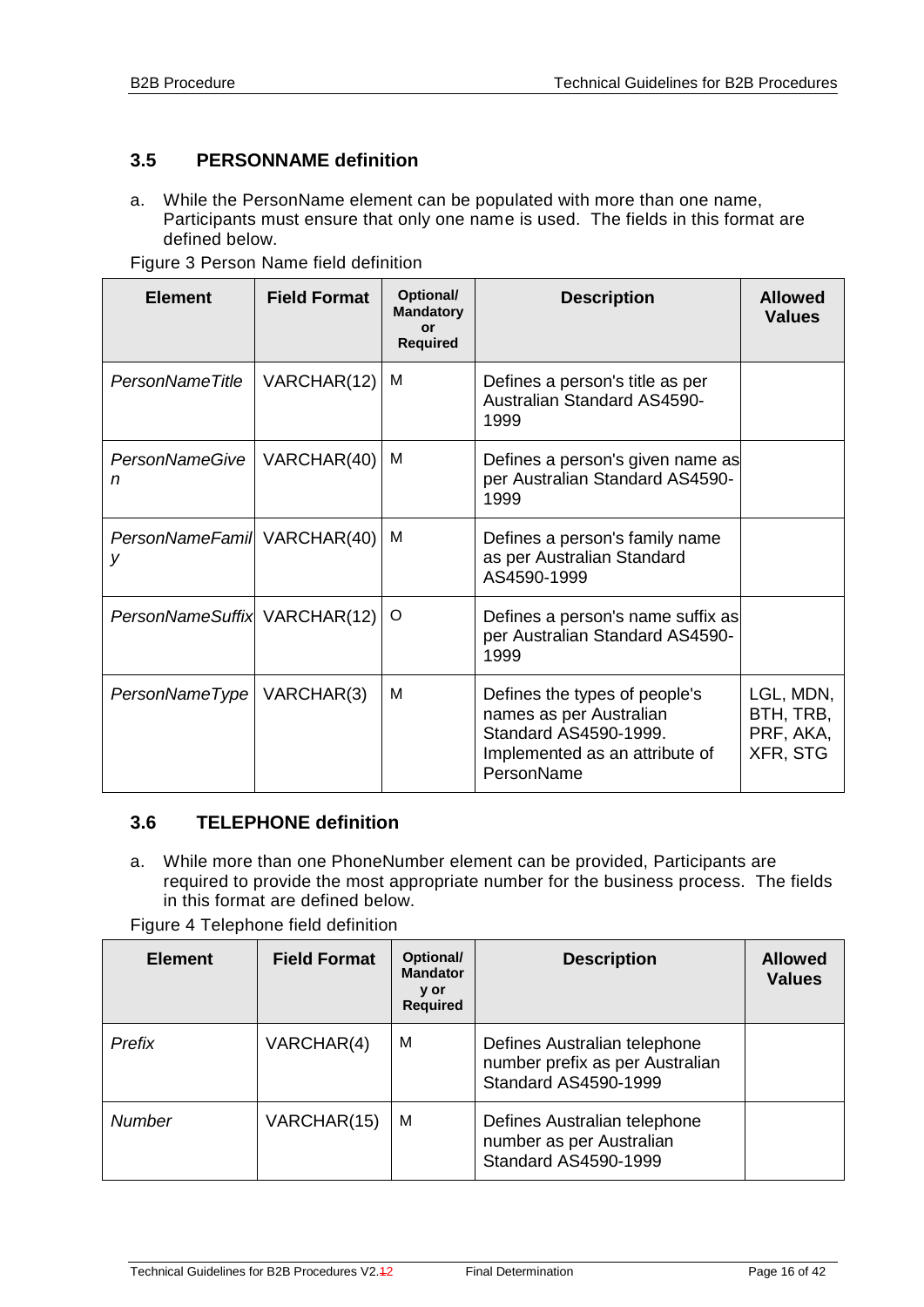| <b>Element</b>        | <b>Field Format</b> | Optional/<br><b>Mandator</b><br>y or<br><b>Required</b> | <b>Description</b>                                                                                             | <b>Allowed</b><br><b>Values</b>                           |
|-----------------------|---------------------|---------------------------------------------------------|----------------------------------------------------------------------------------------------------------------|-----------------------------------------------------------|
| <b>ServiceComment</b> | VARCHAR(40)         | R                                                       | Telephone service comment.                                                                                     | "Home"<br>"Business"                                      |
| <b>ServiceType</b>    | VARCHAR(12)         | M                                                       | Used to describe the type of<br>telephone service. Implemented<br>as an attribute of<br>AustralianPhoneNumber. | "Fixed<br>Voice"<br>"Mobile<br>Voice"<br>"Fax"<br>"Pager" |

### <span id="page-16-0"></span>**3.7 Fields that contain codes or enumerated lists**

- a. Where the contents of a field is a list of possible values (i.e. an enumerated list) or a "code", Participants must use reasonable endeavours to ensure that the entries are written in full using title case and with single spaces allowed between words. For example, the ServiceOrderType field in a ServiceOrderRequest may contain only one of the following alternatives;
	- Allocate NMI
	- New Connection
	- Re-energisation
	- De-energisation
	- Special Read
	- Adds And Alts
	- Meter Reconfiguration
	- Meter Investigation
	- Supply Abolishment
	- Miscellaneous
- b. Note that when defining an enumerated list, one of the basic field formats described in Section 3.2 should be used unless a new field format is required. Where a basic field format is used, the length of the field should correspond with the maximum anticipated content for the field. For example, ServiceOrderType is defined as a VARCHAR(22) with contents limited to an enumerated list defined in the B2B Procedure.
- c. Shorthand codes should be avoided unless there is a compelling reason to keep the code (e.g. where a series of industry agreed coded values already exists).

#### <span id="page-16-1"></span>**3.8 Interpretation of Business Days**

- a. Unless otherwise stated, any measure of days identified in the B2B Procedures are given in business days.
- b. A business day is Monday-Friday, but excludes statutory and jurisdictional holidays.
- c. References to date and time always relate to the location of the Connection Point.
- d. A business day ends at 11:59pm.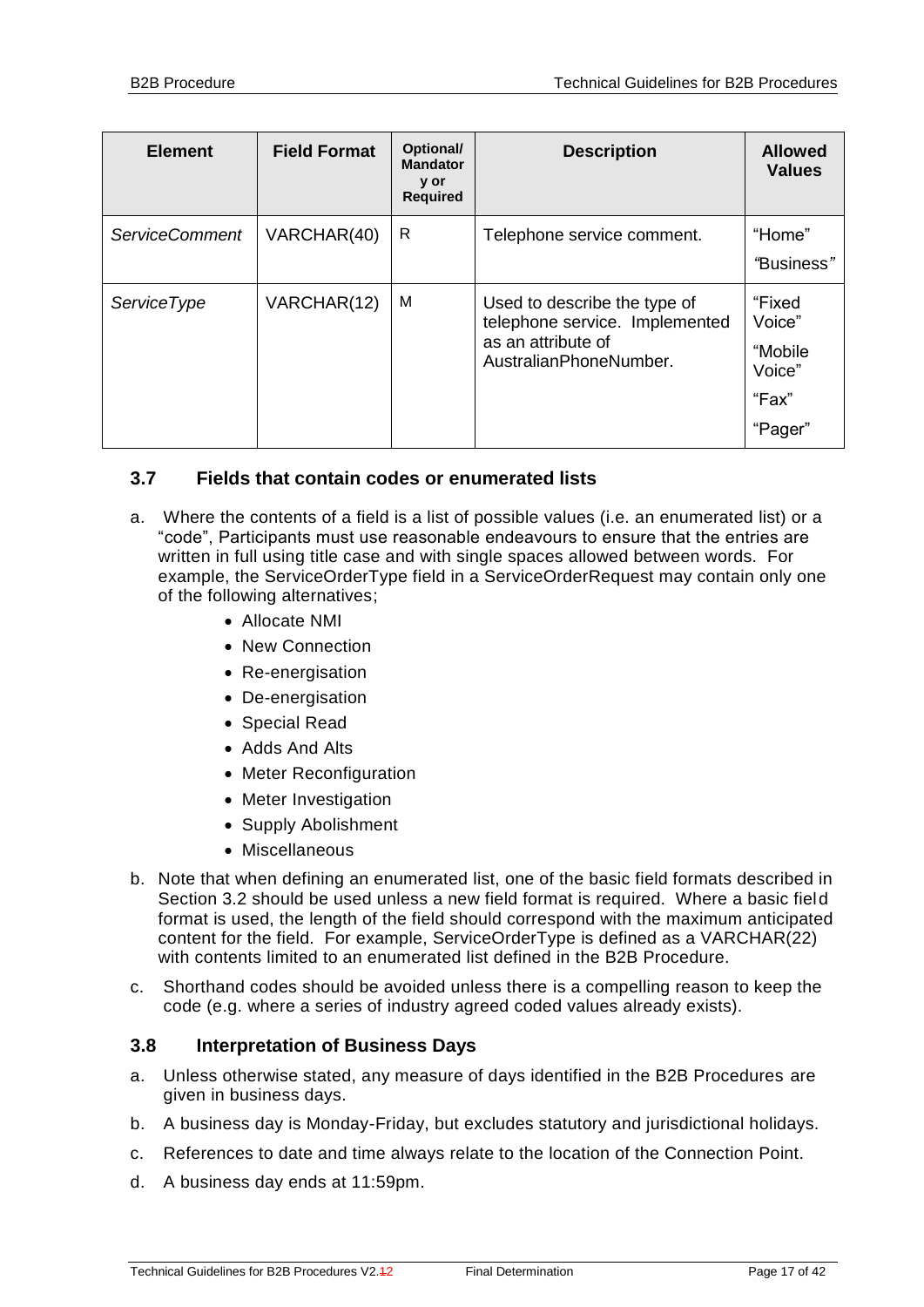e. When used in the context of B2B Messages associated with the B2B Procedure Service Order Process, the terms "end of next business day", "within one business day" or "next business day" mean by the Close of Business on the next Business Day. For all other B2B Messages, the terms "end of next business day ", "within one business day" or "next business day" mean by 11:59 pm of the business day after the day of receipt.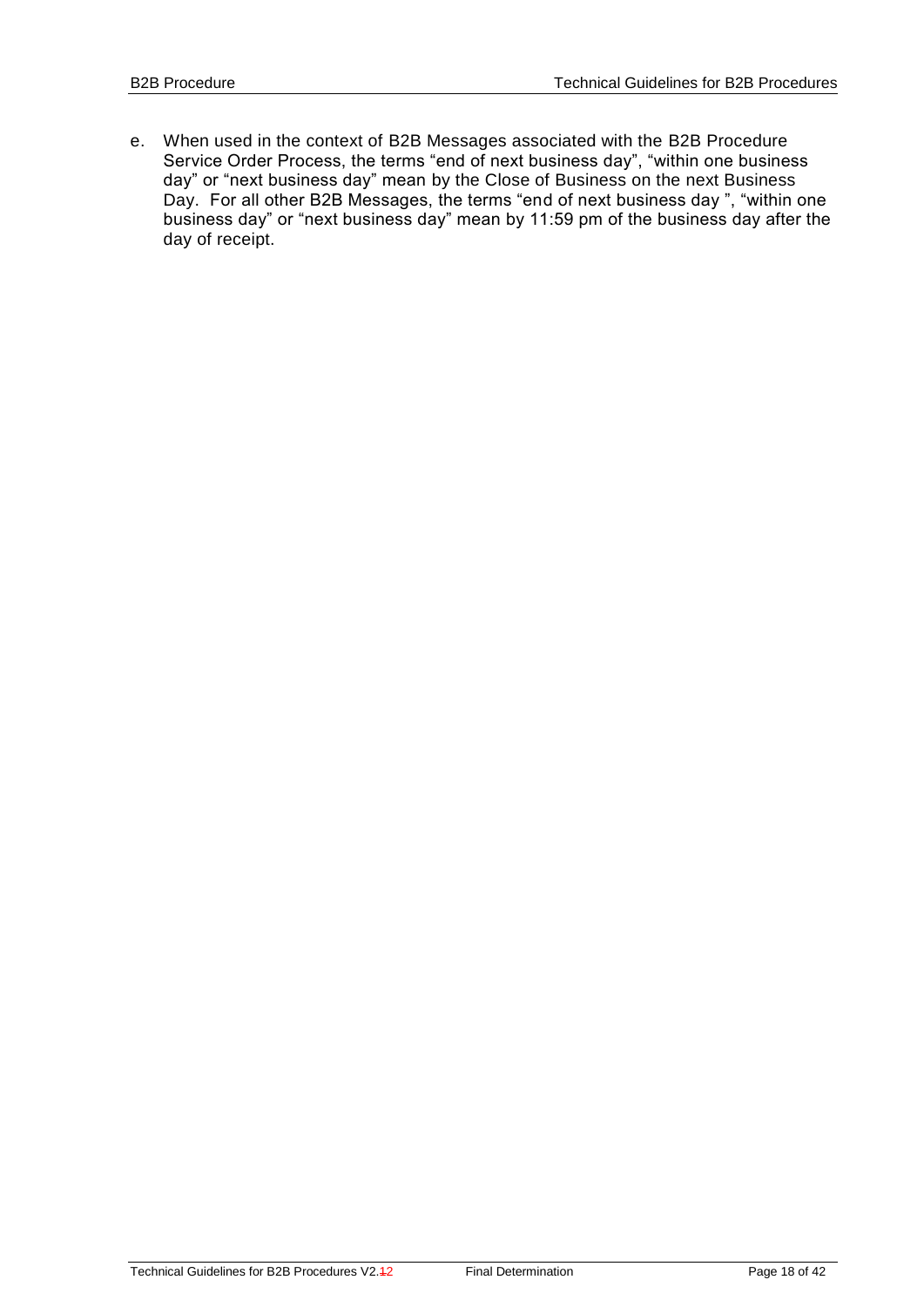# <span id="page-18-0"></span>**4 CSV NOTIFICATION DETAIL**

- a. A CSV Notification Detail contains a number of fields (items of information). A Participant must ensure that each field has a defined format and that the format conforms to the definition and requirements of this Procedure.
- b. The CSV Notification Detail contains a description of the B2B Procedure One Way Notification Process *CSVNotificationDetail* message payload.
- c. The format of the Business Document or Business Signal does not describe how the field is implemented in aseXML – the relationship between fields and aseXML schema elements is defined in the B2B Procedure One Way Notification Process.
- d. The CSV Notification Detail payload name is defined as *CSVNotificationDetail.*

### <span id="page-18-1"></span>**4.1 Data Rules**

- a. The *CSVNotificationDetail* content will have three types of records C, I and D. Each record starts with one of the three characters C, I or D. C is for Comment, I is for Information and D is for Data.
- b. Fields must not include leading or trailing spaces.
- c. A comma is required between all fields, even if the field is Null.
- d. Commas are not permitted as valid characters in any data field
- e. The values in fields are not case sensitive
- f. All record lines must end with a carriage return and line feed (CRLF)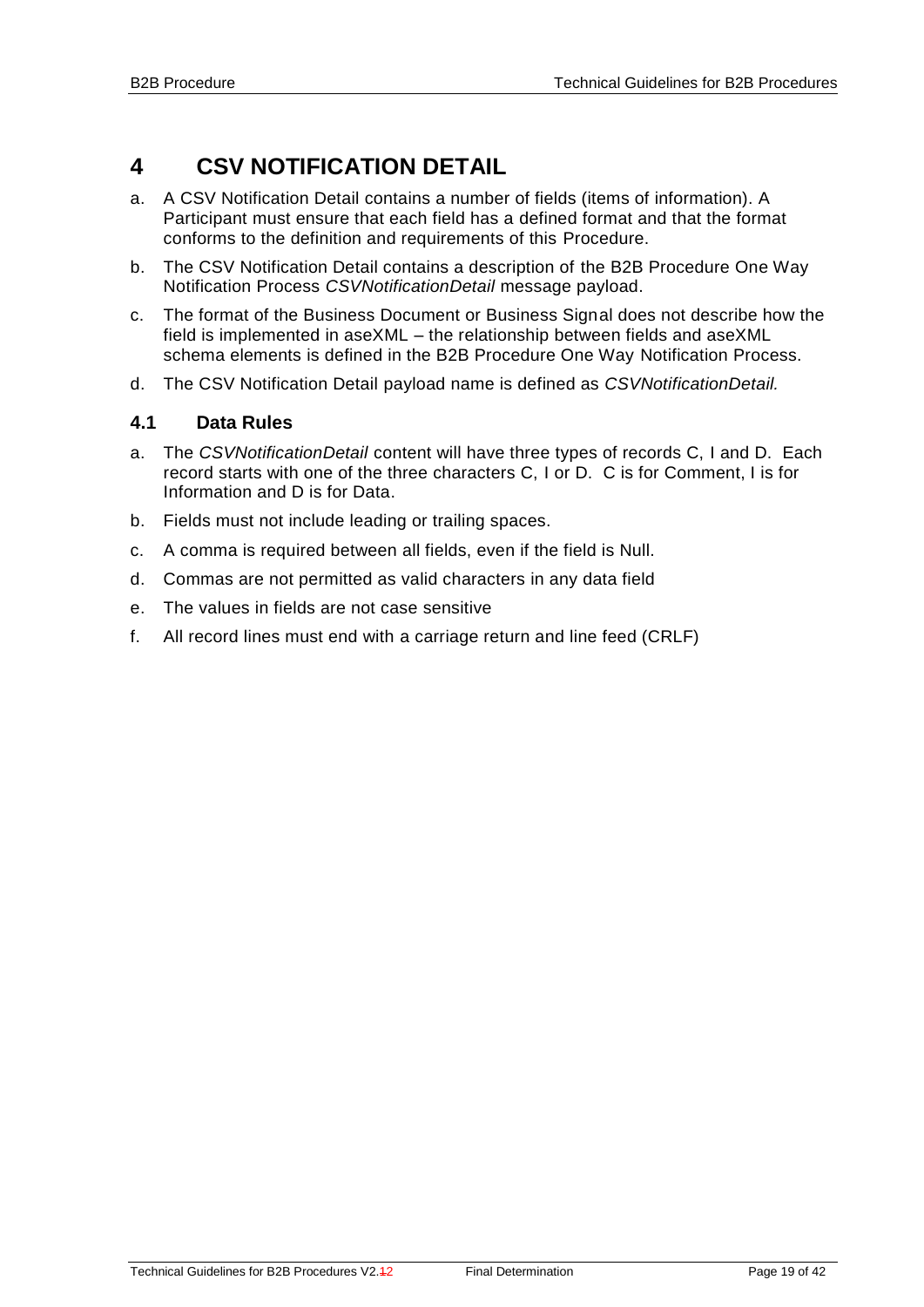## g. The format of the *CSVNotificationDetail* payload is defined in the following table, Figure 5 CSV field definition

| Sequen<br>ce   | RecordIndicat<br>or | <b>Definition</b>                                                                                                                                                                                                                                                                                                                                                                                                                                                                                                                                                                                                                                     |
|----------------|---------------------|-------------------------------------------------------------------------------------------------------------------------------------------------------------------------------------------------------------------------------------------------------------------------------------------------------------------------------------------------------------------------------------------------------------------------------------------------------------------------------------------------------------------------------------------------------------------------------------------------------------------------------------------------------|
| 1              | C                   | <b>HEADER RECORD</b><br>The HeaderRecord only contains header information.<br><b>Example</b><br>C, system, Message Type, from, to, Create Date, Create Time<br>system: Always e-Hub<br>MessageType: The message type described by the procedure Eg<br>Meter_Exchange<br>from: Creating Participant market identifier<br>to: Receiving Participant market identifier<br>CreateDate: Date file created - Format CCYY/MM/DD<br>CreateTime: Time file created - Format HH:MM:SS<br>End of record is signalled with a carriage return line feed (CRLF)<br>Example (of meter exchange notification)                                                         |
|                |                     | C,e-Hub, Meter_Exchange, PART1, PART2, 2009/08/25, 15:25:08                                                                                                                                                                                                                                                                                                                                                                                                                                                                                                                                                                                           |
| $\overline{2}$ |                     | <b>INFORMATION RECORD</b><br>The Information Record (I) lists the column headings for the data<br>(D) records below. The number of data columns will vary depending<br>on the message type and payload requirements. Column1,<br>column2, and column3 always contain the RecordIndicator,<br>MESSAGENAME and VERSION respectively. Additional columns<br>are specified in the B2B Procedure One Way Notification Process<br>section 5.1.<br>End of record is signalled with a carriage return line feed (CRLF).<br>Example (of meter exchange notification)<br>I, MESSAGENAME, VERSION, NMI, NMICHECKSUM, NOTBEFOREDATE, NOTAFT<br>ERDATE, NOTICEDATE |
| 3              | D                   | <b>DATA RECORD</b><br>The DataRecord must always commence with a "D" followed by the<br>content. The content (message) payload details are specified in the<br>B2B Procedure One Way Notification Process section 5.1.<br>This will vary depending on the message type and pay load<br>requirements<br>End of record is signalled with a carriage return line feed (CRLF)<br>Example (of meter exchange notification)<br>D, MXN, 1, 1234567890, 2, 20090911, 20090922, 20090826                                                                                                                                                                       |
| 4              | $\mathsf{C}$        | <b>FOOTER RECORD</b><br>The footer record only contains three values;<br>C, ENDOFREPORT, RecordCount<br>RecordCount - The RecordCount is a count of the data (D) records, excludes<br>C and I records.<br>Example<br>C,ENDOFREPORT,5                                                                                                                                                                                                                                                                                                                                                                                                                  |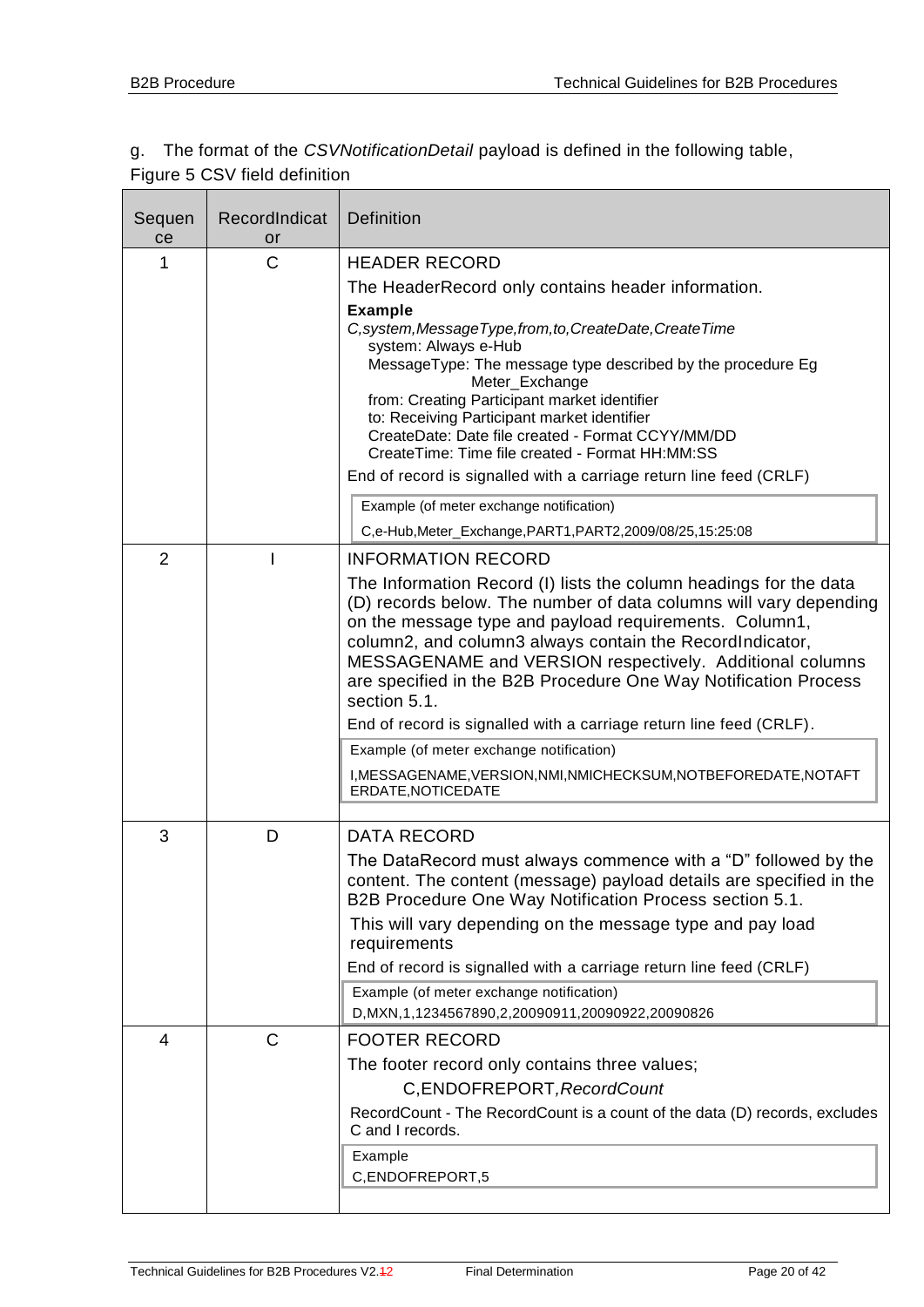# **5 BUSINESS EVENT DETAILS**

- a. Participants must use the most relevant Business Event(s). Where multiple *EventCode(s)* are applicable these may be provided.
- b. Where the *EventCode* is not in the aseXML reserved range (0-999), an *EventCodeDescription* must be included in the *BusinessAcceptance/Rejection* in accordance with the aseXML Guidelines.
- c. The following tables identify the Business Event(s) and *EventCode(s)* that can arise for each B2B process and the relevant Business Signals to which they relate.

#### **5.1 Customer and Site Details Notification Process - Business Event Details**

<span id="page-20-1"></span><span id="page-20-0"></span>

| <b>Business</b><br><b>Document</b> | <b>Business</b><br><b>Signal</b> | <b>Business Event</b>                                                | <b>Explanation</b><br><b>Required</b> | <b>Severity</b> | Event<br>Code | Relevant Procedure clause or<br><b>Reference Notes</b>                     |
|------------------------------------|----------------------------------|----------------------------------------------------------------------|---------------------------------------|-----------------|---------------|----------------------------------------------------------------------------|
| <b>CustomerDetailsRequest</b>      | BusinessAcceptance/<br>Rejection | Participant is not authorised to<br>receive the requested data       | <b>No</b>                             | Error           | 1932          |                                                                            |
| CustomerDetailsNotification        | BusinessAcceptance/<br>Rejection | Data not fit for purpose. Details<br>provided in Explanation.        | Yes                                   | Error           | 1970          | Not applicable for CustomerDetailsReconciliation.                          |
| SiteAccessNotification             | BusinessAcceptance/<br>Rejection | Data not fit for purpose. Details<br>provided in Explanation.        | Yes                                   | Error           | 1970          |                                                                            |
| All Notifications                  | BusinessAcceptance/<br>Rejection | Recipient is not responsible for<br>the supplied NMI.                | Yes                                   | Error           | 1923          |                                                                            |
|                                    |                                  | Not Current FRMP                                                     | <b>No</b>                             | Error           | 1939          |                                                                            |
|                                    |                                  | Data missing (mandatory fields).<br>Details provided in Explanation. | Yes                                   | Error           | 201           | Standard aseXML Code.                                                      |
|                                    |                                  | Invalid data. Details provided in<br>Explanation.                    | Yes                                   | Error           | 202           | Standard aseXML Code.<br>Not applicable for CustomerDetailsReconciliation. |
| $\underline{\mathsf{All}}$         | <u>All</u>                       | Accept.                                                              | <b>No</b>                             | Information     | 0             | Standard aseXML Code                                                       |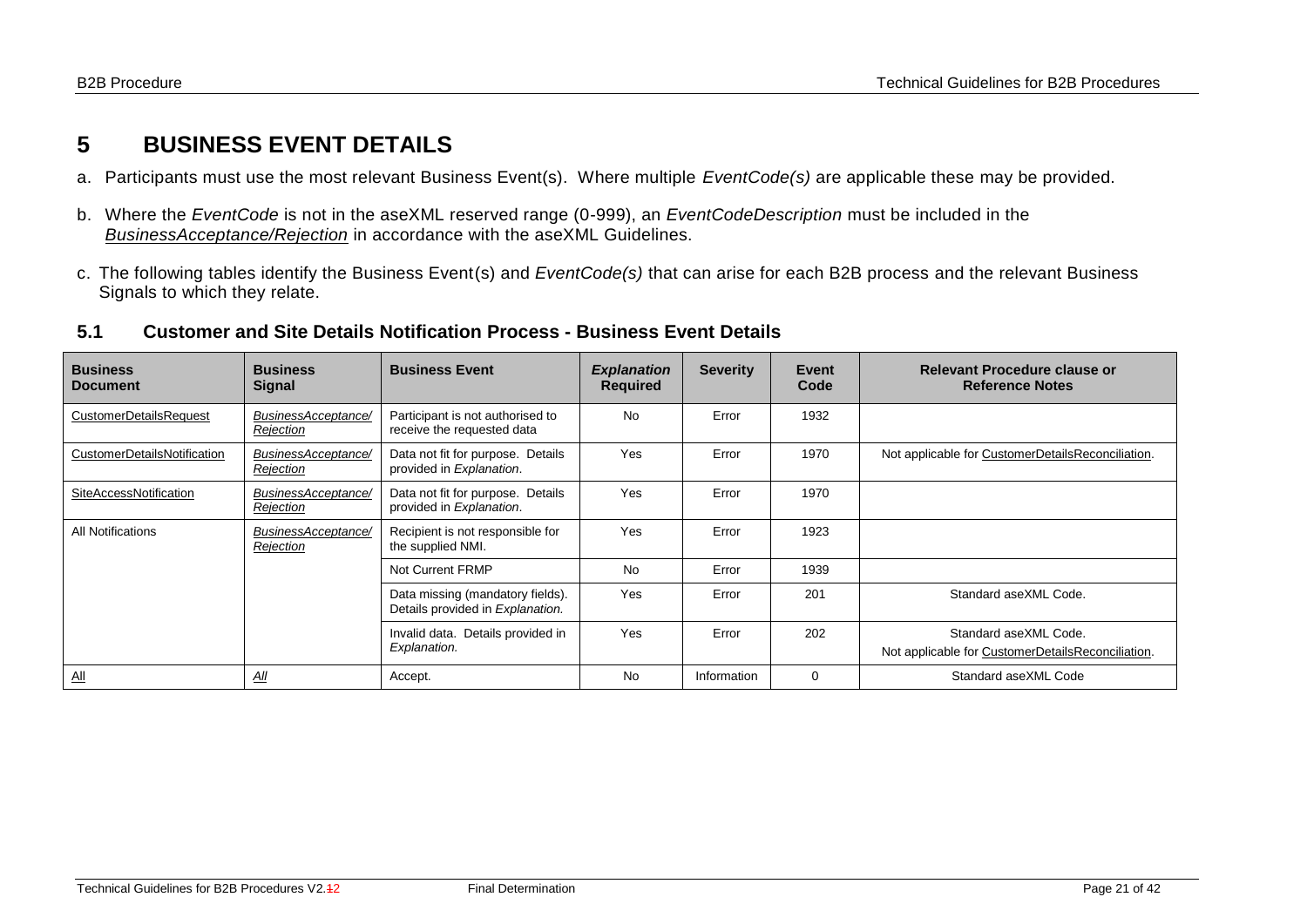## **5.2 Meter Data Process - Business Event Details**

| <b>Business Event</b>                                                                         |                         |             |                           |                             | <b>BusinessAcceptance</b><br>/Rejection for: |      | Event<br>Code                                                                                                                                        | <b>Relevant Procedure clause</b><br>or Reference Notes |
|-----------------------------------------------------------------------------------------------|-------------------------|-------------|---------------------------|-----------------------------|----------------------------------------------|------|------------------------------------------------------------------------------------------------------------------------------------------------------|--------------------------------------------------------|
|                                                                                               | Explanation<br>Required | Severity    | MeterData<br>Notification | ProvideMeter<br>DataRequest | VerifyMeter<br>DataRequest                   |      |                                                                                                                                                      |                                                        |
| Requested data has previously been sent in response to<br>a previous ProvideMeterDataRequest. | <b>No</b>               | Error       |                           | Yes                         |                                              | 1936 | Participant has made more than one request for the<br>same version of the MDFF Data.                                                                 |                                                        |
| Participant is not entitled to requested data for part of the<br>date range requested         | <b>No</b>               | Information |                           | Yes                         |                                              | 1934 | The Severity is Information as the MDP will send a<br>MeterDataNotification to the Requester with the<br>available MDFF Data.<br>Refer Clause 2.9.i. |                                                        |
| Participant is not entitled to requested data for part of the<br>date range requested         | <b>No</b>               | Error       |                           |                             | Yes                                          | 1934 | The Severity is Error as the MDP will not send a<br>MeterDataNotification to the Requester with the<br>available MDFF Data.<br>Refer Clause 2.10.e   |                                                        |
| Participant is not entitled to requested data for date range<br>requested                     | No                      | Error       |                           | Yes                         | Yes                                          | 1933 | General market principle.                                                                                                                            |                                                        |
| Insufficient information provided to action Request.                                          | Yes                     | Error       |                           |                             | Yes                                          | 1958 | The Participant has not clearly defined the reading, the<br>period and the description of the problem.                                               |                                                        |
| NSRD not past yet (ie allowed timeframe to provide<br>reading has not expired yet).           | <b>No</b>               | Error       |                           |                             | Yes                                          | 1948 | 2.10.1                                                                                                                                               |                                                        |
| Query has been investigated and no change made to the<br>MDFF Data.                           | Yes                     | Error       |                           |                             | Yes                                          | 1959 |                                                                                                                                                      |                                                        |
| StartReadDate is before the MDP SLR <sup>1</sup> on-line storage<br>requirement.              | No                      | Information |                           | Yes                         | Yes                                          | 1960 | 2.9.a and 2.10.a                                                                                                                                     |                                                        |
| Requested data is no longer on-line                                                           | <b>No</b>               | Error       |                           | Yes                         | Yes                                          | 1946 | 2.9.a                                                                                                                                                |                                                        |
| No data found                                                                                 | <b>No</b>               | Error       |                           | Yes                         | Yes                                          | 1931 |                                                                                                                                                      |                                                        |

<span id="page-21-0"></span>

<sup>&</sup>lt;sup>1</sup> Note that the term 'SLR' refers to 'SLP' or Service Level Procedure.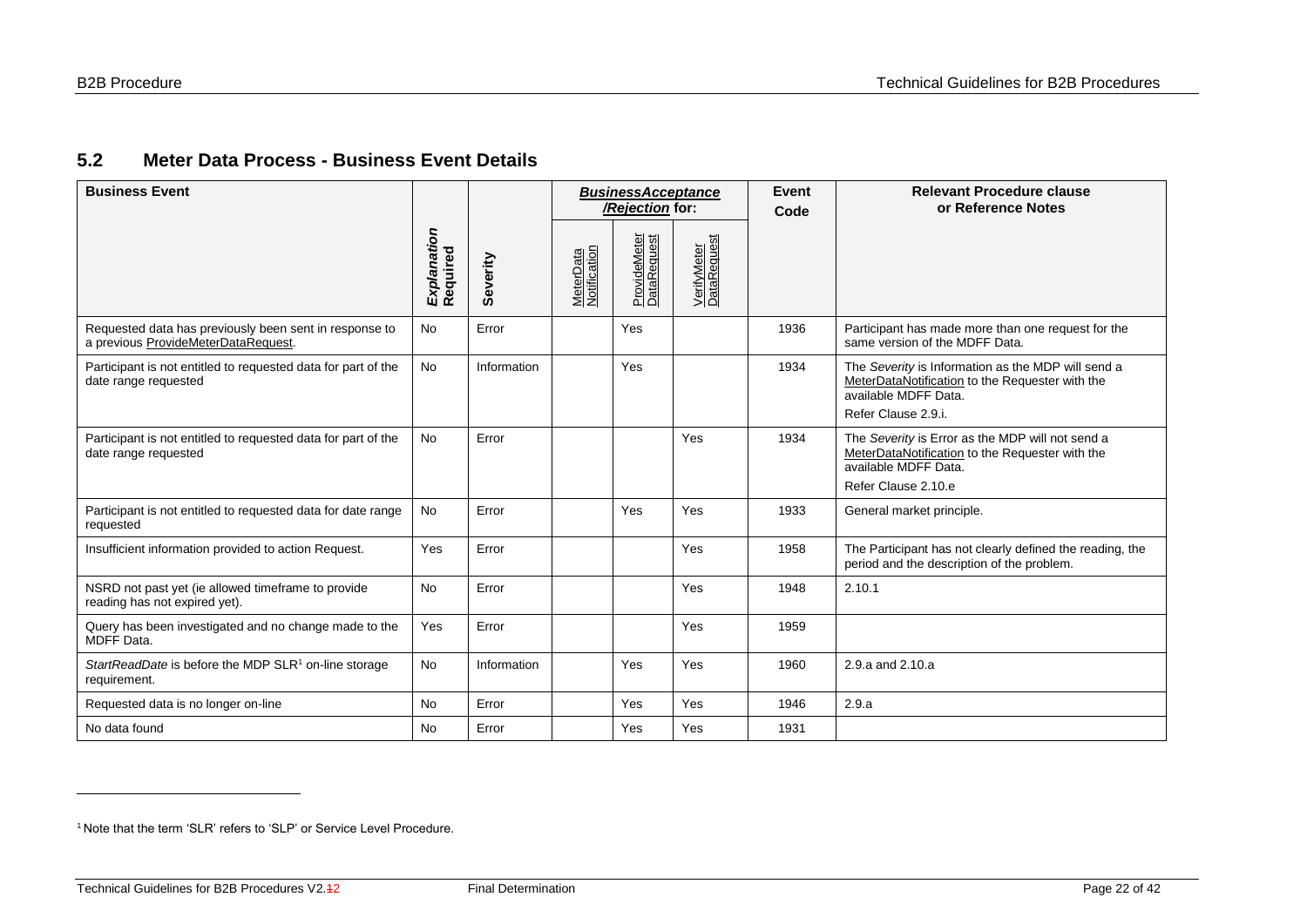| <b>Business Event</b>                                                                                        |                         |             | <b>BusinessAcceptance</b><br>/Rejection for: |                             |                            | <b>Event</b><br>Code | <b>Relevant Procedure clause</b><br>or Reference Notes                                                                                                   |
|--------------------------------------------------------------------------------------------------------------|-------------------------|-------------|----------------------------------------------|-----------------------------|----------------------------|----------------------|----------------------------------------------------------------------------------------------------------------------------------------------------------|
|                                                                                                              | Explanation<br>Required | Severity    | MeterData<br>Notification                    | ProvideMeter<br>DataRequest | VerifyMeter<br>DataRequest |                      |                                                                                                                                                          |
| New request with previously used RequestID.                                                                  | Yes                     | Error       |                                              | Yes                         | Yes                        | 1913                 | 4.1 and 4.2 RequestID field definition.                                                                                                                  |
| NMI abolished.                                                                                               | <b>No</b>               | Error       |                                              | Yes                         | Yes                        | 1961                 |                                                                                                                                                          |
| No active meters.                                                                                            | <b>No</b>               | Error       |                                              | Yes                         | Yes                        | 1962                 |                                                                                                                                                          |
| Recipient is not the MDP for the whole period.                                                               | <b>No</b>               | Information |                                              | Yes                         |                            | 1963                 |                                                                                                                                                          |
| Recipient is not the MDP for the whole period.                                                               | <b>No</b>               | Error       |                                              |                             | Yes                        | 1963                 |                                                                                                                                                          |
| Recipient is not responsible for the supplied NMI.                                                           | Yes                     | Error       |                                              | Yes                         | Yes                        | 1923                 | The MDP is not responsible for the NMI.                                                                                                                  |
| Format problem found in MDFF                                                                                 | Yes                     | Error       | Yes                                          |                             |                            | 1925                 | This event indicates that an error occurred while loading<br>the MDFF. Status indicates the data that has been<br>rejected (see Clause 4.4 for details). |
| Required timeframe for updating MSATS has not passed                                                         | No                      | Error       |                                              |                             | Yes                        | 1968                 | Used where the participant has not waited the required<br>time for MSATS to be updated.                                                                  |
| <b>Invalid Request</b>                                                                                       | Yes                     | Error       |                                              |                             | Yes                        | 1969                 | Used where the Request does not make sense to the<br>MDP.                                                                                                |
| Recipient did not initiate request                                                                           | Yes                     | Error       | Yes                                          |                             |                            | 206                  | Standard aseXML Code.                                                                                                                                    |
|                                                                                                              |                         |             |                                              |                             |                            |                      | The RequestID in the MeterDataNotification is not one<br>provided by the recipient of the MeterDataNotification.                                         |
| Accept                                                                                                       | <b>No</b>               | Information | Yes                                          | Yes                         | Yes                        | $\mathbf 0$          | Standard aseXML Code                                                                                                                                     |
| Data missing. Details provided in Explanation                                                                | Yes                     | Error       | Yes                                          | Yes                         | Yes                        | 201                  | Standard aseXML Code<br>Used where data with a usage of Required in the<br>Procedure is missing.                                                         |
| Invalid data. Details provided in Explanation                                                                | Yes                     | Error       | Yes                                          | Yes                         | Yes                        | 202                  | Standard aseXML Code                                                                                                                                     |
|                                                                                                              |                         |             |                                              |                             |                            |                      | Covers situations where the data in individual or<br>combinations of fields is invalid.                                                                  |
| Request matches an existing Request. The TransactionID<br>of the related Request is provided in Explanation. | Yes                     | Error       |                                              |                             | Yes                        | 1965                 |                                                                                                                                                          |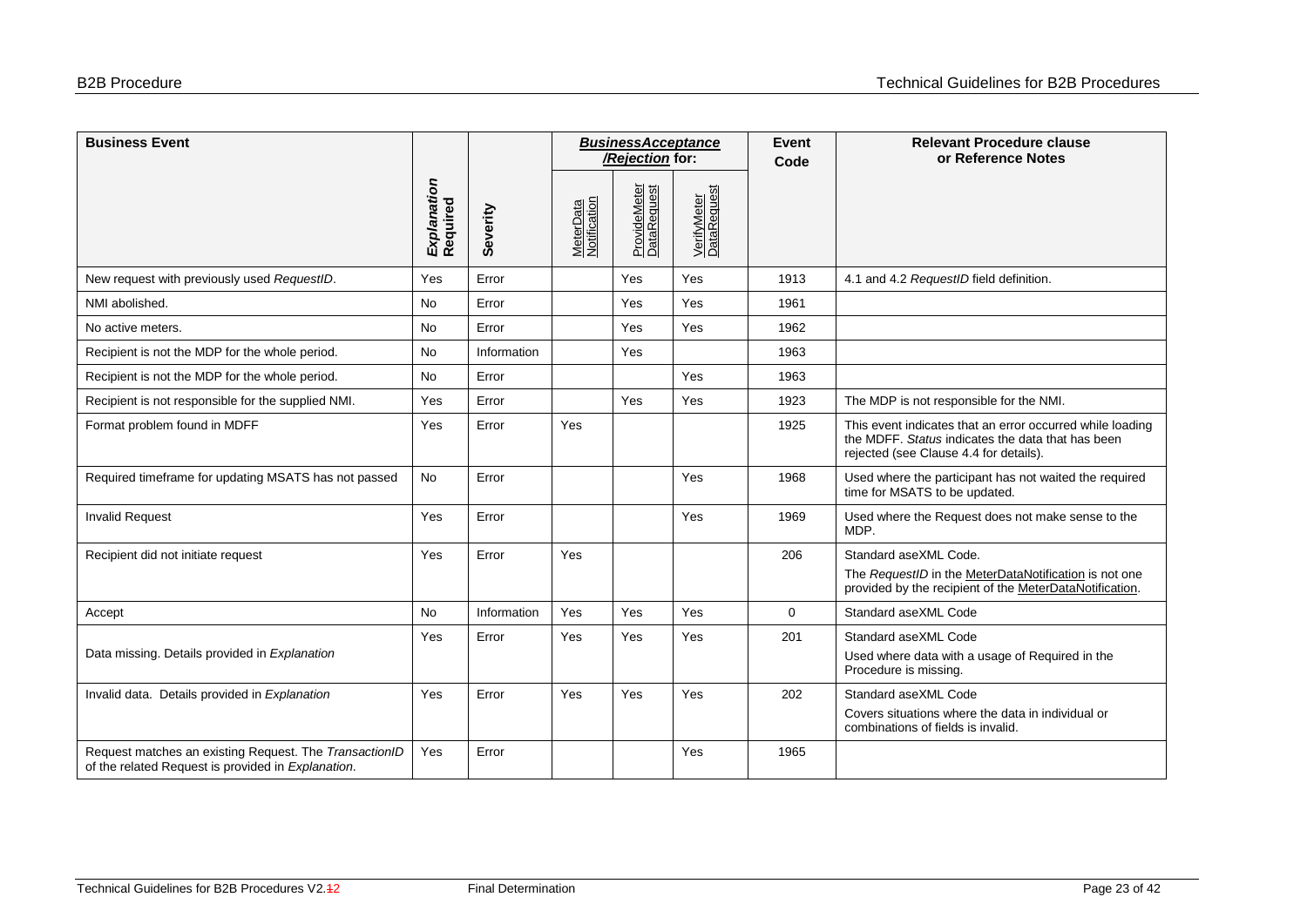| <b>Business Event</b>      |                               |             |                           | <b>BusinessAcceptance</b><br>/Rejection for: |                            | <b>Event</b><br>Code | <b>Relevant Procedure clause</b><br>or Reference Notes                                                                                                                                   |
|----------------------------|-------------------------------|-------------|---------------------------|----------------------------------------------|----------------------------|----------------------|------------------------------------------------------------------------------------------------------------------------------------------------------------------------------------------|
|                            | O<br>₹<br>о<br><u> 더</u><br>യ | €<br>ဖိ     | MeterData<br>Notification | leMeter<br>:equest<br>Provide<br>DataRe      | VerifyMeter<br>DataRequest |                      |                                                                                                                                                                                          |
| No further data available. | <b>No</b>                     | Information |                           | Yes                                          |                            | 1966                 | Used where the MDP provides all the data they have but<br>this does not fully satisfy a ProvideMeterDataRequest.<br>Used in a BusinessAcceptance/Rejection with a Status<br>of "Partial" |

## **5.3 One Way Notification - Business Event Details**

<span id="page-23-0"></span>

| <b>Business Event</b>                         | equired<br>$\alpha$ |              | <b>Business</b><br>Acceptance/<br><b>Rejection</b> for: | Event<br>Code | Relevant Procedure clause or<br><b>Reference Notes</b>                                                              |
|-----------------------------------------------|---------------------|--------------|---------------------------------------------------------|---------------|---------------------------------------------------------------------------------------------------------------------|
|                                               | Explanation         | verity<br>မီ | OneWay<br>Notification                                  |               |                                                                                                                     |
| Accept                                        | <b>No</b>           | Information  | Yes                                                     | $\Omega$      | Standard aseXML Code                                                                                                |
| Data Missing. Details provided in explanation | Yes                 | Error        | Yes                                                     | 201           | Standard aseXML Code<br>Used where data with a usage of required in the Procedure is<br>missing                     |
| Invalid Data. Details provided in explanation | Yes                 | Error        | Yes                                                     | 202           | Standard aseXML Code<br>Covers situations where the data used in individual or<br>combinations of fields is invalid |
| CSVData format is invalid.                    | Yes                 | Error        | Yes                                                     | 2003          | This event indicates that an error in the CSVNotificationDetail<br>format                                           |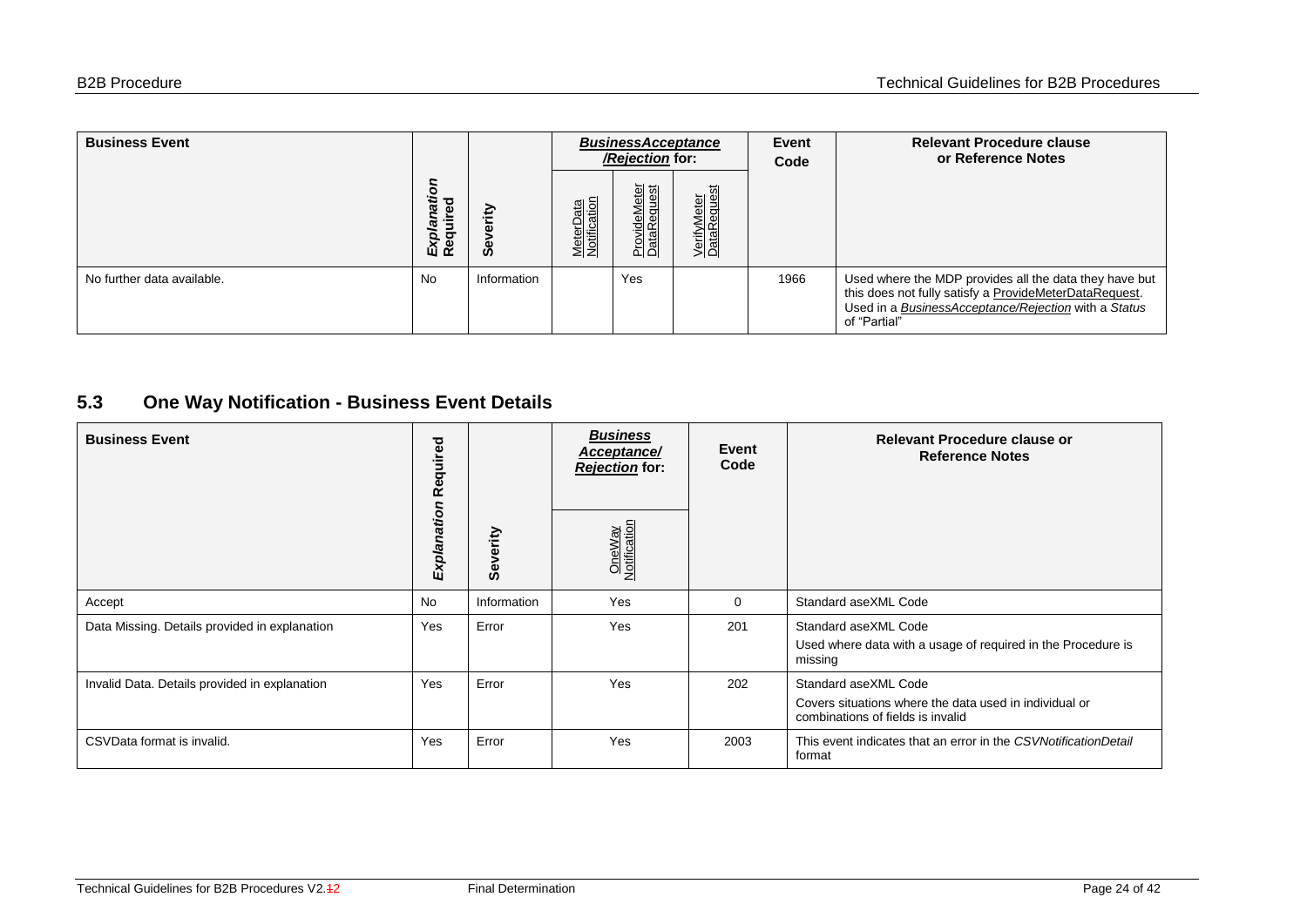## **5.4 Service Order Process - Business Event Details**

<span id="page-24-0"></span>

| <b>Business Document</b> | <b>Business Signal</b>           | <b>Business Event</b>                                                                          | <b>Explanation</b><br><b>Required</b> | <b>Severity</b> | <b>EventCode</b> | <b>Relevant Procedure clause or</b><br><b>Reference Notes</b>                                                            |
|--------------------------|----------------------------------|------------------------------------------------------------------------------------------------|---------------------------------------|-----------------|------------------|--------------------------------------------------------------------------------------------------------------------------|
| ServiceOrderRequest      | BusinessAcceptance/Rej<br>ection | ServiceOrderSubType does not match<br>ServiceOrderType.                                        | <b>No</b>                             | Error           | 1910             | 4.1                                                                                                                      |
|                          |                                  | Unable to perform the work within the                                                          | Yes                                   | Warning         | 1912             | 2.6.3                                                                                                                    |
|                          |                                  | Required Timeframe, alternative date<br>provided in Explanation.                               | Yes                                   | Error           | 2000             | 2.12.1 and 2.1.ii                                                                                                        |
|                          |                                  | Unable to perform the work after hours,<br>alternative time provided in Explanation.           | Yes                                   | Warning         | 1940             | 2.12.1 b3 3 and 2.12.1 b4                                                                                                |
|                          |                                  |                                                                                                | Yes                                   | Error           | 2001             | 2.12.1 and 2.1.ii                                                                                                        |
|                          |                                  | New Request with previously used<br>RetServiceOrder.                                           | <b>No</b>                             | Error           | 1914             | 4.1                                                                                                                      |
|                          |                                  | Service Provider does not support this<br>ServiceOrderType or<br>ServiceOrderSubType.          | <b>No</b>                             | Error           | 1915             |                                                                                                                          |
|                          |                                  | The Request falls outside the Service<br>Provider's regulatory and contractual<br>obligations. | Yes                                   | Error           | 1957             |                                                                                                                          |
|                          |                                  | Invalid AppointmentReference.                                                                  | <b>No</b>                             | Error           | 1916             | 2.3                                                                                                                      |
|                          |                                  | Unable to cancel ServiceOrderRequest.<br>Requested work has commenced or is<br>completed.      | <b>No</b>                             | Error           | 1917             | 2.10.c.2                                                                                                                 |
|                          |                                  | NMI already allocated for this address.                                                        | <b>No</b>                             | Error           | 1918             | 4.1 limited to Allocate NMI<br>ServiceOrderRequests                                                                      |
|                          |                                  | Requested metering configuration is<br>incorrect.                                              | Yes                                   | Error           | 1919             | 2.12.6c                                                                                                                  |
|                          |                                  | No Meter At Site                                                                               | No                                    | Error           | 1941             | When a ServiceOrderRequest requires a meter<br>to be present at the Site but there is no meter<br>installed at the Site. |
|                          |                                  | Unable To Cancel, Original Request Not<br>Received                                             | <b>No</b>                             | Error           | 1937             | 2.10.c 3. - Used where a "Cancel"<br>ServiceOrderRequest is received without a<br>matching "New" ServiceOrderRequest.    |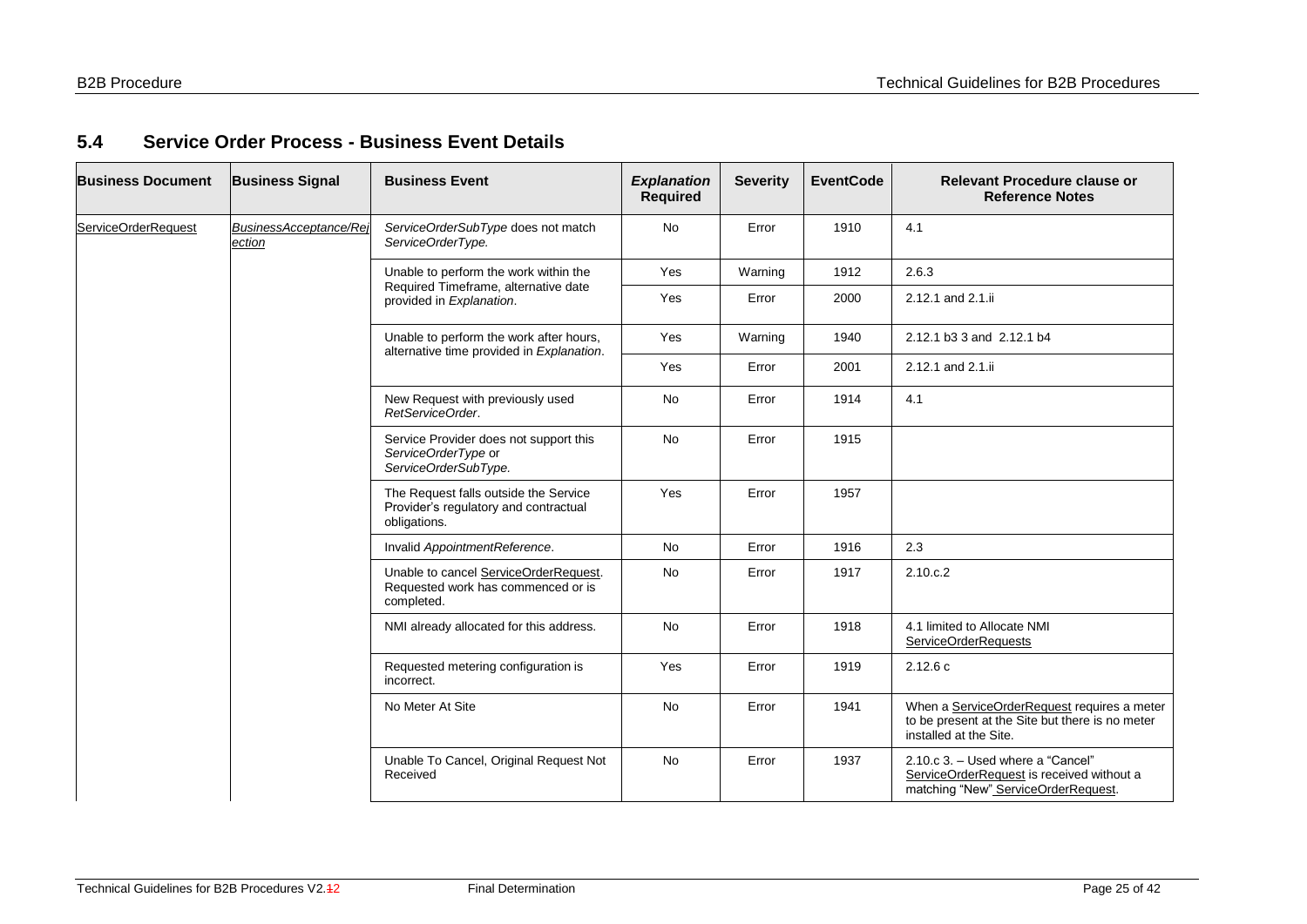| <b>Business Document</b>                                      | <b>Business Signal</b>          | <b>Business Event</b>                                                                                                 | <b>Explanation</b><br><b>Required</b> | <b>Severity</b> | <b>EventCode</b> | <b>Relevant Procedure clause or</b><br><b>Reference Notes</b>                                                                         |
|---------------------------------------------------------------|---------------------------------|-----------------------------------------------------------------------------------------------------------------------|---------------------------------------|-----------------|------------------|---------------------------------------------------------------------------------------------------------------------------------------|
|                                                               |                                 | Previous Cancellation Already Processed                                                                               | <b>No</b>                             | Error           | 1938             | 2.10.c 4. - Used where a "New"<br>ServiceOrderRequest is received after<br>"Cancel" version of the same Request has<br>been rejected. |
|                                                               |                                 | Retailer Is Not Permitted To Raise This<br>Service Order Type                                                         | <b>No</b>                             |                 | 1945             | 2.5.c                                                                                                                                 |
|                                                               |                                 | Rejection - Site already de-energised.                                                                                | <b>No</b>                             | Error           | 1944             | 2.12.8.c                                                                                                                              |
|                                                               |                                 | Request submitted by another Retailer                                                                                 | No                                    | Error           | 1956             | 2.12.4 and 2.12.15.4                                                                                                                  |
|                                                               |                                 | RetServiceOrder value of the original<br>Request that was rejected is not in<br>SpecialInstructions.                  | No                                    | Error           | 1955             | 2.2.1.i                                                                                                                               |
|                                                               |                                 | ScheduledDate greater than 100 calendar<br>days in the future.                                                        | <b>No</b>                             | Error           | 1954             | 2.6.2.d                                                                                                                               |
|                                                               |                                 | Documentation required                                                                                                | <b>No</b>                             | Warning         | 1953             | 4.1 (FormReference and SafetyCertificateId<br>fields), 2.12.2 and 2.12.8.d.5                                                          |
|                                                               |                                 | "Replace" ServiceOrderRequest sent<br>without the prior agreement of the<br>Receiver.                                 | <b>No</b>                             | Error           | 1967             | 2.2.1.i.1                                                                                                                             |
|                                                               |                                 | Unable To Cancel, Original Request<br>Rejected                                                                        | <b>No</b>                             | Error           | 1964             |                                                                                                                                       |
|                                                               |                                 | Invalid Multiple Service Order Combination                                                                            | Yes                                   | Error           | 1952             | 2.12.15.6                                                                                                                             |
|                                                               |                                 | Unable to perform the work due to<br>unacceptable notice period provided,<br>alternative time provided in Explanation | Yes                                   | Error           | 2002             |                                                                                                                                       |
| ServiceOrderResponse                                          | BusinessAcceptance/Re<br>ection | ActualDateAndTime is after the date and<br>time the ServiceOrderResponse was sent.                                    | No                                    | Error           | 1921             |                                                                                                                                       |
|                                                               |                                 | Product Code does not match requested<br>work                                                                         | No                                    | Warning         | 1951             |                                                                                                                                       |
| ServiceOrderAppointmentNBusinessAcceptance/Rej<br>otification | ection                          | Appointment Notification does not match a<br>ServiceOrderRequest.                                                     | No                                    | Error           | 1922             |                                                                                                                                       |
| $\Delta$ II                                                   | All                             | Accept.                                                                                                               | No                                    | Information     | $\mathbf 0$      | Standard aseXML Code                                                                                                                  |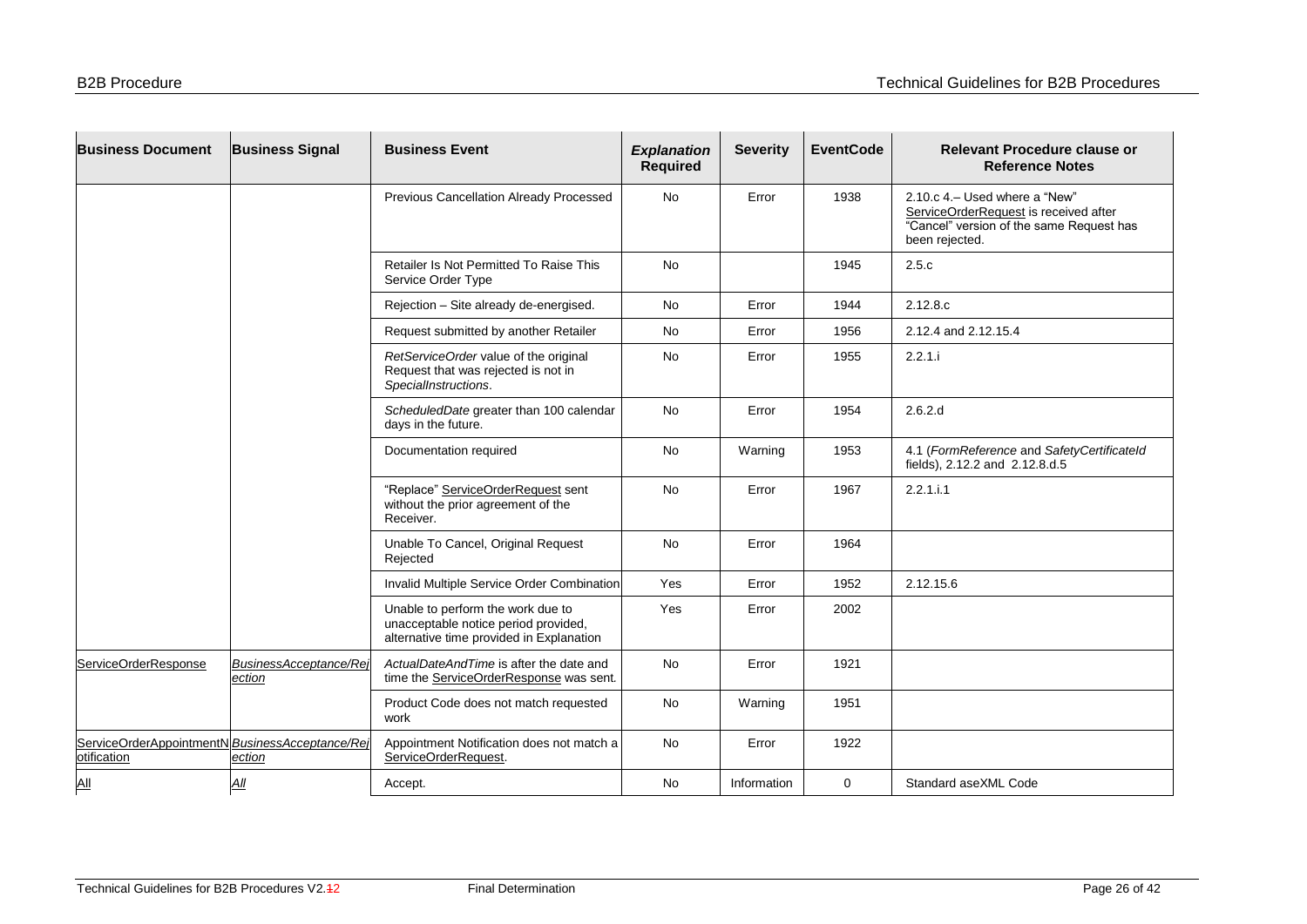| <b>Business Document</b> | <b>Business Signal</b> | <b>Business Event</b>                                                     | <b>Explanation</b><br>Required | <b>Severity</b> | <b>EventCode</b> | Relevant Procedure clause or<br><b>Reference Notes</b>                                                          |
|--------------------------|------------------------|---------------------------------------------------------------------------|--------------------------------|-----------------|------------------|-----------------------------------------------------------------------------------------------------------------|
|                          |                        | Data missing. Details provided in<br>Explanation.                         | Yes                            | Error           | 201              | Standard aseXML Code<br>Used where data with a usage of Required in<br>the Procedure is missing.                |
|                          |                        | Invalid data. Details provided in<br>Explanation.                         | Yes                            | Error           | 202              | Standard aseXML Code<br>Covers situations where the data in individual<br>or combinations of fields is invalid. |
|                          |                        | Mandatory field not populated. Missing<br>field(s) listed in Explanation. | Yes                            | Error           | 1950             | Used where a field with a usage of Mandatory<br>in the Procedure is not supplied.                               |
|                          |                        | NMIChecksum invalid.                                                      | <b>No</b>                      | Error           | 1924             |                                                                                                                 |
|                          |                        | Recipient did not initiate Request                                        | Yes                            | Error           | 206              | Standard aseXML Code                                                                                            |
|                          |                        | Recipient is not responsible for the<br>supplied NMI.                     | Yes                            | Error           | 1923             |                                                                                                                 |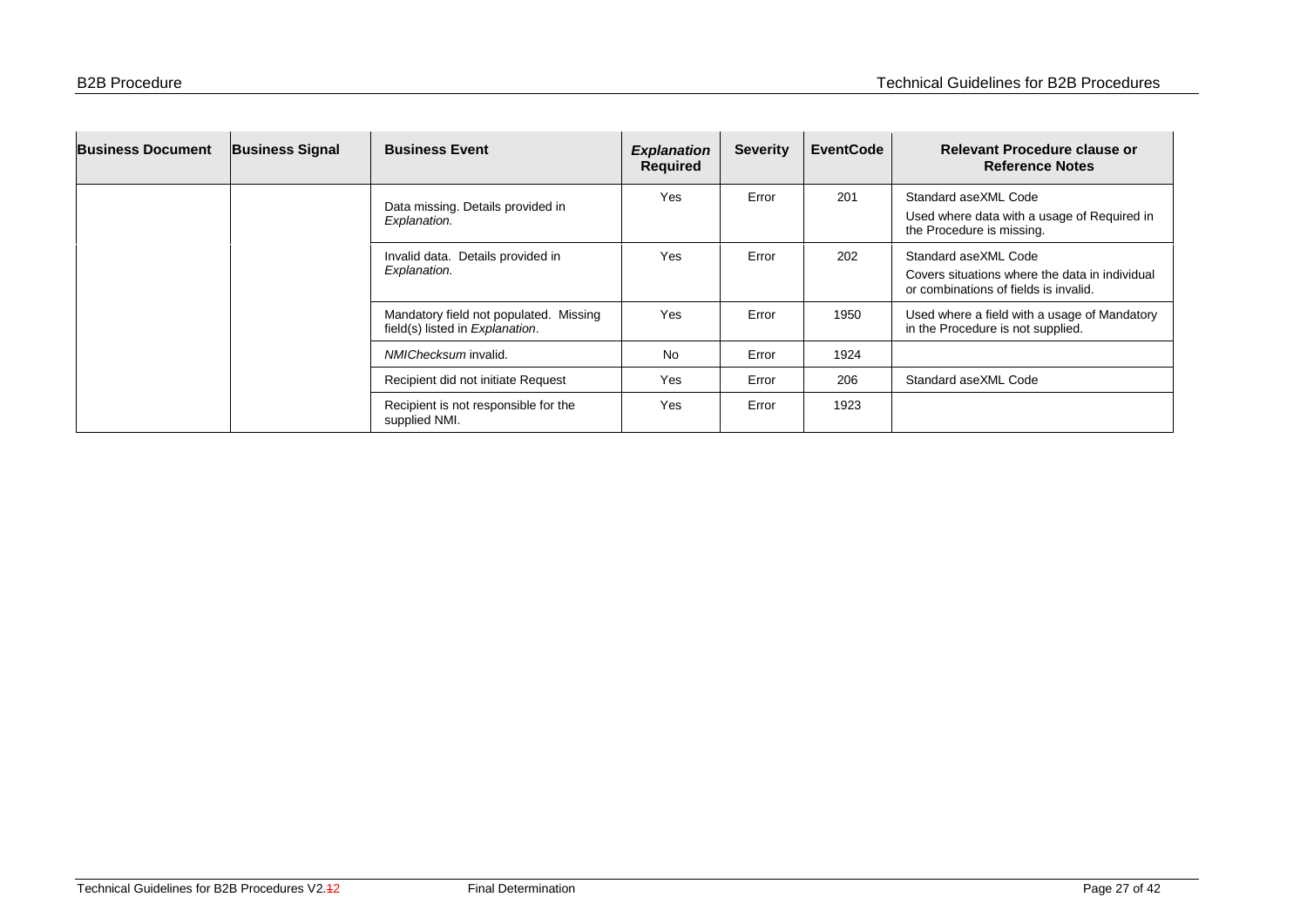# <span id="page-27-0"></span>**6 GLOSSARY OF TERMS**

| <b>Term</b>                           | <b>Definition</b>                                                                                                                                                                                             |
|---------------------------------------|---------------------------------------------------------------------------------------------------------------------------------------------------------------------------------------------------------------|
| Accept                                | As a general term, this means the Recipient of the<br>Message or Transaction has agreed to process the<br>Message or Transaction further.                                                                     |
|                                       | When used in the context of a Transaction, indicates<br>that the Recipient of the Transaction has accepted the<br>Transaction using a <b>BusinessAcceptance/Rejection</b><br>with an ase: Status of "Accept". |
| <b>Access Requirements</b>            | Specific Site access requirements associated with the<br>conduct of a Service Order.                                                                                                                          |
|                                       | [Refer B2B Procedure Customer & Site Details<br>Notification Process and B2B Procedure Service<br>Orders Process ]                                                                                            |
| <b>Accredited Service</b><br>Provider | Electrically qualified personnel accredited to perform<br>certain electrical works by the NSW or ACT<br>Government.                                                                                           |
| Acknowledgement                       | See B2B Acknowledgement.                                                                                                                                                                                      |
| Acknowledgement File                  | A file containing a Message Acknowledgement.                                                                                                                                                                  |
|                                       | [Refer B2B Procedure Technical Delivery Specification]                                                                                                                                                        |
| Appointment                           | An agreement between the End-use Customer (or their<br>agent), Service Provider and Retailer to perform<br>requested work at a specific time.                                                                 |
|                                       | [Refer B2B Procedure Service Orders Process]                                                                                                                                                                  |
| Approved Version of the<br>Schema     | A version of the aseXML schema approved by the<br>aseXML Working Group, or its successors.                                                                                                                    |
|                                       | [Refer B2B Procedure Technical Delivery Specification]                                                                                                                                                        |
| aseXML                                | A Standard for Energy Transactions in XML. A set of<br>schemas and usage guidelines that define how data<br>should be exchanged under FRC in the gas and<br>electricity industries in Australia.              |
| aseXML Document                       | See aseXML Message.                                                                                                                                                                                           |
|                                       | [Refer B2B Procedure Technical Delivery Specification]                                                                                                                                                        |
| aseXML Message                        | A Message compliant with an aseXML schema.                                                                                                                                                                    |
| aseXML Message<br>Handler             | Software that manages aseXML Message interactions.<br>[Refer B2B Procedure Technical Delivery Specification]                                                                                                  |
| aseXML Schema                         | Specification used to describe the structure of an<br>aseXML Message.                                                                                                                                         |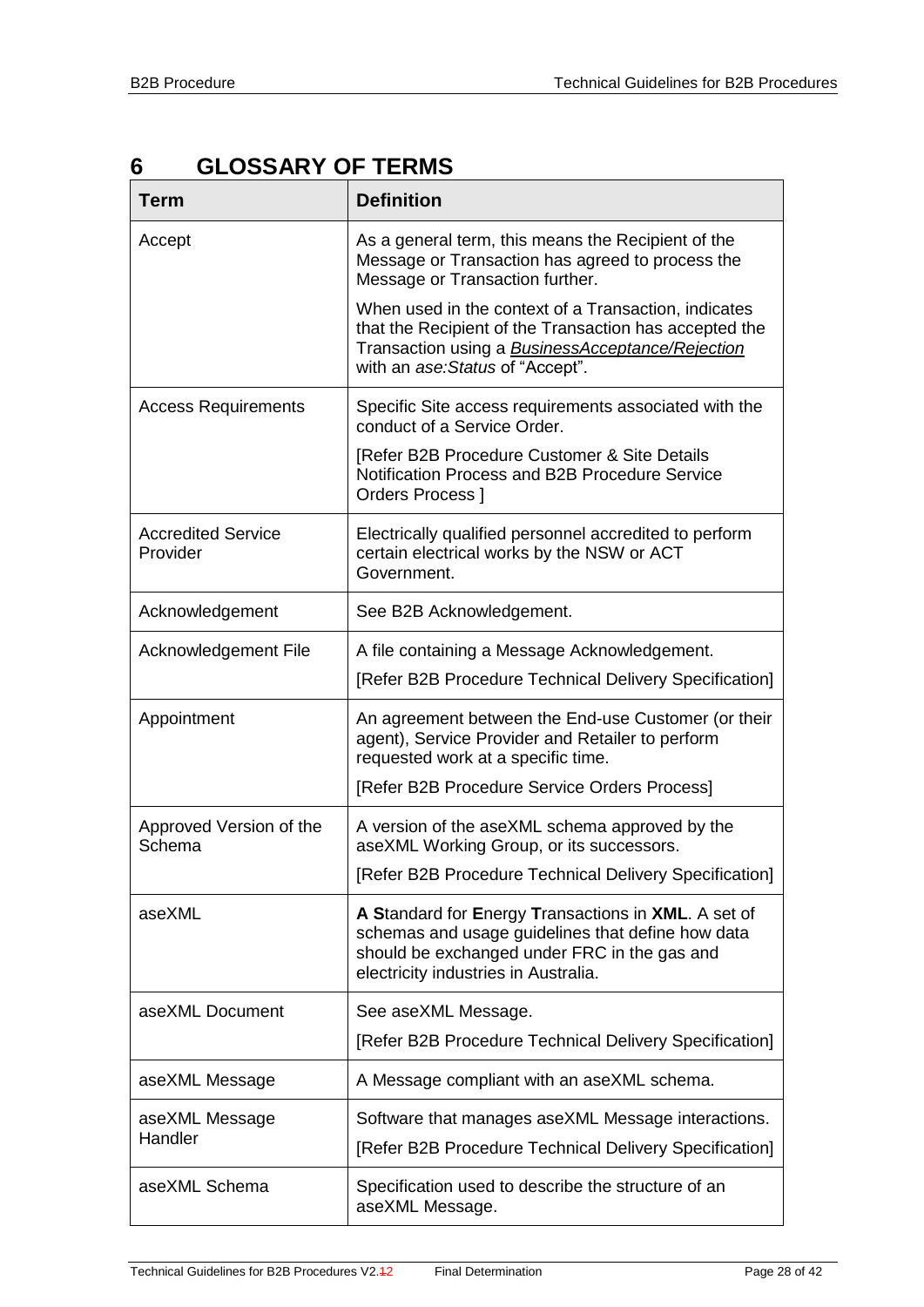| <b>Term</b>                       | <b>Definition</b>                                                                                                                                                                                                                     |  |  |  |  |  |
|-----------------------------------|---------------------------------------------------------------------------------------------------------------------------------------------------------------------------------------------------------------------------------------|--|--|--|--|--|
| aseXML Transaction                | See Transaction.                                                                                                                                                                                                                      |  |  |  |  |  |
| aseXML Wrapped CSV<br>Transaction | An aseXML Transaction that includes CSV formatted<br>data.                                                                                                                                                                            |  |  |  |  |  |
|                                   | [Refer B2B Procedure Technical Delivery Specification]                                                                                                                                                                                |  |  |  |  |  |
| <b>ASP</b>                        | See Accredited Service Provider                                                                                                                                                                                                       |  |  |  |  |  |
| <b>AEMO</b>                       | The Australian Energy Market Operator limited as<br>defined in the National Electricity Rules. AEMO<br>replaced NEMMCO from 1 July 2009.                                                                                              |  |  |  |  |  |
| B <sub>2</sub> B                  | Business-to-Business. Generic term used to refer to<br>defined business-to-business interactions between<br>Participants; excludes interactions between a<br>Participant and market systems such as MSATS.                            |  |  |  |  |  |
| <b>B2B Acknowledgement</b>        | A generic term used to refer to an aseXML-format<br>Message or Transaction Acknowledgement,<br>specifically within the context of a B2B interaction. A<br>B2B Acknowledgement is the physical interpretation of<br>a Business Signal. |  |  |  |  |  |
|                                   | Often referred to as being positive (indicating<br>correctness of the associated file) or negative<br>(indicating an error with the associated file).                                                                                 |  |  |  |  |  |
| <b>B2B Browser Application</b>    | An application supplied by AEMO for Participants to<br>manage their MSATS B2B Handler Inbox(es) and<br>Outbox(es), and also support the creation of a<br>specified set of B2B Transactions.                                           |  |  |  |  |  |
| <b>B2B File</b>                   | See B2B Message.                                                                                                                                                                                                                      |  |  |  |  |  |
|                                   | [Refer B2B Procedure Technical Delivery Specification]                                                                                                                                                                                |  |  |  |  |  |
| <b>B2B Infrastructure</b>         | See National B2B Infrastructure.                                                                                                                                                                                                      |  |  |  |  |  |
| <b>B2B</b> Initiator              | Participant who initiates a B2B Interaction.                                                                                                                                                                                          |  |  |  |  |  |
| <b>B2B</b> Interaction            | A complete set of related exchanges of B2B Messages<br>between two Participants involving:                                                                                                                                            |  |  |  |  |  |
|                                   | <b>Business Document;</b>                                                                                                                                                                                                             |  |  |  |  |  |
|                                   | Business Receipt; and                                                                                                                                                                                                                 |  |  |  |  |  |
|                                   | Business Acceptance/Rejection.                                                                                                                                                                                                        |  |  |  |  |  |
| <b>B2B Message</b>                | A B2B Transaction or Acknowledgement sent between<br>a B2B Initiator and a B2B Recipient.                                                                                                                                             |  |  |  |  |  |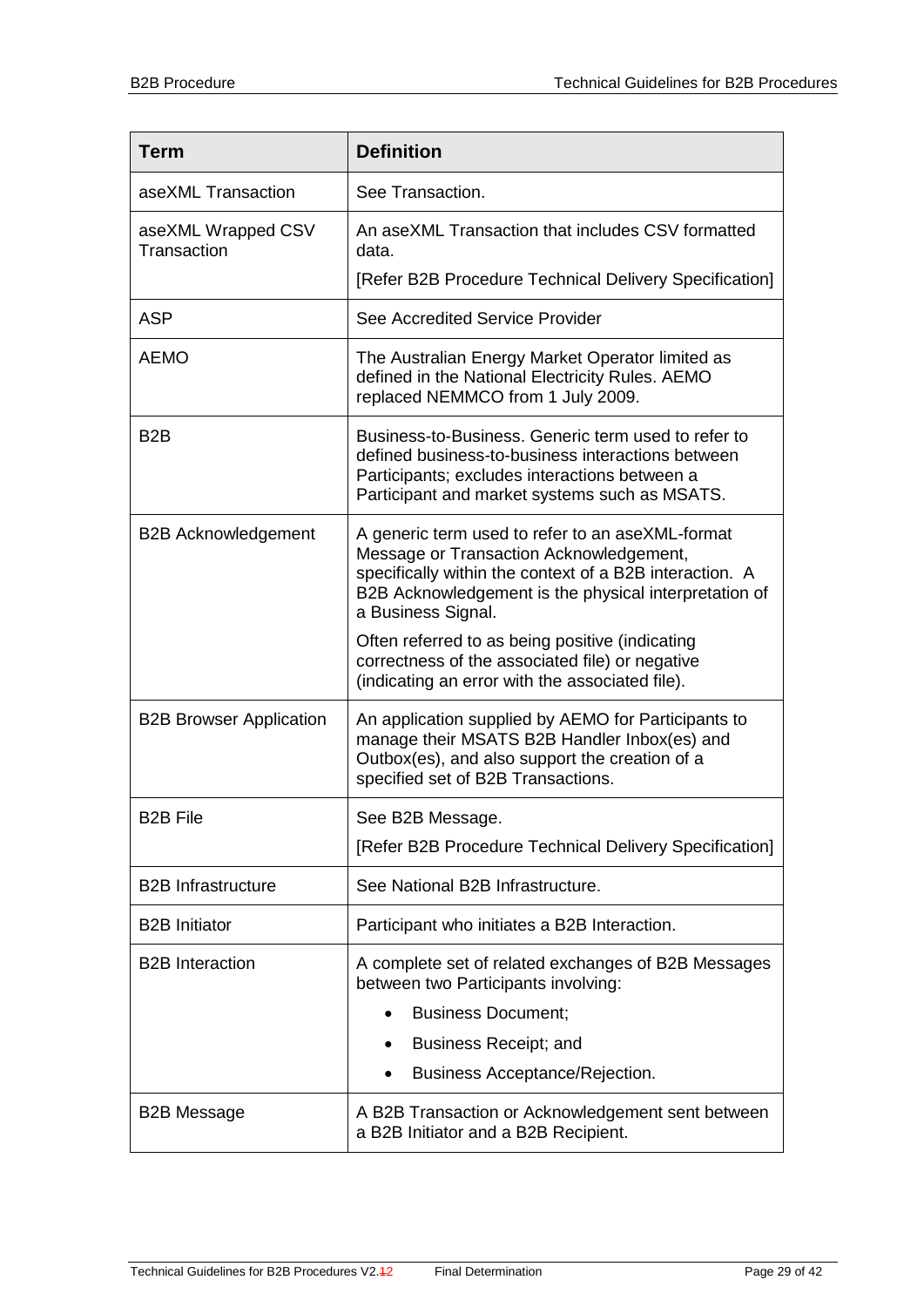| <b>Term</b>                                    | <b>Definition</b>                                                                                                                                                                                                                                 |  |  |  |  |
|------------------------------------------------|---------------------------------------------------------------------------------------------------------------------------------------------------------------------------------------------------------------------------------------------------|--|--|--|--|
| <b>B2B Process</b>                             | A defined business process of which a B2B Interaction<br>is a key component. Identified B2B Processes are:                                                                                                                                        |  |  |  |  |
|                                                | <b>Customer and Site Details</b>                                                                                                                                                                                                                  |  |  |  |  |
|                                                | Meter Data<br>$\bullet$                                                                                                                                                                                                                           |  |  |  |  |
|                                                | One Way Notification; and<br>$\bullet$                                                                                                                                                                                                            |  |  |  |  |
|                                                | Service Orders.                                                                                                                                                                                                                                   |  |  |  |  |
| <b>B2B Recipient</b>                           | The receiving Participant of a B2B Transaction or<br>Acknowledgement (sent by a B2B Initiator). As a<br>convention, the Initiator of a B2B Interaction is the<br>Participant who sends the Business Document.                                     |  |  |  |  |
| <b>B2B Standard</b>                            | A collection of B2B Procedures and supporting<br>documentation that collectively form a coherent set of<br>requirements (an industry "B2B Standard"). The<br>components of a B2B Standard are described by the<br><b>B2B Standards Framework.</b> |  |  |  |  |
| <b>B2B Standards</b><br>Framework              | Describes the components of a B2B Standard                                                                                                                                                                                                        |  |  |  |  |
| <b>B2B Technical Delivery</b><br>Specification | TheB2B Procedure Technical Delivery Specification.<br>Defines the technical requirements for communicating<br>B2B messages between Participants via the MSATS<br>B2B Handler or contingency systems.                                              |  |  |  |  |
| <b>B2B Transaction</b>                         | See Transaction.                                                                                                                                                                                                                                  |  |  |  |  |
| <b>B2B Transaction Types</b>                   | The Transactions defined in the B2B Procedures.                                                                                                                                                                                                   |  |  |  |  |
|                                                | [Refer B2B Procedure Technical Delivery Specification]                                                                                                                                                                                            |  |  |  |  |
| <b>Build Pack</b>                              | A document that details the specific aseXML interfaces<br>to be used in the implementation of B2B transactions.                                                                                                                                   |  |  |  |  |
| <b>Business Acceptance</b>                     | Specific instance of a Business Acceptance/Rejection<br>Business Signal indicating acceptance.                                                                                                                                                    |  |  |  |  |
| <b>Business</b><br>Acceptance/Rejection        | A Business Signal indicating whether a Business<br>Document has been accepted or rejected based on the<br>application of business rules. Refer to each B2B<br>Procedure for further details regarding the use of this<br>Transaction.             |  |  |  |  |
| <b>Business Day</b>                            | As defined in the National Electricity Rules.                                                                                                                                                                                                     |  |  |  |  |
|                                                | [A day other than a Saturday, Sunday or a day which is<br>lawfully observed as a national public holiday on the<br>same day in each of the participating jurisdictions.]                                                                          |  |  |  |  |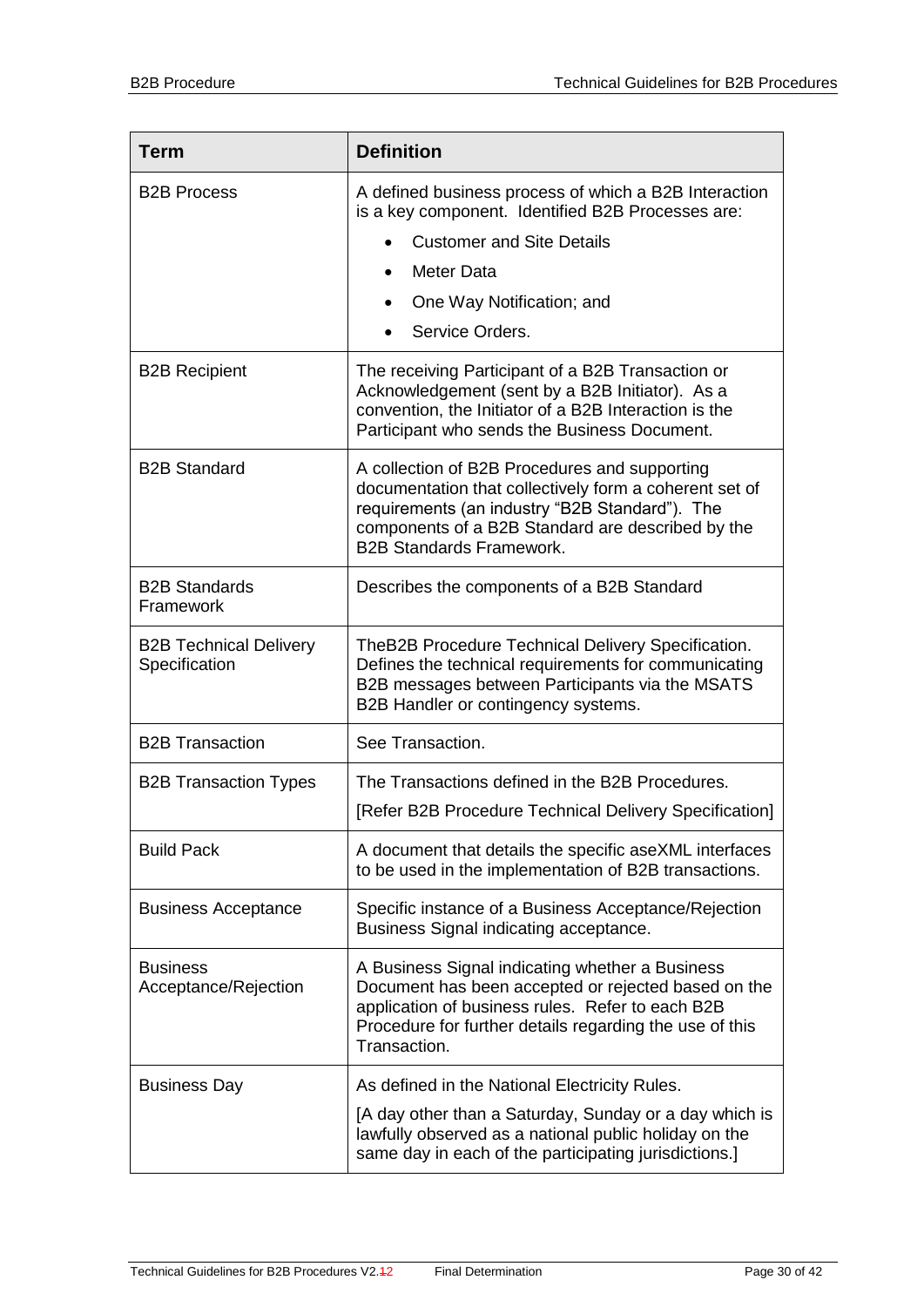| <b>Term</b>                   | <b>Definition</b>                                                                                                                                                      |
|-------------------------------|------------------------------------------------------------------------------------------------------------------------------------------------------------------------|
| <b>Business Document</b>      | The term "Business Document" is used to refer to the<br>key B2B transactions sent between Participants.                                                                |
| <b>BUSINESSNAME</b>           | Defines the name for a business or organisation as per<br>AS4590-2006. This is a 200-character alpha-numeric<br>field.                                                 |
| <b>Business Receipt</b>       | A Business Receipt is a Business Signal that indicates<br>that a Business Document has been received and its<br>contents indicates if it is readable by the recipient. |
| <b>Business Rejection</b>     | Specific instance of a Business Acceptance/Rejection<br>Business Signal indicating a rejection.                                                                        |
| <b>Business Signal</b>        | An acknowledgement generated by a B2B Recipient on<br>processing a Business Document to indicate whether:                                                              |
|                               | The Business Document has been received and is<br>readable (this Business Signal is called a Business<br>Receipt); or                                                  |
|                               | The Business Document does or does not pass<br>$\bullet$<br>business rule validation (this Business Signal is<br>called a Business Acceptance/Rejection).              |
| <b>CATS</b>                   | The Consumer Administration and Transfer Solution.                                                                                                                     |
| <b>CATS Participant</b>       | As defined in the MSATS Procedure CATS Procedure.<br>[Any organisation that has a defined role in the MSATS<br>system - see 'role'.]                                   |
| <b>Close of Business</b>      | 5.00pm at the location of the Site on a Business Day.<br>[Refer s3.8 of this Procedure]                                                                                |
| <b>Registered Participant</b> | As defined in the National Electricity Rules.                                                                                                                          |
| <b>Connection Date</b>        | The date that a Connection Point is connected to the<br>electricity network.                                                                                           |
|                               | [Refer B2B Procedure Service Order Process]                                                                                                                            |
| <b>Connection Point</b>       | As defined in the National Electricity Rules.                                                                                                                          |
| <b>Current FRMP</b>           | As defined in the MSATS Procedure CATS Procedure<br>[The Retailer that is identified on the current NMI<br>master record.]                                             |
| <b>Current LNSP</b>           | As defined in the MSATS Procedure CATS Procedure<br>[The LNSP that is identified on the current NMI master<br>record.]                                                 |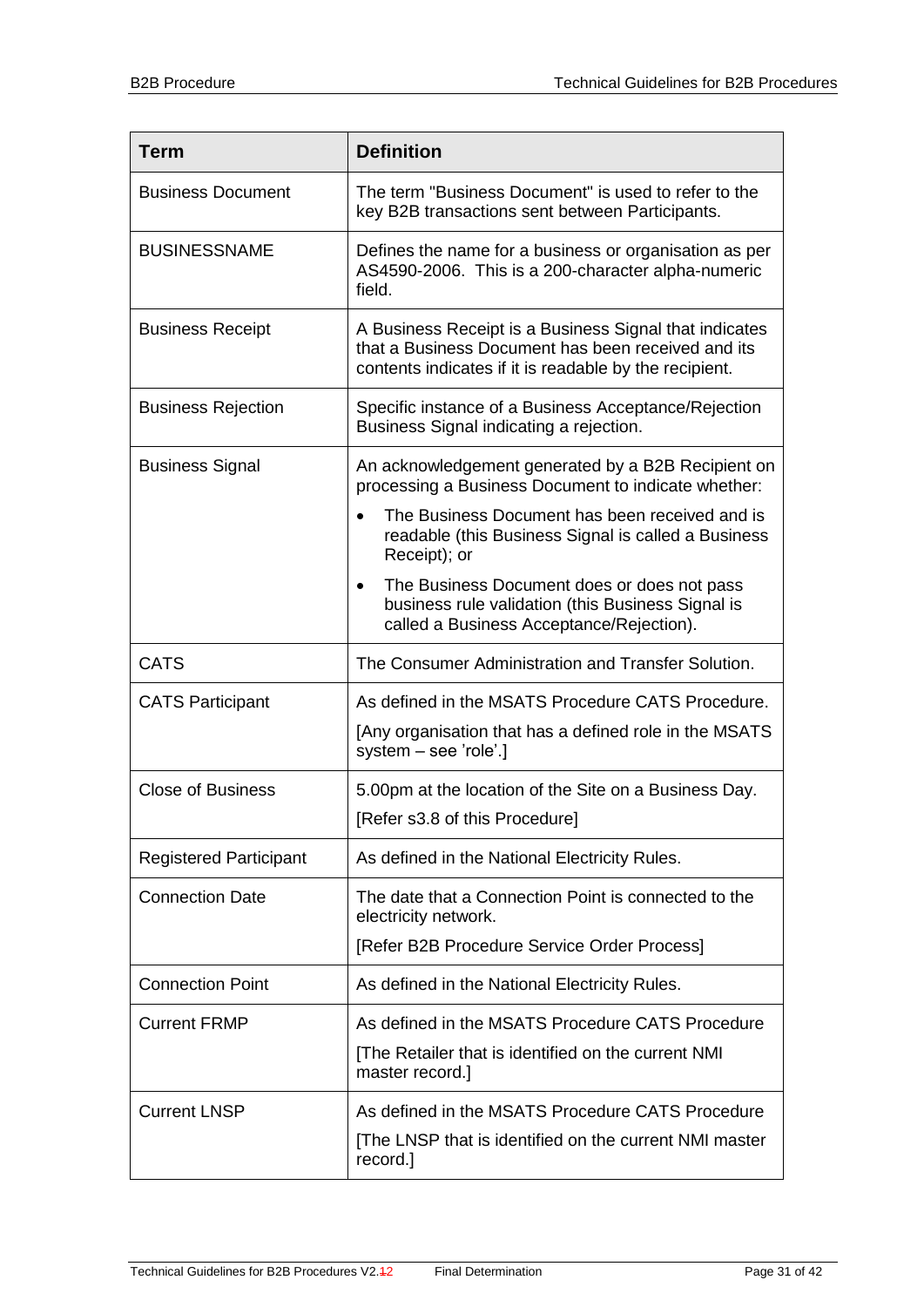| <b>Term</b>                                 | <b>Definition</b>                                                                                                                                                                                                                                                               |
|---------------------------------------------|---------------------------------------------------------------------------------------------------------------------------------------------------------------------------------------------------------------------------------------------------------------------------------|
| <b>Current MDP</b>                          | As defined in the MSATS Procedure CATS Procedure<br>[The MDP that is identified on the current NMI master<br>record.]                                                                                                                                                           |
| <b>Current Retailer</b>                     | <b>See Current FRMP</b>                                                                                                                                                                                                                                                         |
| <b>Current RP</b>                           | As defined in the MSATS Procedure CATS Procedure<br>[The RP that is identified on the current NMI master<br>record.]                                                                                                                                                            |
| <b>Customer and Site Details</b>            | The elements of data identified in any of the<br>Notification transactions detailed in the B2B Procedure<br><b>Customer and Site Details Notification Process.</b>                                                                                                              |
|                                             | [Refer B2B Procedure Customer and Site Details<br><b>Notification Process]</b>                                                                                                                                                                                                  |
| <b>Customer and Site Details</b><br>Changes | Includes new, amended, additional, or removal of one<br>or more elements of data identified in any of the<br>Notification transaction detailed in the B2B Procedure<br><b>Customer and Site Details Notification Process.</b><br>[Refer B2B Procedure Customer and Site Details |
|                                             | <b>Notification Process]</b>                                                                                                                                                                                                                                                    |
| <b>Customer Details</b>                     | The elements of data identified in the<br>CustomerDetailsNotification transaction detailed in the<br><b>B2B Procedure Customer and Site Details Notification</b><br>Process.<br>[Refer B2B Procedure Customer and Site Details                                                  |
|                                             | <b>Notification Process]</b>                                                                                                                                                                                                                                                    |
| <b>Customer Details</b><br>Changes          | Includes new, amended, additional, or removal of one<br>or more elements of data identified in any of the<br>CustomerDetailsNotification transaction detailed in the<br><b>B2B Procedure Customer and Site Details Notification</b><br>Process.                                 |
|                                             | [Refer B2B Procedure Customer and Site Details<br><b>Notification Process]</b>                                                                                                                                                                                                  |
| <b>CSV Notification Detail</b>              | The description for the CSV Notification Pay load<br>described in the B2B Procedure One Way Notification<br>Process.                                                                                                                                                            |
| De-energised Site                           | A Connection Point that is not electrically connected to<br>the network.                                                                                                                                                                                                        |
|                                             | [Refer B2B Procedure Service Order Process]                                                                                                                                                                                                                                     |
| <b>Disconnecting Officer</b>                | The Service Provider's personnel performing a de-<br>energisation Service Order.                                                                                                                                                                                                |
|                                             | [Refer B2B Procedure Service Order Process]                                                                                                                                                                                                                                     |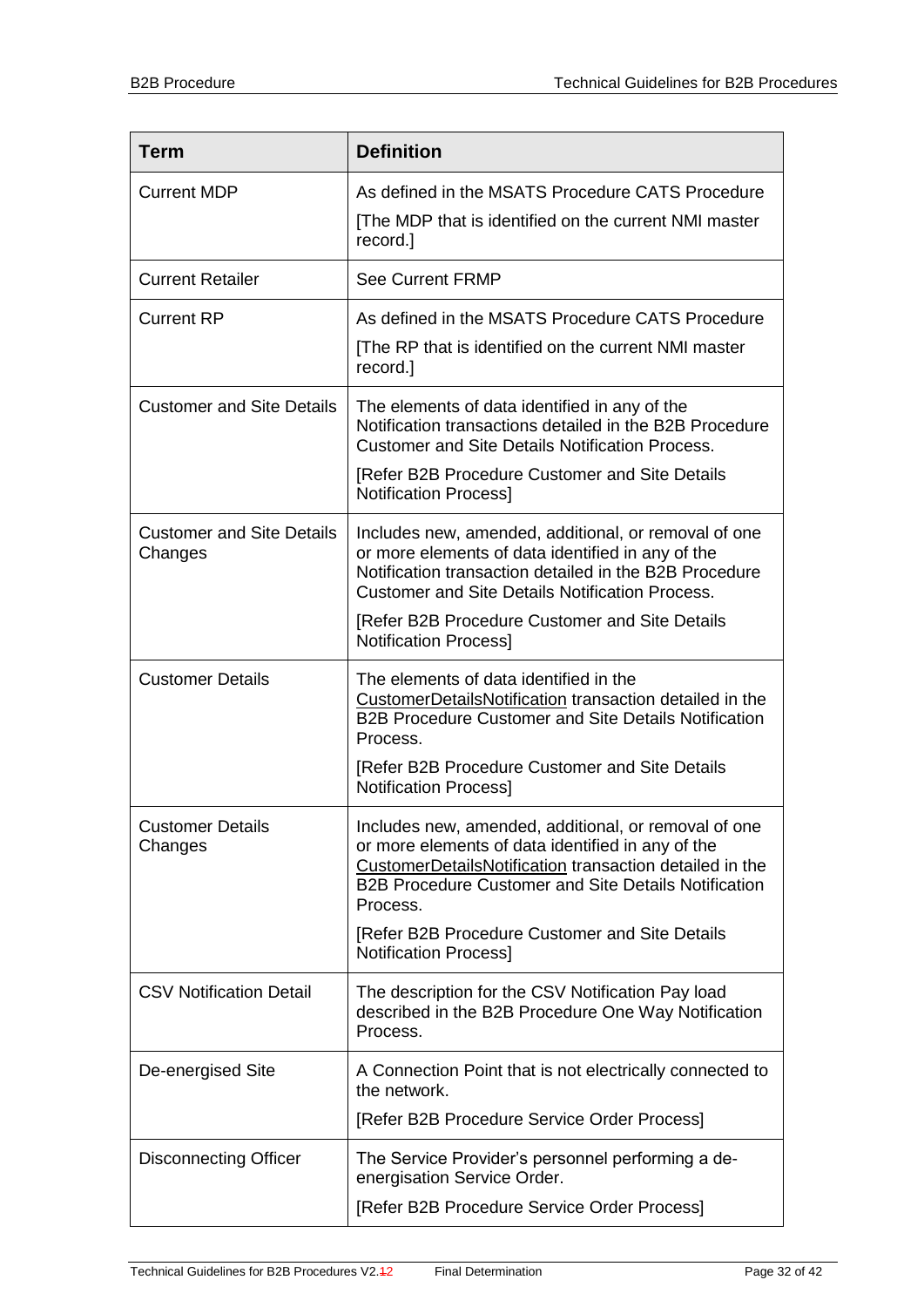| <b>Term</b>                 | <b>Definition</b>                                                                                                                                                                                                                                                                                                                                   |
|-----------------------------|-----------------------------------------------------------------------------------------------------------------------------------------------------------------------------------------------------------------------------------------------------------------------------------------------------------------------------------------------------|
| <b>Distributor</b>          | The term DNSP is used in favour of "Distributor" in the<br><b>B2B Procedures.</b>                                                                                                                                                                                                                                                                   |
| <b>DNSP</b>                 | Distribution Network Service Provider. Also know as<br>Network, Distribution Business, Distributor.                                                                                                                                                                                                                                                 |
| ebXML                       | Electronic Business XML. An internationally<br>developed set of protocols for using XML. ebXML is a<br>wide ranging standard that covers all layers of<br>messaging. VicGas FRC project has adopted only the<br>transport, routing and packaging (TRP)<br>recommendations of ebXML, and is using aseXML to<br>define standards for message content. |
| <b>End-use Customer</b>     | The person consuming the electricity at the Connection<br>Point.                                                                                                                                                                                                                                                                                    |
|                             | [Refer B2B Procedure Service Order Process]                                                                                                                                                                                                                                                                                                         |
| <b>Energised Site</b>       | A Connection Point that is electrically connected to the<br>network.                                                                                                                                                                                                                                                                                |
|                             | [Refer B2B Procedure Service Order Process]                                                                                                                                                                                                                                                                                                         |
| <b>Event Code</b>           | A specific code used to refer to a Business Event<br>defined in a B2B Procedure.                                                                                                                                                                                                                                                                    |
|                             | [Refer B2B Procedure Technical Delivery Specification]                                                                                                                                                                                                                                                                                              |
| FAQs                        | Frequently Asked Questions. Used to provide<br>supplementary answers to questions raised regarding<br>the interpretation of the B2B Procedures.                                                                                                                                                                                                     |
| <b>File Limit</b>           | Refers to the number of files in an Inbox or Outbox at<br>which point the B2B Handler will generate a flow<br>control file.                                                                                                                                                                                                                         |
|                             | [Refer B2B Procedure Technical Delivery Specification]                                                                                                                                                                                                                                                                                              |
| <b>File Transfer and</b>    | See MSATS File Exchange Protocol.                                                                                                                                                                                                                                                                                                                   |
| Acknowledgement<br>Protocol | [Refer B2B Procedure Technical Delivery Specification]                                                                                                                                                                                                                                                                                              |
| <b>FRC</b>                  | Full Retail Contestability. The state of the energy<br>market when all customers can be transferred between<br>Retailers.                                                                                                                                                                                                                           |
| <b>FRMP</b>                 | Financially Responsible Market Participant. As defined<br>in the National Electricity Rules.                                                                                                                                                                                                                                                        |
|                             | [The current Retailer responsible for energy<br>consumption at a connection point.]                                                                                                                                                                                                                                                                 |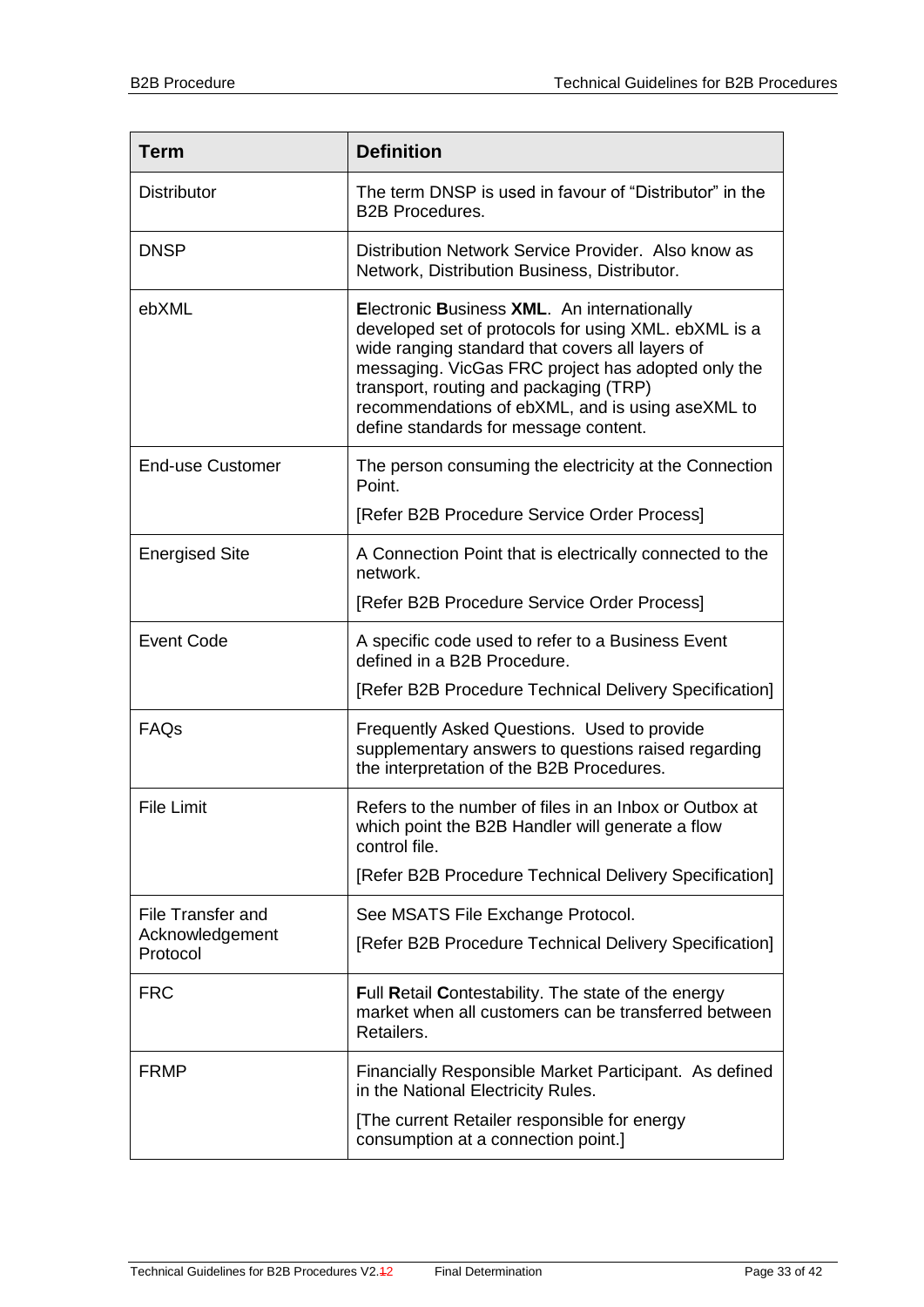| <b>Term</b>                         | <b>Definition</b>                                                                                                                                                         |
|-------------------------------------|---------------------------------------------------------------------------------------------------------------------------------------------------------------------------|
| Fully Tagged aseXML<br>Transactions | An aseXML Transaction not containing a .CSV<br>payload.                                                                                                                   |
|                                     | [Refer B2B Procedure Technical Delivery Specification]                                                                                                                    |
| Hazard                              | A health and / or safety risk at a Site.                                                                                                                                  |
|                                     | [Refer B2B Procedure Customer and Site Details<br>Notification Process and B2B Procedure Service Order<br>Process]                                                        |
| Hokey-Pokey Protocol                | See MSATS File Exchange Protocol.                                                                                                                                         |
| Hub Acknowledgement                 | A Message Acknowledgement generated by the B2B<br>Handler.                                                                                                                |
|                                     | [Refer B2B Procedure Technical Delivery Specification]                                                                                                                    |
| <b>Inbox</b>                        | See MSATS B2B Handler Inbox.                                                                                                                                              |
| Initiating Message                  | The first Message in a series of related Messages.                                                                                                                        |
|                                     | [Refer B2B Procedure Technical Delivery Specification]                                                                                                                    |
| Initiator                           | See B2B Initiator.                                                                                                                                                        |
| Life Support                        | An occupant of the premises relies on electricity for<br>operation of life support equipment. The definition of<br>life support equipment may vary between jurisdictions. |
| <b>LNSP</b>                         | As defined in the National Electricity Rules. Includes<br>both transmission and distribution businesses.                                                                  |
| <b>Local Retailer</b>               | As defined in the National Electricity Rules.                                                                                                                             |
| Mass Meter Exchange<br>Program      | The mass roll out of a "smart meter replacement<br>program", initiated by the DNSP or mandated by<br>jurisdictional or national regulatory instruments.                   |
| <b>MDFF Data</b>                    | The data contained in an electronic file formatted<br>according to the Meter Data File Format specification.                                                              |
| <b>MDFF Specification</b>           | Meter Data File Format specification. As specified on<br>the AEMO web site.                                                                                               |
| <b>MDP</b>                          | Metering Data Provider – Category D. As defined in the<br>National Electricity Rules.                                                                                     |
| Message                             | See B2B Message.                                                                                                                                                          |
| Message<br>Acknowledgement          | An aseXML realisation of a Business Receipt.                                                                                                                              |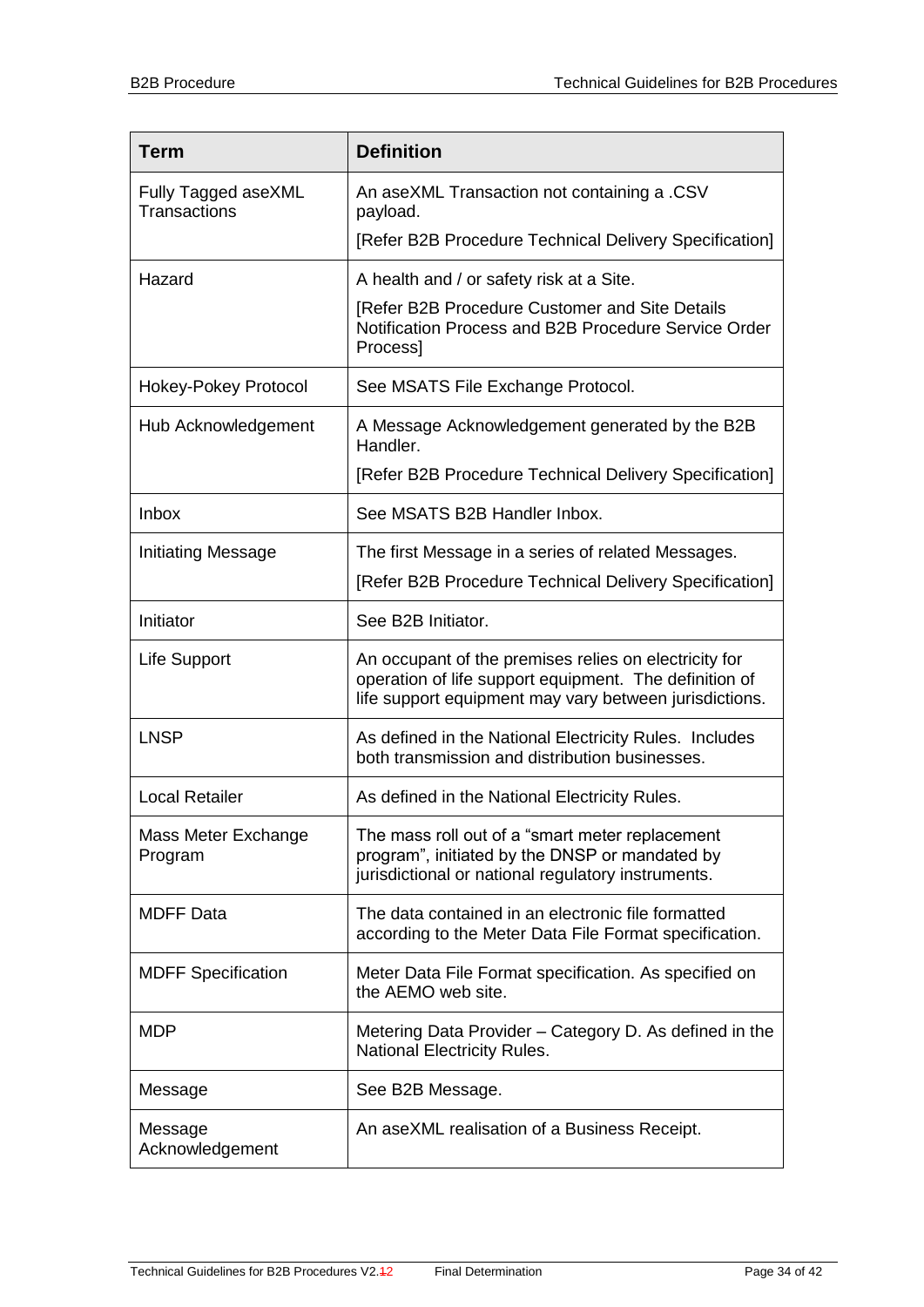| <b>Term</b>                                                         | <b>Definition</b>                                                                                                                                                                                                                                                                                                                                                                             |
|---------------------------------------------------------------------|-----------------------------------------------------------------------------------------------------------------------------------------------------------------------------------------------------------------------------------------------------------------------------------------------------------------------------------------------------------------------------------------------|
| <b>Meter Data Notification</b><br>Process                           | The provision of Metering Data to Participants as part<br>of the MDP's normal production process obligations.<br>Refer to the B2B Procedure Meter Data Process for<br>details.                                                                                                                                                                                                                |
| <b>Meter Data Process</b>                                           | The overall process for the provision of Metering Data<br>to a Participant by an MDP, requests by the<br>appropriate Participant for to provision of "missing"<br>Metering Data from a MDP, or the querying of the<br>validity of any Metering Data which has been supplied<br>by an MDP.                                                                                                     |
|                                                                     | Has 3 component processes: Meter Data Notification<br>Process, Provide Meter Data Process, and Meter Data<br><b>Verification Process.</b>                                                                                                                                                                                                                                                     |
|                                                                     | Refer to the B2B Procedure Meter Data Process for<br>details.                                                                                                                                                                                                                                                                                                                                 |
| <b>Meter Data Verification</b><br>Process                           | The process by which a Participant queries the<br>Metering Data received in a Meter Data Notification<br>from an MDP. The process also allows a Participant to<br>provide an alternative Substitution that may be<br>considered by the MDP. Refer to the B2B Procedures:<br>Meter Data for details.                                                                                           |
| Meter Exchange<br>Notification                                      | A message type within the B2B Procedure One Way<br>Notification Process. DNSP's notify Retailers of<br>planned Mass Meter Exchanges.                                                                                                                                                                                                                                                          |
| <b>Metering Data</b>                                                | As defined in the National Electricity Rules.                                                                                                                                                                                                                                                                                                                                                 |
| Service Level Procedure<br>for Metering Data<br>Providers (SLP MDP) | The Service Level Procedures detail the<br>requirements/deliverables on which AEMO and the<br>Metering Data Provider have agreed that the Metering<br>Data Provider will provide Metering Data collection<br>services for metering installations and other related<br>services in accordance with the National Electricity<br>Rules, relevant Metrology Procedure and market<br>requirements. |
| <b>Metering Installation</b>                                        | As defined in the National Electricity Rules.                                                                                                                                                                                                                                                                                                                                                 |
| <b>Metrology Procedure</b>                                          | As defined in the National Electricity Rules.                                                                                                                                                                                                                                                                                                                                                 |
| <b>MPB</b>                                                          | Metering Provider - Category B. As defined in the<br><b>National Electricity Rules</b>                                                                                                                                                                                                                                                                                                        |
| <b>MPC</b>                                                          | Metering Data Provider – Category C. As defined in the<br><b>National Electricity Rules.</b>                                                                                                                                                                                                                                                                                                  |
| <b>MSATS</b>                                                        | Market Settlement and Transfer System.                                                                                                                                                                                                                                                                                                                                                        |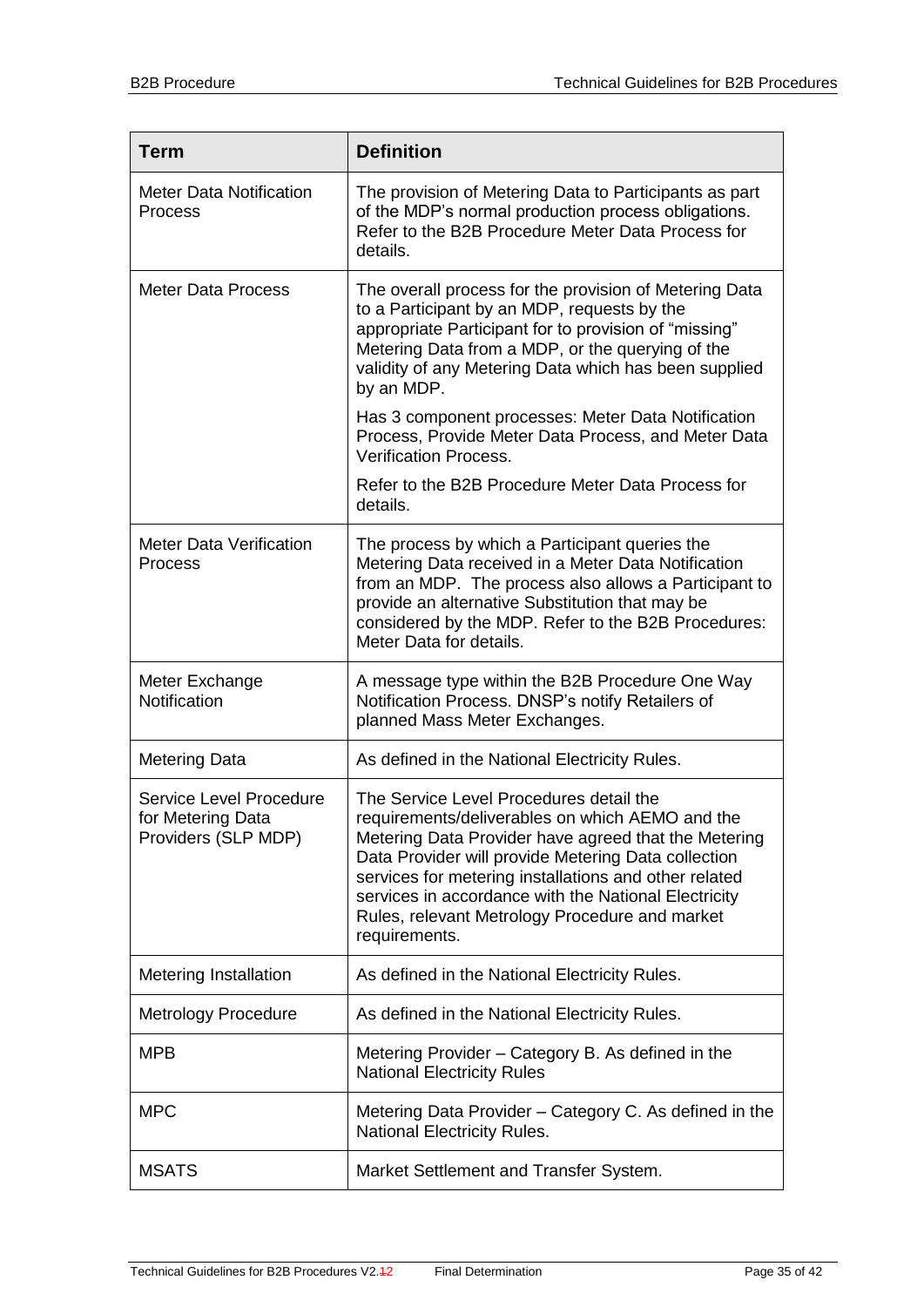| <b>Term</b>                                          | <b>Definition</b>                                                                                                                                                                        |
|------------------------------------------------------|------------------------------------------------------------------------------------------------------------------------------------------------------------------------------------------|
| <b>MSATS B2B Handler</b>                             | An extension of the MSATS batch handler to manage<br><b>B2B</b> transactions.                                                                                                            |
|                                                      | As described in the B2B Procedure Technical Delivery<br>Specification.                                                                                                                   |
| <b>MSATS B2B Handler</b><br><b>Inbox</b>             | The file directory where Participants publish B2B<br>messages and acknowledgements for other<br>Participants.                                                                            |
|                                                      | As described in the B2B Procedure Technical Delivery<br>Specification.                                                                                                                   |
| <b>MSATS B2B Handler</b><br>Outbox                   | The file directory where Participants receive B2B<br>messages and acknowledgements from other<br>Participants.                                                                           |
|                                                      | As described in the B2B Procedure Technical Delivery<br>Specification.                                                                                                                   |
| <b>MSATS B2B Procedure</b>                           | See B2B Procedure.                                                                                                                                                                       |
| <b>MSATS File Exchange</b><br>Protocol               | The file exchange protocol used by MSATS, as<br>described in 010905 - Technical Architecture Design<br>Report v4.4 (as amended from time to time).                                       |
| <b>MSATS Notification</b>                            | As defined in MSATS Procedure CATS Procedure.                                                                                                                                            |
|                                                      | [Refer B2B Procedure Service Orders Process]                                                                                                                                             |
| <b>National B2B</b><br>Infrastructure                | Infrastructure (software and hardware) that physically<br>enables B2B communication between Participants.<br>This includes, but is not necessarily limited to:                           |
|                                                      | MSATS B2B Handler (software and hardware);                                                                                                                                               |
|                                                      | <b>MSATS B2B Gateways;</b>                                                                                                                                                               |
|                                                      | Communications between Participants and<br>MSATS B2B Gateways; and                                                                                                                       |
|                                                      | Participant Gateways.                                                                                                                                                                    |
| <b>NEM</b>                                           | <b>National Electricity Market.</b>                                                                                                                                                      |
| <b>NEMMCO</b>                                        | National Electricity Market Management Company<br>Limited as defined in the National Electricity Rules.<br>NEMMCO was renamed AEMO on 1 July 2009.                                       |
| <b>NEM Retail Operations</b><br><b>Contacts List</b> | A list of contact details populated by Participants<br>administered by AEMO and used for the purpose of,<br>communication between Participants to support retail<br>operation processes. |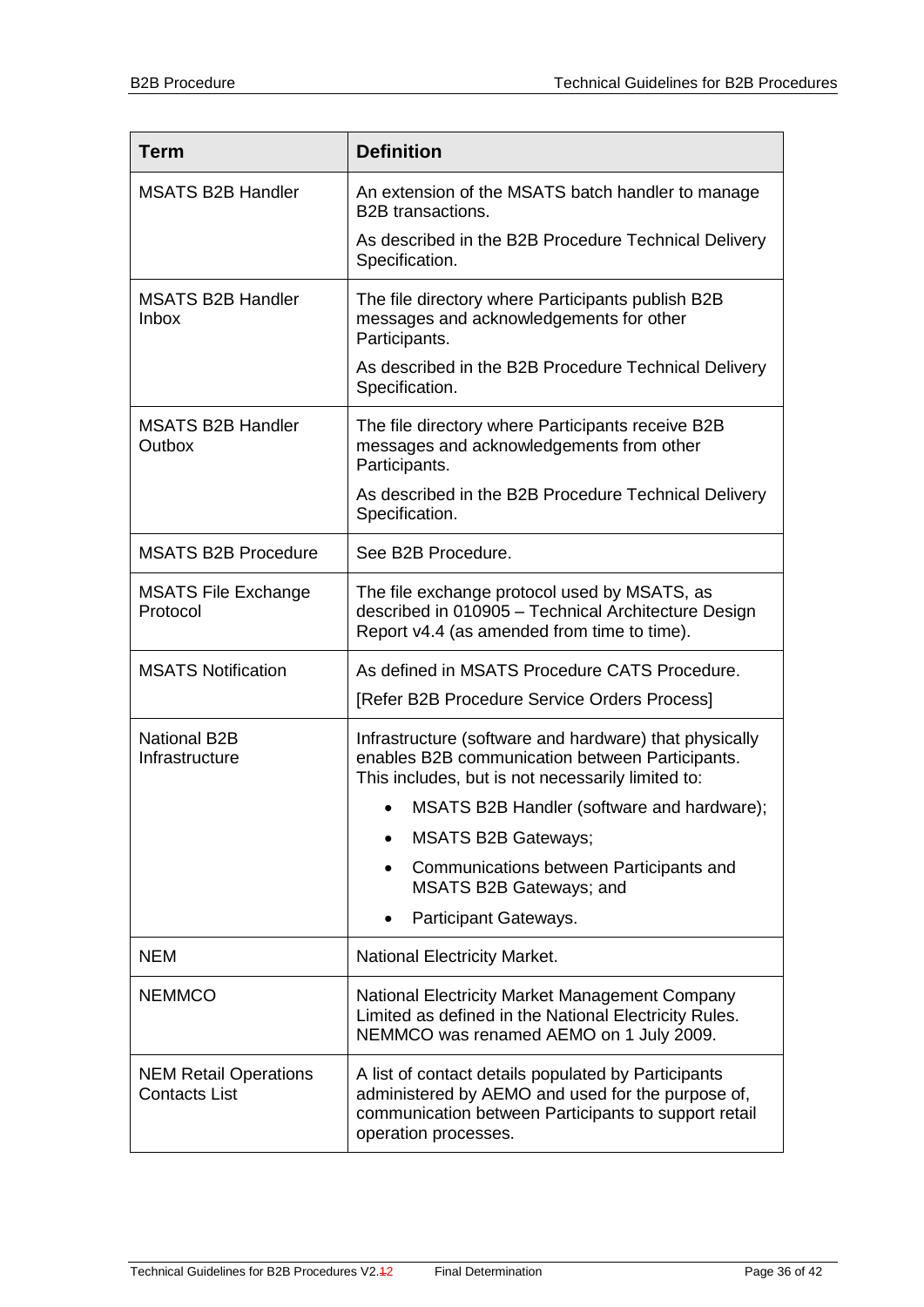| <b>Term</b>                                                | <b>Definition</b>                                                                                                                                                                                                                                                                                                                            |
|------------------------------------------------------------|----------------------------------------------------------------------------------------------------------------------------------------------------------------------------------------------------------------------------------------------------------------------------------------------------------------------------------------------|
| <b>Network Tariff Notification</b>                         | A Message Type within the B2B Procedure One Way<br>Notification Process. It is defined as a notification for<br>DNSP initiated network tariff changes for a customer or<br>groups of customers, from a DNSP to the Current<br>Retailer in advance of when the DNSP intends to<br>change the Network Tariff.                                  |
| <b>New FRMP</b>                                            | The FRMP that is identified on a change request prior<br>to the change request being completed.                                                                                                                                                                                                                                              |
| New MDP                                                    | The MDP that is identified on a change request prior to<br>the change request being completed.                                                                                                                                                                                                                                               |
| <b>New Retailer</b>                                        | Following the completion of a transfer of a NMI, the<br>Retailer that is the current FRMP.                                                                                                                                                                                                                                                   |
| New RP                                                     | As defined in the MSATS Procedure CATS Procedure                                                                                                                                                                                                                                                                                             |
|                                                            | [The Responsible Person (RP) that is identified on a<br>change request prior to the change request being<br>completed.]                                                                                                                                                                                                                      |
| <b>Next Scheduled Read</b><br>Date                         | As defined in the MSATS Procedure CATS Procedure                                                                                                                                                                                                                                                                                             |
| <b>NMI</b>                                                 | National Metering Identifier as defined in the National<br><b>Electricity Rules.</b>                                                                                                                                                                                                                                                         |
| NMI checksum                                               | A number, 1 digit in length, which is used to validate<br>that a NMI supplied to the MSATS system is a valid<br>NMI.                                                                                                                                                                                                                         |
| <b>NMI</b> classification                                  | A code that identifies the nature of the flow of electricity<br>at a connection point, eg. Generator, interconnector.<br>Retail connection points are classified as small,<br>medium or large, depending on the volume of energy<br>consumed. Sample and Eprofile are used to classify<br>loads used for profiling under certain conditions. |
| Non-technical B2B<br>Procedures                            | The B2B Procedures other than the B2B Procedure<br>Technical Guidelines for B2B Procedures and the B2B<br>Procedure Technical Delivery Specification.                                                                                                                                                                                        |
| Notification                                               | A Transaction that does not have a corresponding<br>reply Transaction. See Notification Business<br><b>Transaction Pattern</b>                                                                                                                                                                                                               |
| <b>Notification Business</b><br><b>Transaction Pattern</b> | A B2B Interaction characterised by one Participant<br>sending a Notification transaction (eg<br>CustomerDetailsNotification) to another Participant<br>without a corresponding reply Transaction.                                                                                                                                            |
| <b>Old Retailer</b>                                        | Any previous FRMP for a NMI.                                                                                                                                                                                                                                                                                                                 |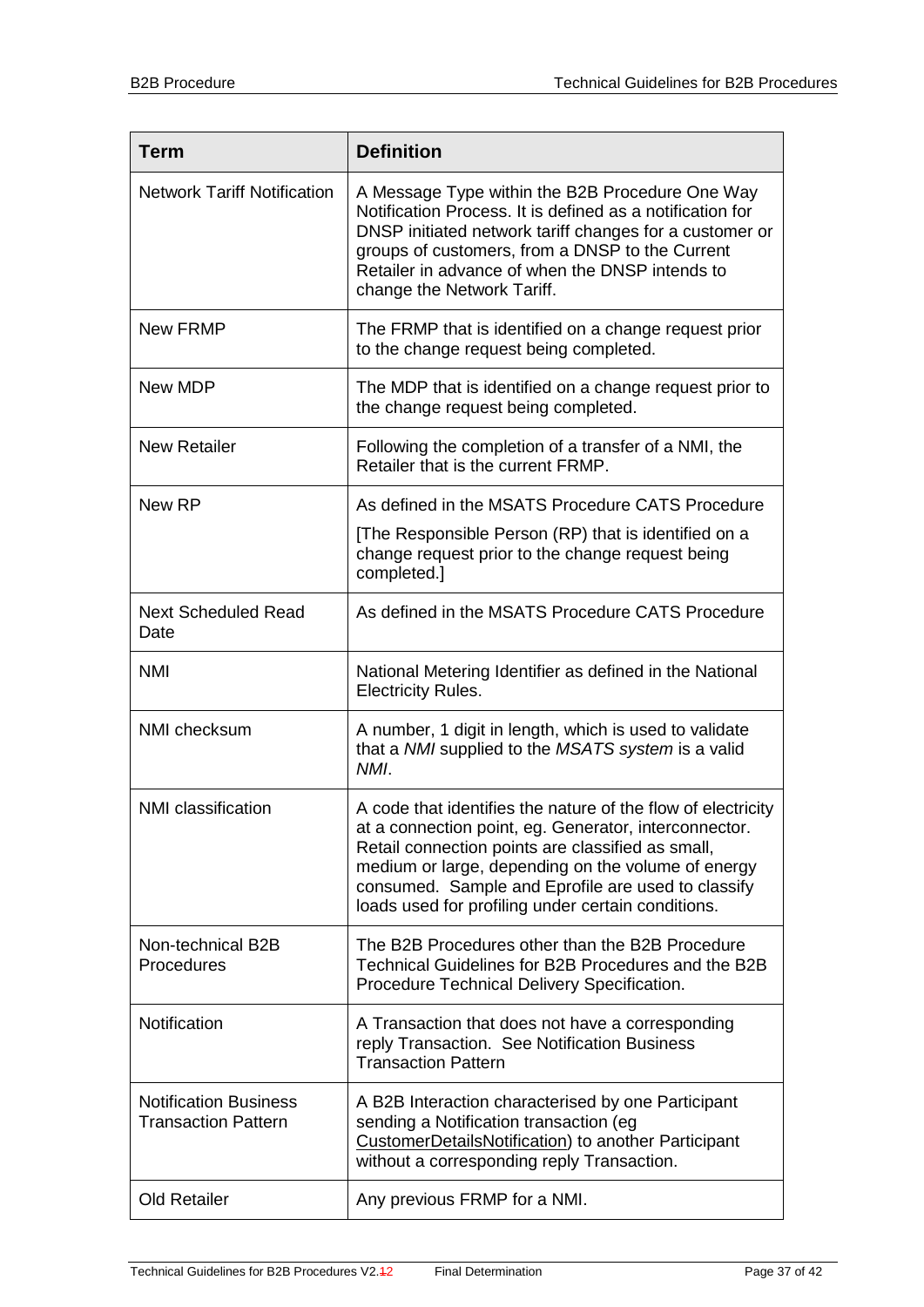| <b>Term</b>                       | <b>Definition</b>                                                                                                                                                                                    |
|-----------------------------------|------------------------------------------------------------------------------------------------------------------------------------------------------------------------------------------------------|
| One Way Notification<br>Procedure | The process of providing participants with a message<br>to multiple NMI's.                                                                                                                           |
|                                   | [Refer B2B Procedure One Way Notification Process]                                                                                                                                                   |
| Outbox                            | See MSATS B2B Handler Outbox.                                                                                                                                                                        |
| Participant                       | Local Retailers, Market Customers and Distribution<br>Network Service Providers.                                                                                                                     |
| Participant B2B System            | The computer hardware and software used by a<br>Participant to create, send, receive and process B2B<br>Messages.                                                                                    |
| <b>Participant Directories</b>    | Participant Inbox and Outbox used by the B2B<br>Handler.                                                                                                                                             |
|                                   | [Refer B2B Procedure Technical Delivery Specification]                                                                                                                                               |
| <b>Participant Gateways</b>       | Hardware and software used by a Participant to send<br>and receive B2B files.                                                                                                                        |
|                                   | [Refer B2B Procedure Technical Delivery Specification]                                                                                                                                               |
| <b>Participant Relationship</b>   | Where a Participant has a Role recorded in MSATS<br>with respect to a Connection Point                                                                                                               |
| <b>Previous Retailer</b>          | Refer to Old Retailer.                                                                                                                                                                               |
| <b>Prospective Retailer</b>       | Retailer who may initiate a defined B2B process on the<br>basis that they are in the process of applying for<br>responsibility of a given site (via the Customer Transfer<br>process through MSATS). |
| Provide Meter Data<br>Process     | The provision by an MDP of Metering Data specifically<br>requested by a Participant. Refer to the B2B<br>Procedure Meter Data Process for details.                                                   |
| Put process                       | The FTP 'Put" command. Used to copy files between<br>Participant In- and Outboxes.                                                                                                                   |
|                                   | [Refer B2B Procedure Technical Delivery Specification]                                                                                                                                               |
| Recipient                         | See B2B Recipient.                                                                                                                                                                                   |
| <b>Reconciliation Process</b>     | The provision of the Customer Details for NMIs held by<br>the FRMP for their current customers with Life Support<br>in the DNSP's area at the time of the data extract.                              |
|                                   | Refer to the B2B Procedure Customer and Site Details<br>Notification Process for further details.                                                                                                    |
| <b>Regulated Timeframe</b>        | The Timing Requirement imposed on a Service<br>Provider by the relevant jurisdictional instrument for the<br>conduct of the regulated service.                                                       |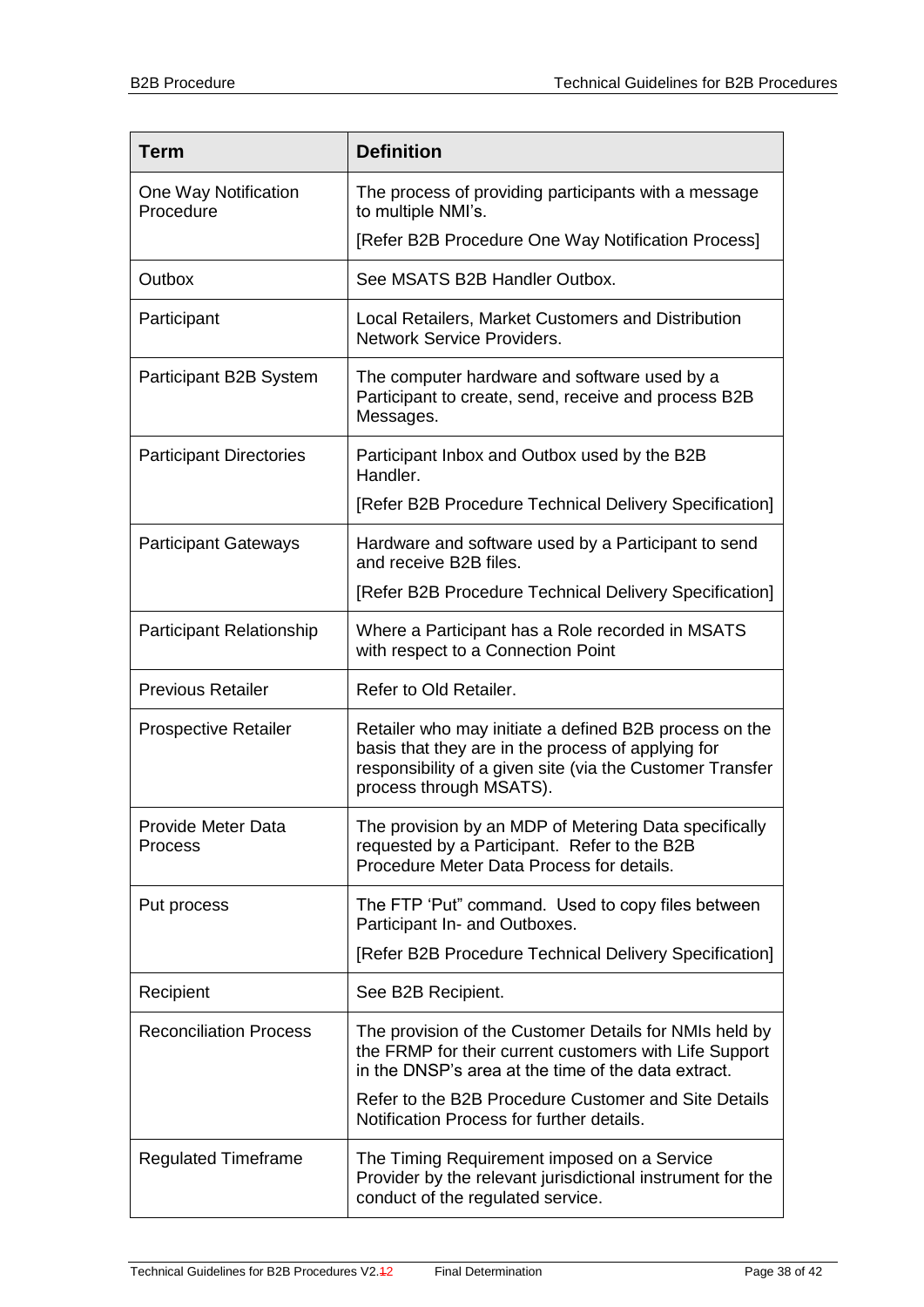| <b>Term</b>                                                | <b>Definition</b>                                                                                                                                                                                                                                                  |
|------------------------------------------------------------|--------------------------------------------------------------------------------------------------------------------------------------------------------------------------------------------------------------------------------------------------------------------|
| Reject                                                     | When used in the context of a Transaction, indicates<br>that the Recipient of the Transaction has rejected the<br>Transaction using a <b>BusinessAcceptance/Rejection</b><br>with an ase: Status of "Reject".                                                      |
|                                                            | [Refer all B2B Procedures]                                                                                                                                                                                                                                         |
| <b>Request and Response</b><br><b>Transactions</b>         | See Request/Response Business Transaction Pattern.                                                                                                                                                                                                                 |
| Request/Response<br><b>Business Transaction</b><br>Pattern | A B2B Interaction characterised by one Participant<br>sending a Request transaction (eg<br>ServiceOrderRequest) to another Participant and the<br>other Participant responding with a corresponding<br>Response transaction (eg ServiceOrderResponse).             |
|                                                            | In some cases a Notification may be sent in response<br>to a Request transaction (eg a MeterDataNotification<br>providing the metering data requested in a<br>ProvideMeterDataRequest).                                                                            |
| <b>Required Timeframe</b>                                  | The time allowed for the Completion of the Requested<br>Work. This period represents the Regulated<br>Timeframe for the performance of the work requested<br>(where a Regulated Timeframe exists) or an agreed<br>period specified in the relevant B2B Procedures. |
|                                                            | [Refer B2B Procedure Service Order Process]                                                                                                                                                                                                                        |
| Retailer                                                   | As defined in the MSATS Procedure; CATS Procedure                                                                                                                                                                                                                  |
|                                                            | [The person who is responsible in the wholesale<br>market for the settlement of electricity that has been<br>supplied to a consumer's NMI.]                                                                                                                        |
| Role                                                       | As defined in the MSATS Procedure CATS Procedure.                                                                                                                                                                                                                  |
|                                                            | [The 'role' in which an organisation is associated with a<br>connection point in CATS. Note that a single company<br>may be associated with a connection point in more<br>than one role.]                                                                          |
| <b>RP</b>                                                  | Responsible Person, as defined in the Rules.                                                                                                                                                                                                                       |
| <b>Rules</b>                                               | <b>National Electricity Rules</b>                                                                                                                                                                                                                                  |
| Schema                                                     | See aseXML Schema.                                                                                                                                                                                                                                                 |
| <b>Service Order</b>                                       | A request to perform specified work.<br>[Refer Service Order Process]                                                                                                                                                                                              |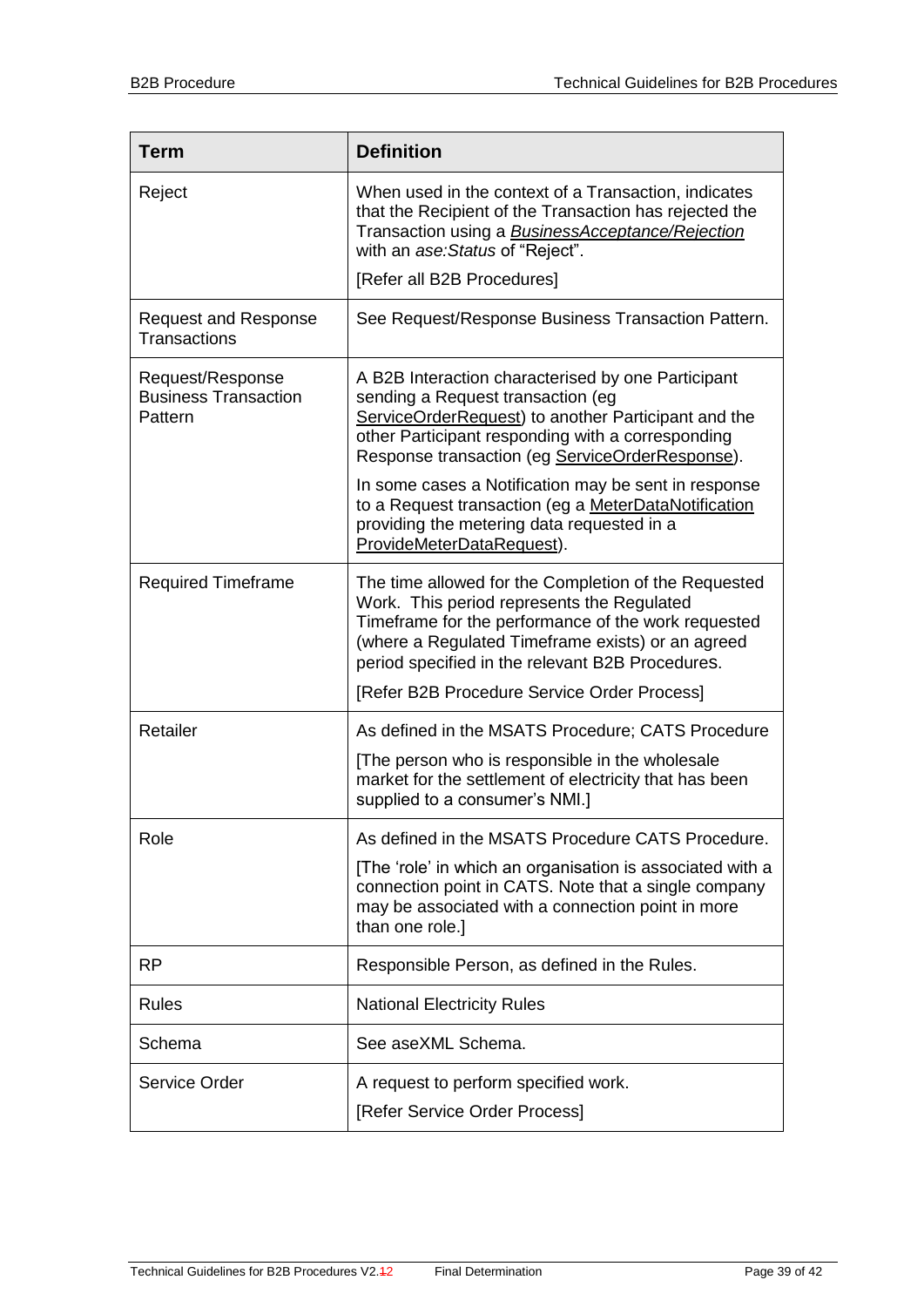| <b>Term</b>                                               | <b>Definition</b>                                                                                                                                                                                                                                                                                                                                                                                                                                                                                               |
|-----------------------------------------------------------|-----------------------------------------------------------------------------------------------------------------------------------------------------------------------------------------------------------------------------------------------------------------------------------------------------------------------------------------------------------------------------------------------------------------------------------------------------------------------------------------------------------------|
| <b>Service Order Process</b>                              | The process of requesting the performance of specified<br>work and receiving notification of the outcome of the<br>request.                                                                                                                                                                                                                                                                                                                                                                                     |
|                                                           | [Refer B2B Procedure Service Order Process]                                                                                                                                                                                                                                                                                                                                                                                                                                                                     |
| <b>Service Order Request</b>                              | A request made by a Retailer to a Service Provider for<br>a defined service to be performed at a Connection<br>Point.<br>[Refer B2B Procedure Service Order Process]                                                                                                                                                                                                                                                                                                                                            |
|                                                           |                                                                                                                                                                                                                                                                                                                                                                                                                                                                                                                 |
| <b>Service Paperwork</b>                                  | The appropriate jurisdictional Safety Certificate,<br>form, document legal article as prescribed by the<br>respective jurisdictional instrument or national<br>instrument used in relation to a New Connection<br>Service Order, Additions and Alterations Service<br>Order, De-Energisation, Re-Energisation or<br>Abolishment Service Order, or other forms or<br>documents as required by the DNSP and as<br>discussed and agreed by Retailers to facilitate the<br>fulfilment of the Service Order request. |
| <b>Service Provider</b>                                   | When used in a B2B Procedure, refers to the DNSP or<br>MDP or MPB.                                                                                                                                                                                                                                                                                                                                                                                                                                              |
| <b>Site</b>                                               | The physical location of the Connection Point.                                                                                                                                                                                                                                                                                                                                                                                                                                                                  |
|                                                           | [Refer B2B Procedure Customer and Site Details<br>Notification Process and B2B Procedure Service Order<br>Process]                                                                                                                                                                                                                                                                                                                                                                                              |
| <b>SLP MDP</b>                                            | See 'Service Level Procedure for Metering Data<br>Providers'                                                                                                                                                                                                                                                                                                                                                                                                                                                    |
| <b>Technical Delivery</b><br>Specification                | B2B Procedure Technical Delivery Specification.                                                                                                                                                                                                                                                                                                                                                                                                                                                                 |
|                                                           | Defines the technical requirements for communicating<br>B2B messages between Participants via the MSATS<br>B2B Handler or contingency systems.                                                                                                                                                                                                                                                                                                                                                                  |
| <b>Technical Guidelines</b>                               | See B2B Procedure Technical Guidelines for B2B<br>Procedures.                                                                                                                                                                                                                                                                                                                                                                                                                                                   |
| <b>Technical Guidelines for</b><br><b>B2B Procedures.</b> | <b>B2B Procedure Technical Guidelines for B2B</b><br>Procedures.                                                                                                                                                                                                                                                                                                                                                                                                                                                |
|                                                           | Defines guidelines for the developers of B2B<br>documentation to ensure a consistent use of<br>terminology across all B2B Procedures.                                                                                                                                                                                                                                                                                                                                                                           |
| <b>Timing Period</b>                                      | Period between two Timing Points.                                                                                                                                                                                                                                                                                                                                                                                                                                                                               |
| <b>Timing Point</b>                                       | Point in time when an activity occurs.                                                                                                                                                                                                                                                                                                                                                                                                                                                                          |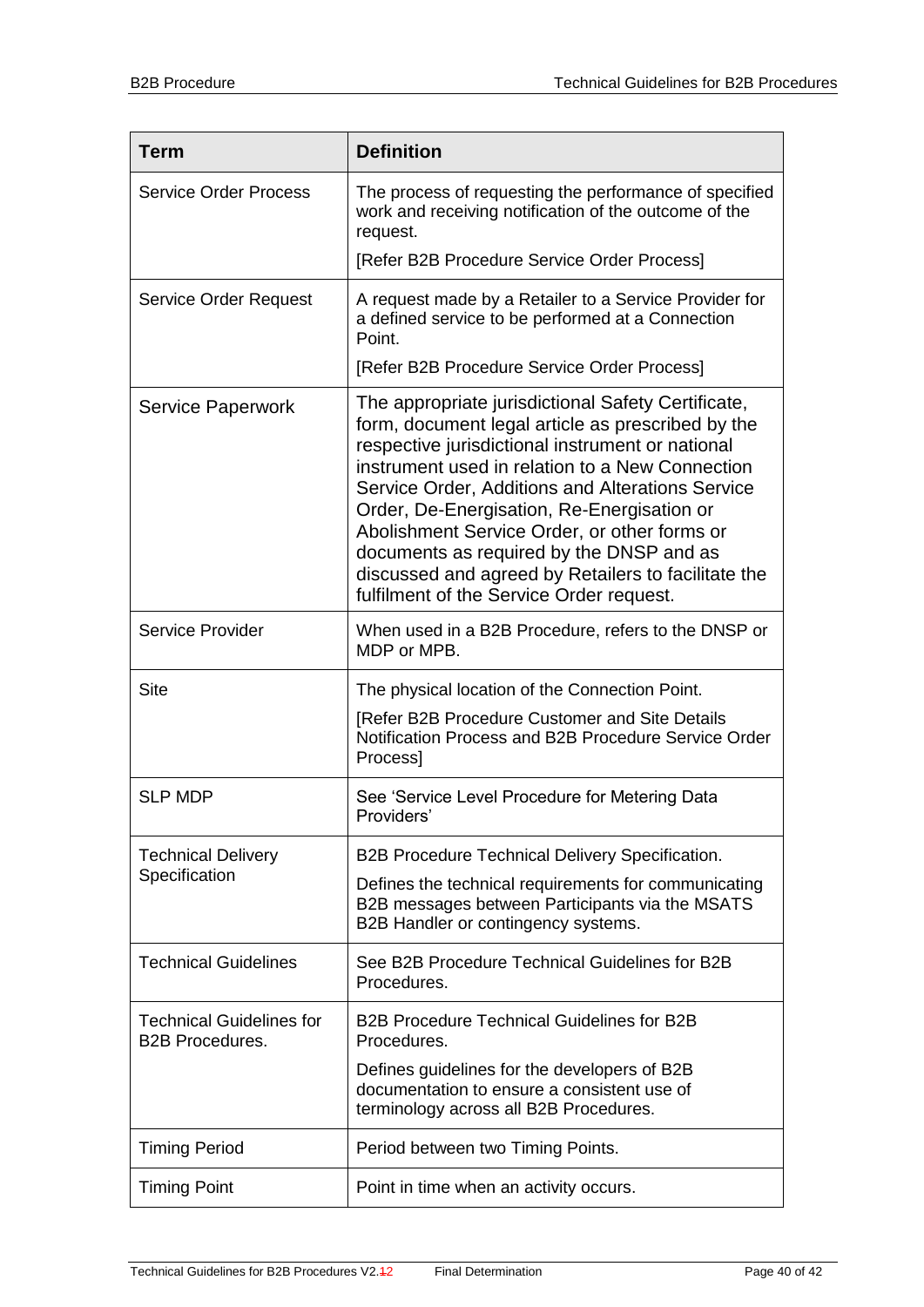| <b>Term</b>                    | <b>Definition</b>                                                                                                                                                                                                                                                                          |
|--------------------------------|--------------------------------------------------------------------------------------------------------------------------------------------------------------------------------------------------------------------------------------------------------------------------------------------|
| <b>Timing Requirement</b>      | The Timing Points by when an activity must be initiated<br>or an activity completed.                                                                                                                                                                                                       |
| Transaction                    | An aseXML realisation of a Business Document.                                                                                                                                                                                                                                              |
| Transaction<br>Acknowledgement | An aseXML realisation of a Business<br>Acceptance/Rejection.                                                                                                                                                                                                                               |
| <b>Transaction Group</b>       | The Transaction Group field in aseXML Message.                                                                                                                                                                                                                                             |
|                                | [Refer B2B Procedure Technical Delivery Specification]                                                                                                                                                                                                                                     |
| <b>Transaction Model</b>       | The physical exchange of B2B messages to complete<br>a B2B interaction.                                                                                                                                                                                                                    |
| <b>Transaction Priority</b>    | An element on an aseXML message that allows the<br>sender to indicate their preference in terms of<br>timeliness of processing for the message contents. The<br>three allowable values are "High", "Medium" and "Low".<br>As used in terms such as 'Medium Priority' or 'Low<br>Priority'. |
| <b>UML</b>                     | Unified Modelling Language. A convention adopted for<br>drawing process flow diagrams (activity diagrams) and<br>sequence diagrams.                                                                                                                                                        |
| <b>XML</b>                     | eXtensible Markup Language                                                                                                                                                                                                                                                                 |